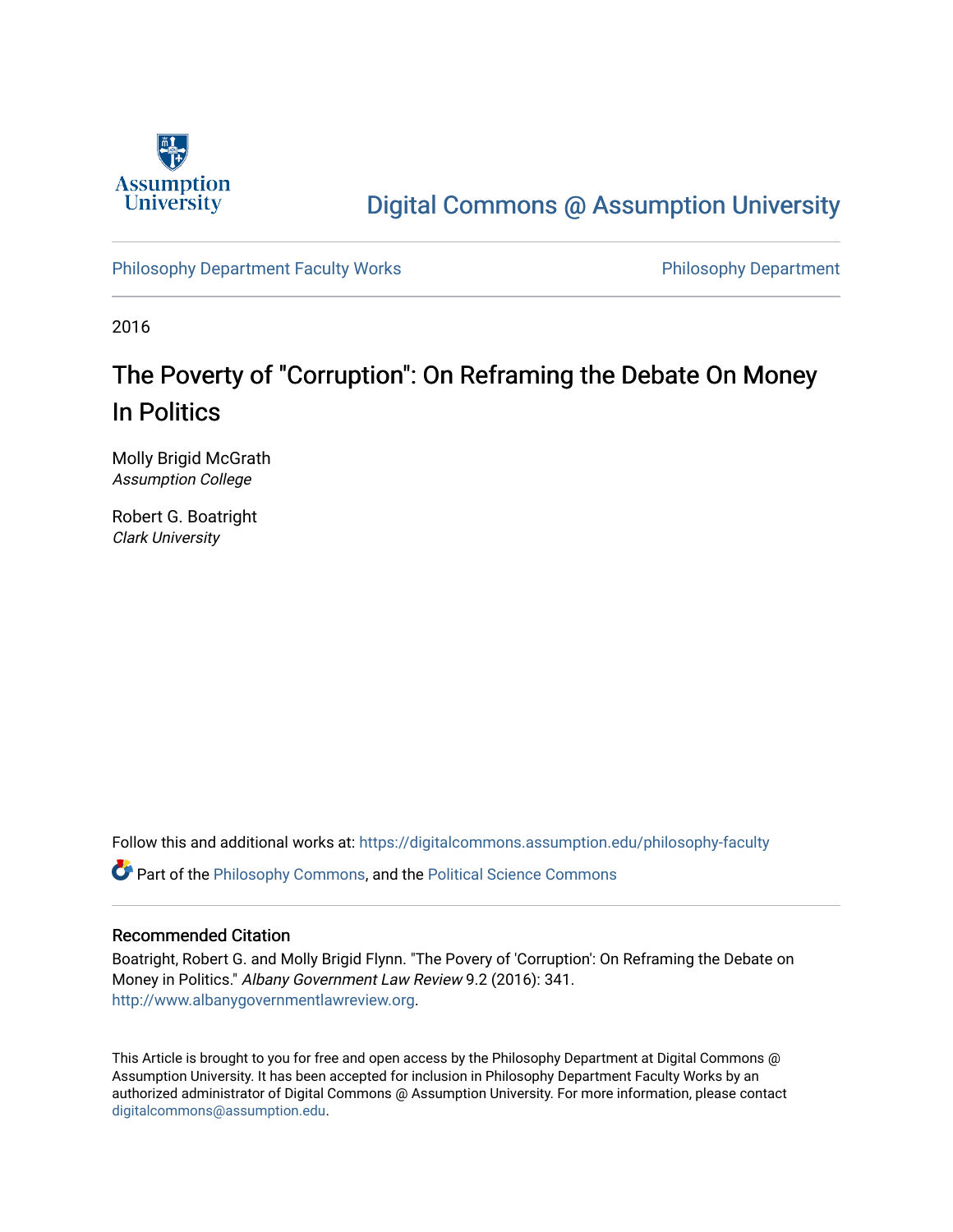## **THE POVERTY OF "CORRUPTION": ON REFRAMING THE DEBATE ON MONEY IN POLITICS**

*Robert G. Boatright, Clark University<sup>1</sup>*

*Molly Brigid Flynn, Assumption College<sup>2</sup>*

| B. The Need for an Ideal (or, What's a Heaven For?)  373 |  |
|----------------------------------------------------------|--|
|                                                          |  |

<sup>1</sup> Corresponding author, rboatright@clarku.edu. Department of Political Science, Clark University, 950 Main Street, Worcester, MA, 01610. Thank you to Lauren Howard and Brittany Klug for research assistance, and thank you to the participants in the International Political Science Association Research Committee on Political Finance and Political Corruption for comments on earlier versions of this article.

<sup>2</sup> Molly Flynn, mflynn@assumption.edu. Department of Philosophy, Assumption College, 500 Salisbury Street, Worcester, MA 01609.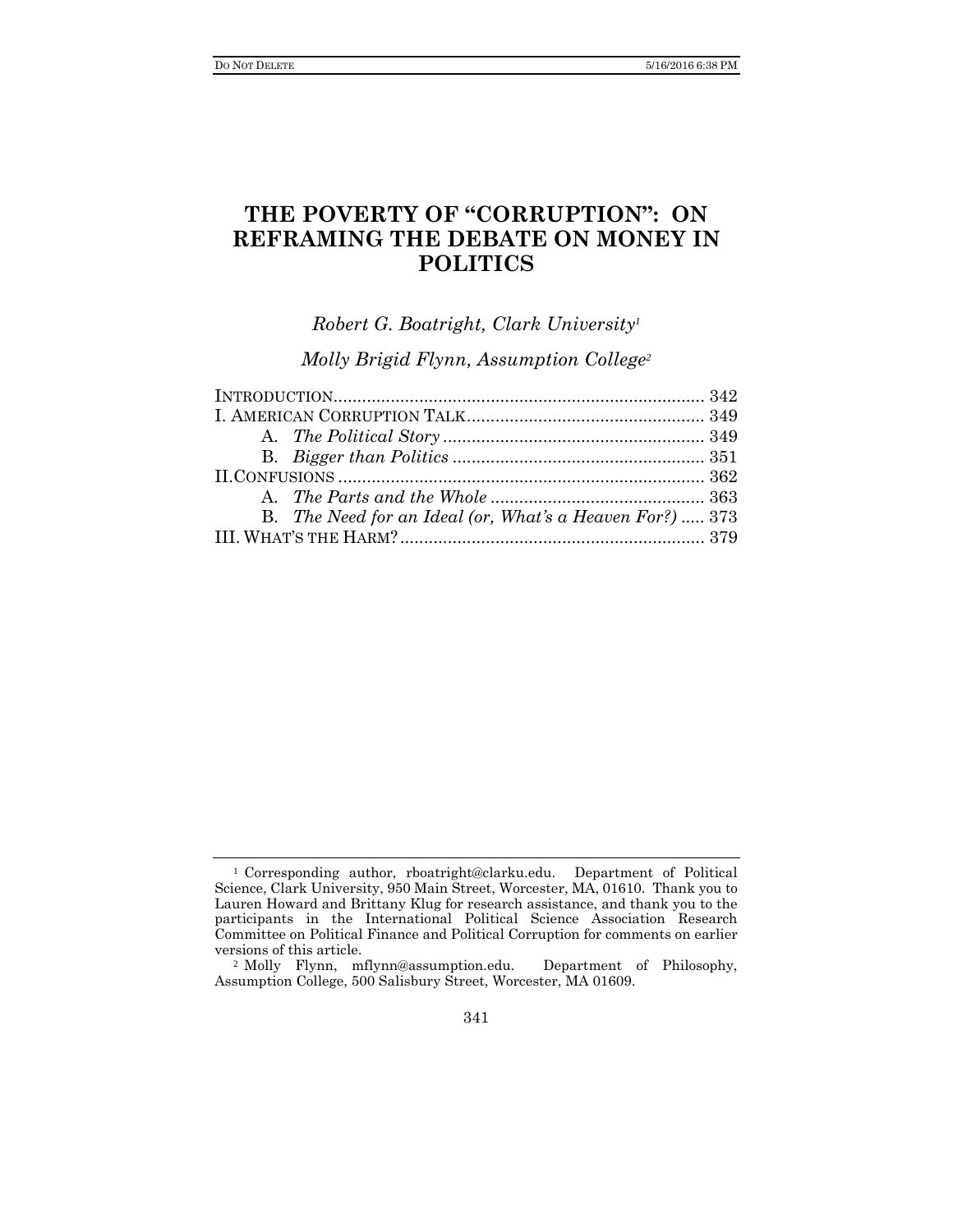#### INTRODUCTION

It has long been noted that there is something unusual about the way Americans think about political corruption.<sup>3</sup> Americans are substantially more likely than citizens of other Western democracies to claim that their government is corrupt,<sup>4</sup> yet they are slightly less likely than residents of similar countries to claim any firsthand experience with corruption.<sup>5</sup> This is a disparity that merits our concern: do Americans harbor a paranoid streak, or a healthy skepticism about government? Or do we simply think about corruption differently than do the citizens of other nations? And what consequences does this disparity have for governance? Bruce Cain argues convincingly that this disparity has its roots in the artificial discussion that has been prompted by our Supreme Court;<sup>6</sup> forced to accept that preventing corruption is the sole constitutionally permissible rationale for regulating political spending, proponents of campaign finance reform have looked for corruption everywhere, and in the process have twisted the word so that it embraces a wide range of political and social phenomena that other nations' citizens might not regard as corrupt.<sup>7</sup>

Cain's allegations are of particular relevance in today's political climate.<sup>8</sup> Although we lack empirical evidence to prove this point,<sup>9</sup> it seems apparent to us that there has been an increase over the past few years in talk of corruption in American politics.10 Much of

<sup>3</sup> *See generally 75% in U.S. See Widespread Government Corruption*, GALLUP (Sept. 19, 2015), http://www.gallup.com/poll/185759/widespread-governmentcorruption.aspx (discussing perceptions of adults who view corruption as pervasive over the past decade).

<sup>4</sup> *See generally* William Tate, *Gallup CEO: Belief that Current Government is Corrupt Fuels Trump Popularity,* AM. THINKER (Jan. 9, 2016), http://www.americanthinker.com/blog/2016/01/gallup\_ceo\_belief\_that\_current\_g overnment\_is\_corrupt\_fuels\_trump\_popularity.html (comparing the seventy-five of the American public that believe their government is corrupt in comparison to other Western democracies).

<sup>5</sup> *See generally* LESLIE HOLMES, CORRUPTION: A VERY SHORT INTRODUCTION 78 (Oxford University Press, 1st ed. 2015) (discussing comparative levels of corruption between countries in North-Western Europe than those is South-Eastern Europe).

<sup>6</sup> *See generally* BRUCE E. CAIN, DEMOCRACY MORE OR LESS: AMERICA'S POLITICAL REFORM QUANDARY 166 (Cambridge University Press 2015) (discussing strategies to prevent corruption and achieve political equality).

<sup>7</sup> *See id.* at 165–66.

<sup>8</sup> *See generally id.* at 161 (discussing recent politics involving Hillary Clinton).

<sup>9</sup> *See generally id.* at 2 (discussing examples of how political corruption is only perceived in a particular way).

<sup>10</sup> *See generally id.* (discussing how Americans have ranked public officials as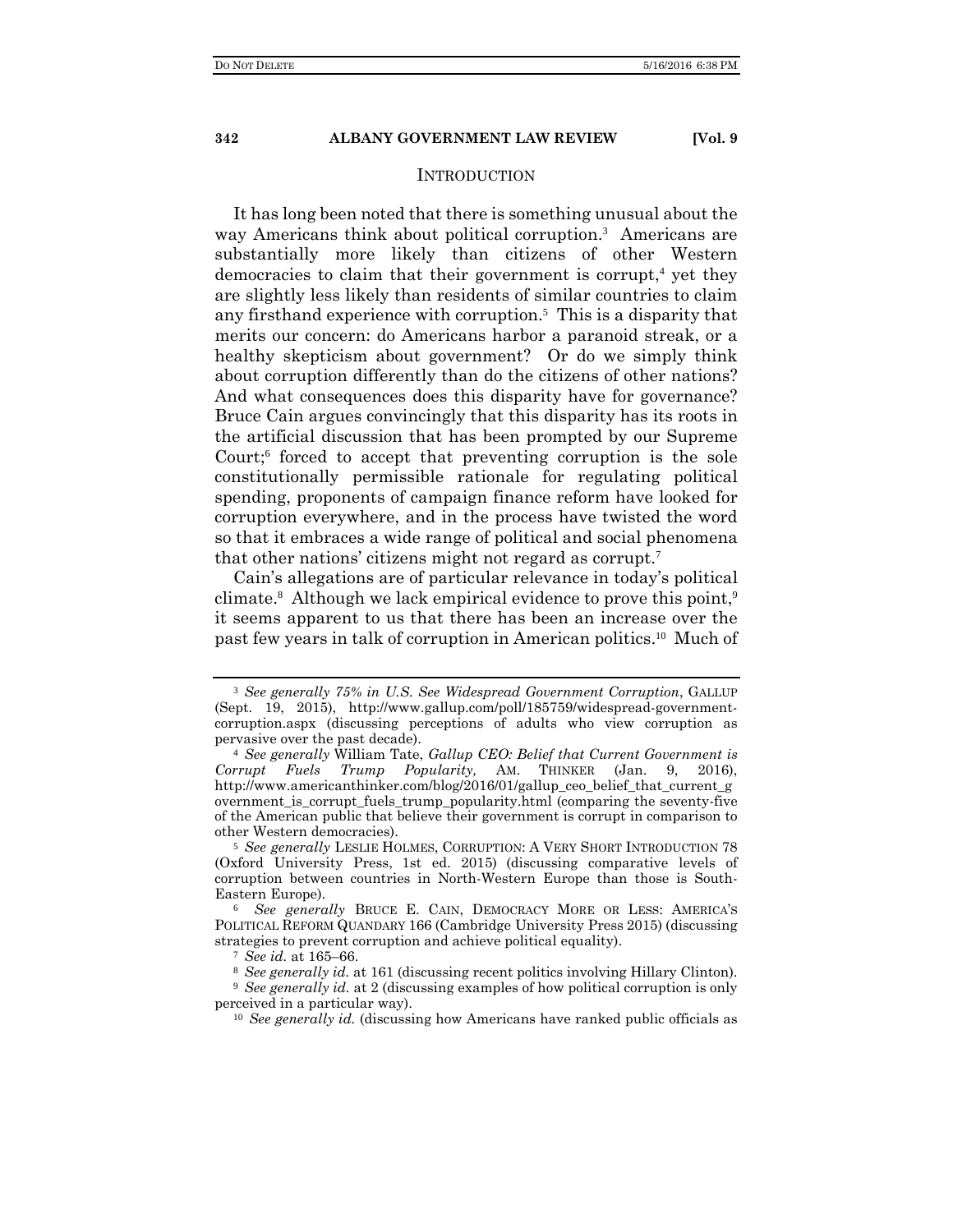this increase is due to the two related efforts: the establishment of a research program on corruption undertaken by Harvard University's Edmond J. Safra Center on Ethics from 2009 to 2014,<sup>11</sup> and the effort by legal scholars to develop a more expansive definition of corruption<sup>12</sup> so as to respond to the narrow *quid pro quo* definition at the heart of the Supreme Court's *Citizens United v. FEC* decision.13 Perhaps because the Court has highlighted the threat of corruption, both of these efforts, though largely led by lawyers and legal scholars, seem to aim to expose types of alleged corruption not captured by the word in its narrower legal or criminal senses. $^{14}$  At the same time, they implicitly assimilate these other phenomena to criminal corruption, and the new, broader sense of corruption seems to draw on the connotations of the legal or criminal sense of corruption.<sup>15</sup>

Richard Briffault suggests that these efforts aim to "dejudicialize" political finance—to reclaim from the courts a degree of democratic control over our politics and to bring our politics in line with the norms and values expressed in the Constitution.16 Political finance is certainly not the only arena of political contestation where this has been said to be a problem, $17$ but it provides a useful starting point. It may make sense for legal

<sup>13</sup> *See generally id.* at 163 (discussing how the case mentioned is restrictive and how campaign finance restricts material corruption).

<sup>14</sup> *See generally id.* at 164 (discussing and distinguishing two types of corruption between democratic distortion and material corruption).

negatively as car salesmen in recent years).

<sup>11</sup> *About*, EDMOND J. SAFRA CTR. FOR ETHICS, http://ethics.harvard.edu/pages/about (last visited Apr. 9, 2016); Arthur Applbaum, *Lawrence Lessig Appointed New Center Director*, EDMOND J. SAFRA CTR. FOR ETHICS (Mar. 9, 2009), http://ethics.harvard.edu/news/lawrence-lessigappointed-new-center-director; *New E-Books from Edmond J. Safra Research Lab*, EDMOND J. SAFRA CTR. FOR ETHICS (June 30, 2015), http://ethics.harvard.edu/news/new-e-books-edmond-j-safra-research-lab.

<sup>12</sup> *See generally* CAIN, *supra* note 6, at 2, 164 (discussing the number of recent books published on the topic of American politics and corruption and the different definitions that corruption has been given).

<sup>15</sup> *See generally id.* at 162–63 (discussing bribery and extortion as forms of material corruption).

<sup>16</sup> *See* Richard Briffault, *On Dejudicializing American Campaign Finance Law, in* MONEY, POLITICS, AND THE CONSTITUTION: BEYOND CITIZENS UNITED 175 (Monica Youn ed., 2011).

<sup>17</sup> Consider, for instance, the meaning of the "well-regulated militia" of the Second Amendment, the ongoing debate over whether the constitution grants, without using the word, a right to privacy, or whether the "state" as specified in the tenth amendment, should be construed as the state government or the people of a state. U.S. CONST. amend. II; U.S. CONST. amend. IV; U.S. CONST. amend. X. *See generally* Briffault, *supra* note 16, at 174 (discussing the Constitution).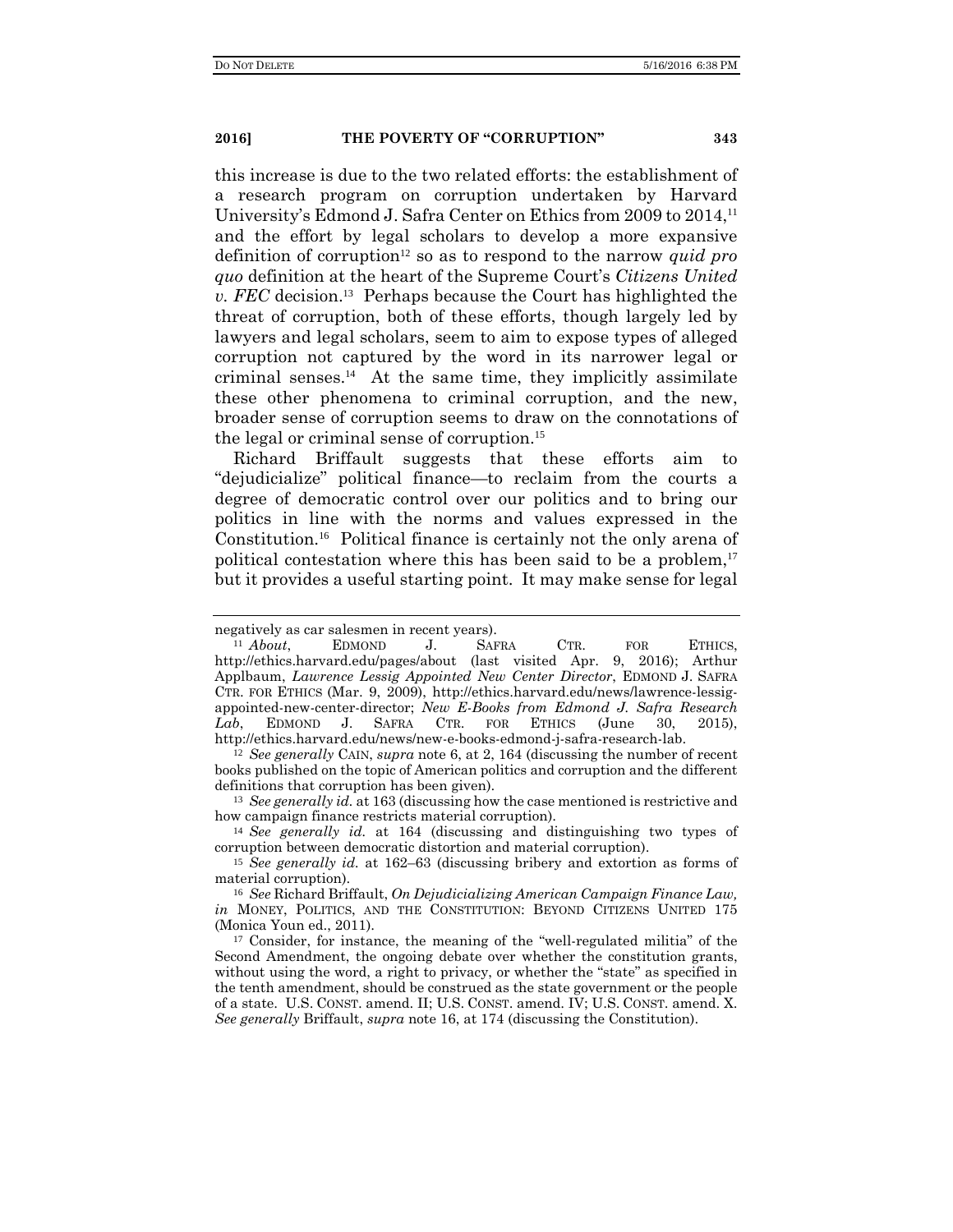scholars to use legal language in talking about such matters, but it strikes us—a social scientist and a philosopher—as a bit odd to adopt legal language if one wishes to wrest this particular conversation away from the lawyers. If corruption is indeed a serious problem in contemporary politics,<sup>18</sup> we should talk about it the way we want to talk amongst ourselves about it—we shouldn't just talk to the current or future Supreme Court about it. If, on the other hand, there's something else bothering us, we should call that something by its proper name.

This article is our contribution to talking about how we should talk about corruption: how Americans can have an honest conversation about it, and how some of the more peculiar aspects of the American conversation of late can be reconciled with the way in which it has been discussed in other places and other times.<sup>19</sup> We are not writing this as a defense of the Supreme Court's stance on corruption, nor are we seeking to challenge or justify any particular set of regulations on political finance. We do, however, wish to take seriously this "corruption talk," or what John C. Coates refers to as "the New New Corruption."20 The two endeavors we note above are linked in that the latter proposes to broaden the definition of corruption for an immediate political end,<sup>21</sup> and the former proposes to apply the findings of a research program on corruption in one sphere of society—elections<sup>22</sup>—and broaden the definitions therein to include areas such as corporate support for scientific research, banking laws, and other activities that are not strictly governmental.<sup>23</sup> If one wishes to broaden a term, it is natural to look beyond the phenomena that prompted this course of action, as a means of legitimating the enterprise to one's self and others.24 While there are clearly many rotten things

<sup>18</sup> *See generally* CAIN, *supra* note 6, at 2 (discussing examples of published materials that support the proposition that there is a current problem in American politics).

<sup>19</sup> *See infra* notes 179–337 and accompanying text.

<sup>20</sup> *See* John C. Coates, Corporate Speech and the First Amendment: History, Data, and Implications 31 (Feb. 27, 2015) (unpublished manuscript) (on file with Harvard University Law School).

<sup>21</sup> *See generally id*. at 33 (discussing some definitions of corruption that achieve political influence).

<sup>22</sup> *See generally id.* at 32 (quoting Justice Kennedy in an opinion discussing how elected officials can succumb to corruption as a result of improper influences).

<sup>23</sup> *See generally id.* at 33, 38–39 (discussing how the court's definition of corruption is too narrow).

<sup>24</sup> *See generally id.* at 33 (discussing a theoretical approach to broaden the definition of corruption through having a vision).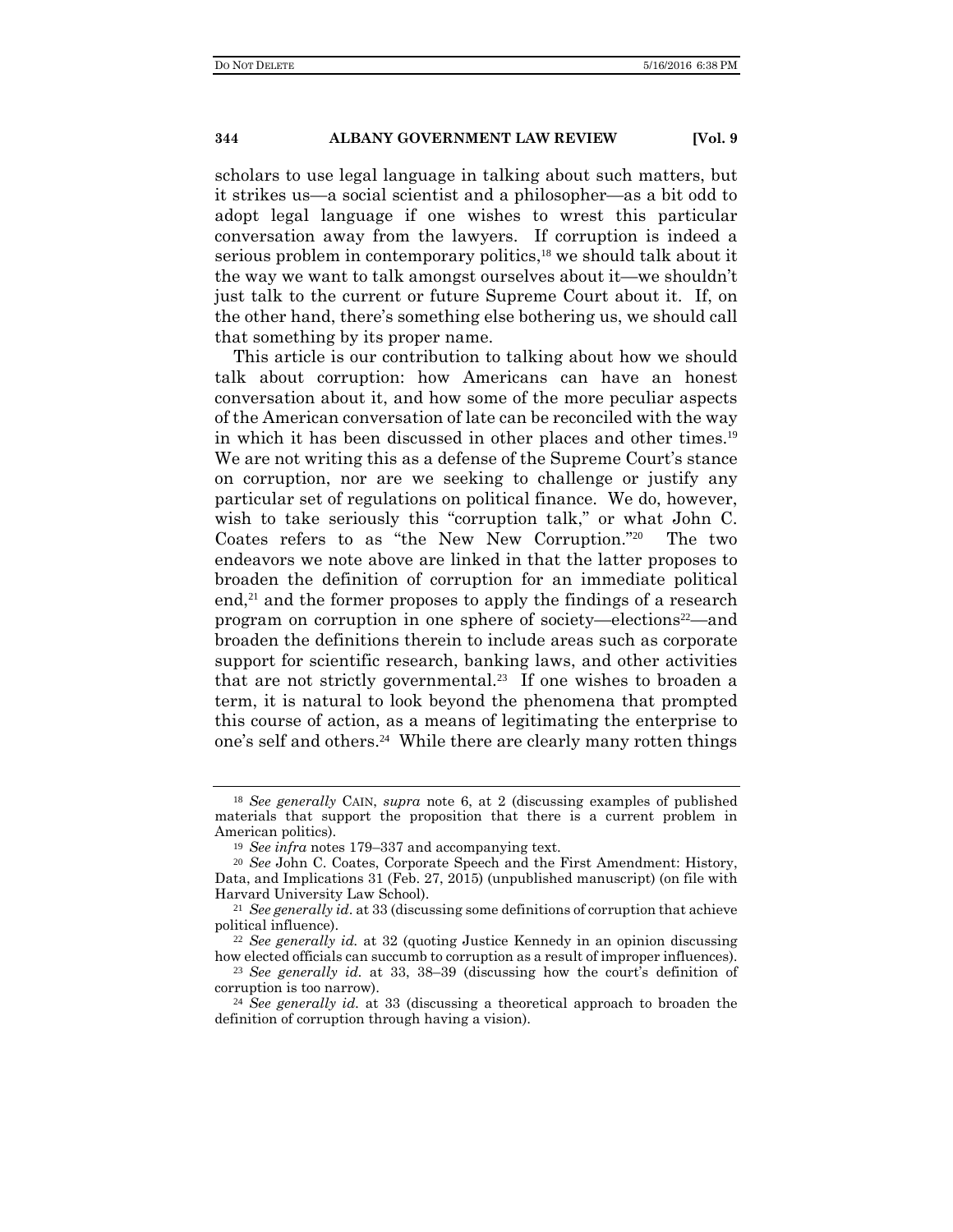afoot in United States and the rest of the world the idea that a word can simply be redefined to advance one's goals is, as we shall argue, problematic. Perhaps the Court has left reform advocates no alternative rhetorical strategy here, $25$  but to assert this merely shifts the blame; it does not mitigate the consequences.

This is so because corruption, as a term, has three important qualities. First, corruption is a loaded word.26 Although, as we discuss below, we disagree with some elements of Laura Underkuffler's argument, $27$  we agree with her that to call someone corrupt is to make a categorical, moral statement about that person's character.28 Underkuffler finds this to be problematic in a legal sense—it is a moral term, she says, that is ill suited to a system that evaluates actions, not character.<sup>29</sup> We are more concerned with the political or rhetorical ramifications of corruption. To label someone corrupt is to delegitimize that person's actions, goals, or political views.30 It is perhaps more delegitimizing than to accuse one of racism, sexism, or any other "ism," insofar as these "isms" presuppose a value structure, even if it is a wrong or morally objectionable one.31 Or to put matters in other terms, one might atone for one's past racist or sexist acts, but to label someone as being corrupt is to contend that whatever argument that person makes will be self-serving, disingenuous not to be taken at face value. In many instances, such conclusions are likely warranted—there are no doubt many corrupt politicians who have concocted creative but entirely false arguments to justify their plunder. $32$  It may be possible, in an attempt to avoid the loaded moral connotations of the word, to separate individuals from institutions—that is, to argue that a system, process, or institution is corrupt or corrupting but that the individuals within it are not corrupt.<sup>33</sup> Yet it seems plausible to respond that

<sup>25</sup> *See generally id.* at 32 (discussing how a binding court decision has narrowed the definition of corruption).

<sup>26</sup> *See* Coates*, supra* note 20, at 31–32.

<sup>27</sup> *See generally* LAURA S. UNDERKUFFLER, CAPTURED BY EVIL: THE IDEA OF CORRUPTION IN LAW 7 (2013) (discussing one part of Laura's argument surrounding corruption).

<sup>28</sup> *See generally id.* at 8 (discussing the substantive theory of corruption).

<sup>29</sup> *See id.* at 13–14.

<sup>30</sup> *See generally id.* at 139–40 (discussing corruption as a breach of duty).

<sup>31</sup> *See generally id.* at 139 (discussing and distinguishing a difference between illegality and corruption).

<sup>32</sup> *See, e.g.*, *id.* at 140, 143 (discussing the notion of the corrupt politician and examples of such).

<sup>33</sup> *See* UNDERKUFFLER, *supra* note 27, at 140.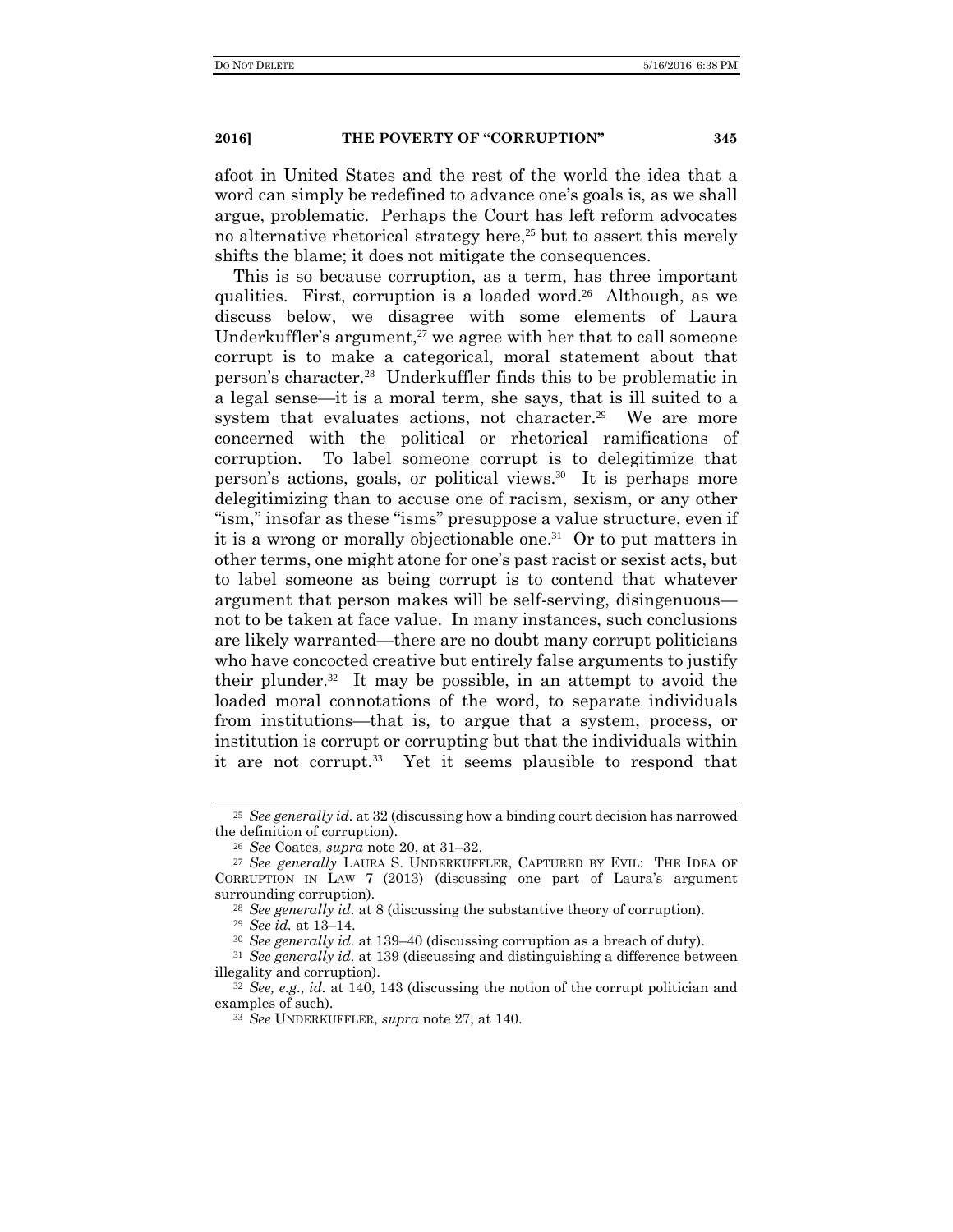individuals within that system remain complicit in that corruption or that those who wish to condemn institutions but not their agents are naïve about the innocence of the institutional agents or their ability to rise above its corruption.<sup>34</sup>

Second, virtually all of those who study corruption begin from the same point: that its precise definition is in dispute.<sup>35</sup> For instance, Lowenstein refers to corruption as an "essentially contested concept" with no clear boundary.36 Johnston and Klitgaard both note that the definition of corruption is necessarily imprecise because it is culturally determined and hence varies from one culture to the next.<sup>37</sup> Yet most of the literature that begins from such claims proceeds to document activities that any reasonable person would conclude are corrupt—or, at least, are bad things that one should avoid.38 Much of the empirical anticorruption research agenda addresses behaviors that are undoubtedly corrupt,<sup>39</sup> and we would not question the motives of one who seeks to find ways to prevent, for instance, the sorts of widespread vote buying, bribe taking, or price fixing that are rampant in many political regimes.<sup>40</sup> We have little quarrel, in addition, with the enterprise of identifying and quantifying the world's most corrupt political regimes.<sup>41</sup> Even without an airtight definition of corruption, the empirical research on these countries seems to us to show that they are rotten places to live.<sup>42</sup> In some instances, corruption is like pornography—we know it when we see it.43 The sheer volume of efforts to define and redefine corruption, however, suggests that demarcating the boundaries of it is more

<sup>34</sup> *See generally* Coates, *supra* note 20, at 30–31 (discussing Vermont's Attorney General's decision to condemn employees and management in Vermont's legal department).

<sup>35</sup> *See* MICHAEL JOHNSTON, SYNDROMES OF CORRUPTION: WEALTH, POWER, AND DEMOCRACY 11 (Cambridge University Press 2005).

<sup>36</sup> *See* Daniel H. Lowenstein, *Political Bribery and the Intermediate Theory of Politics*, 32 UCLA L. REV. 784, 851 (1985).

<sup>37</sup> ROBERT KLITGAARD, CONTROLLING CORRUPTION 3 (University of California Press, 1988); *see* JOHNSTON, *supra* note 35, at 11.

<sup>38</sup> *See* JOHNSTON, *supra* note 35, at 3 (describing four syndromes reflecting commonly found combinations of corruption).

<sup>39</sup> *See id.* at 18.

<sup>40</sup> *See id.* at 17–18.

<sup>41</sup> *See Corruption Perceptions Index 2015,* TRANSPARENCY INT'L, http://www.transparency.org/cpi2015 (last visited Apr. 11, 2016). <sup>42</sup> *Id.*

<sup>43</sup> Claire Berlinski, *The Dark Figure of Corruption*, HOOVER INST. (May 29, 2009), http://www.hoover.org/research/dark-figure-corruption.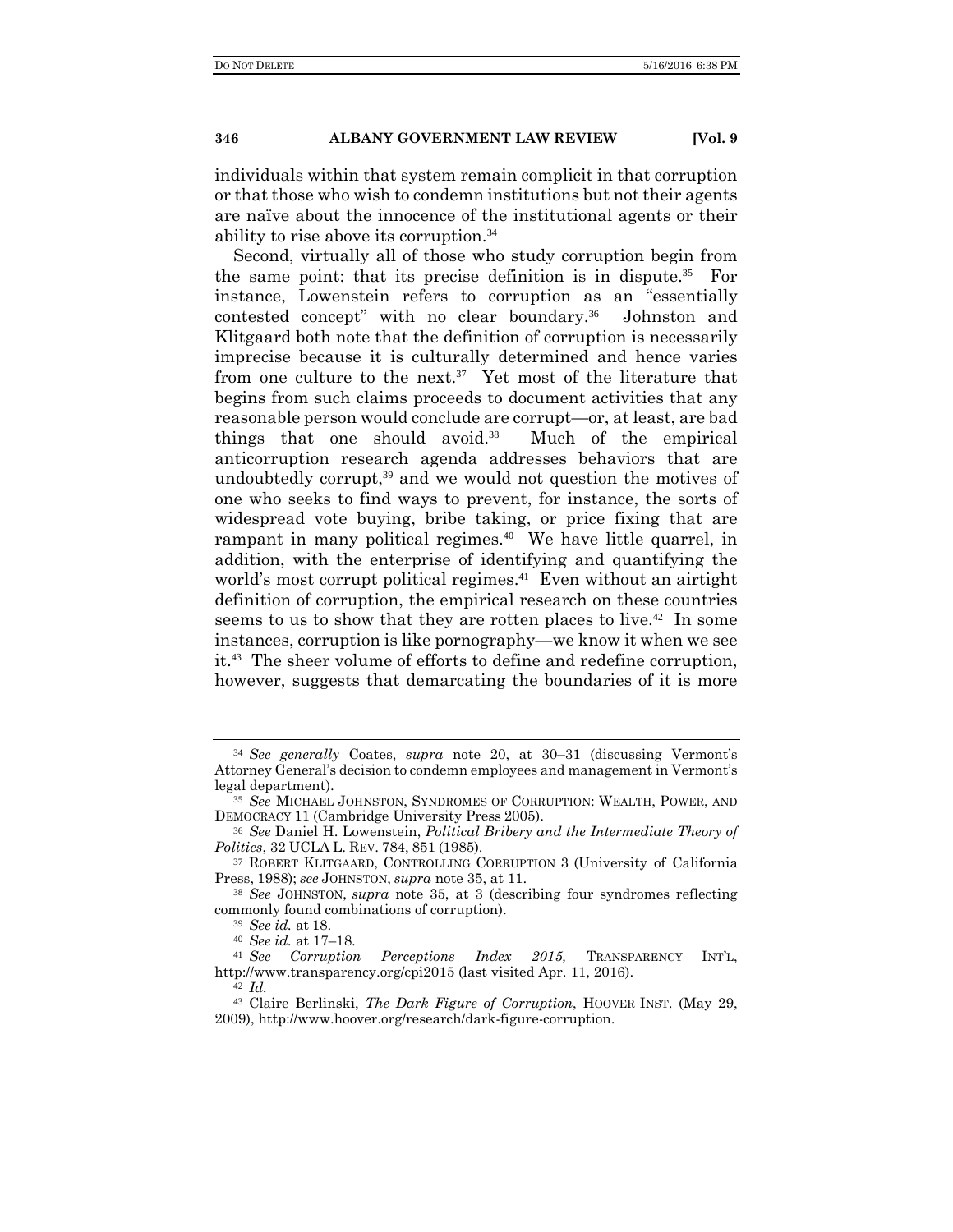important than is doing so for other politically disputed terms.<sup>44</sup>

Third, corruption is in some ways what public opinion researchers refer to as a "valence issue."45 Although it is not (as per the first characteristic above) easily scalable (as valence issues such as competence, integrity, honesty, and so forth are), it is, like these examples, nonideological.46 No one, left or right, advocates for corruption.47 Despite the ambiguity of the term around the edges,48 there is often agreement in recognizing certain types of action as corrupt.49 Once a behavior can be defined as corrupt, political foes can join in their condemnation of it.<sup>50</sup> In a political environment as polarized as that of the contemporary United States,<sup>51</sup> such an opportunity is not to be taken lightly. Although the two efforts we reference above originate from the political left,  $52$ it is important to note that corruption has been central to political arguments, both theoretical and practical, among American conservatives as well.53 A shared language regarding corruption poses the tantalizing possibility of a policy agenda that can avoid the partisan gridlock that has characterized so much of American politics over the past two decades.<sup>54</sup>

 As a consequence, expanding the definition of corruption redefining corruption, rather than clarifying it—can, we would argue, be harmful.<sup>55</sup> Much of the recent American effort of late has, as we shall demonstrate, sought to recast legal but distasteful (or degrading) activities as corrupt or corrupting.<sup>56</sup> Such a focus risks

<sup>53</sup> *See* CAIN, *supra* note 6, at 2; STOKES, *supra* note 45, at 372.

<sup>54</sup> *See* CAIN, *supra* note 6, at 2.

<sup>44</sup> *See* JOHNSTON, *supra* note 35, at 11.

<sup>45</sup> *See* Donald E. Stokes, *Spatial Models of Party Competition*, 57 AM. POL. SCI. REV. 368, 373 (1963) (Valence issues, as articulated by Stokes, are issues where all voters share an ideal point; such issues include honesty, competence, or morality).

<sup>46</sup> *Id.* at 372–73.

<sup>47</sup> *See id.* at 372.

<sup>48</sup> *See id.*

<sup>49</sup> *See id.* at 372–73 (discussing that when evidence of malfeasance turned up in the Democratic Party, many voters felt the party had strayed from virtue).

<sup>50</sup> *See id.* at 372–73*.*

<sup>51</sup> *See* CAIN, *supra* note 6, at 2.

<sup>52</sup> *See* RAYMOND J. LA RAJA & BRIAN F. SCHAFFNER, CAMPAIGN FINANCE AND POLITICAL POLARIZATION: WHEN PURISTS PREVAIL 153 (2015).

<sup>55</sup> *See generally* ROBERT E. MUTCH, BUYING THE VOTE: A HISTORY OF CAMPAIGN FINANCE REFORM 197–98 (2014) (discussing the lack of trust in government to create reform without partisan political intentions and citing to past reform scandals).

<sup>56</sup> *See* UNDERKUFFLER, *supra* note 27, at 11; *supra* note 8 and accompanying text.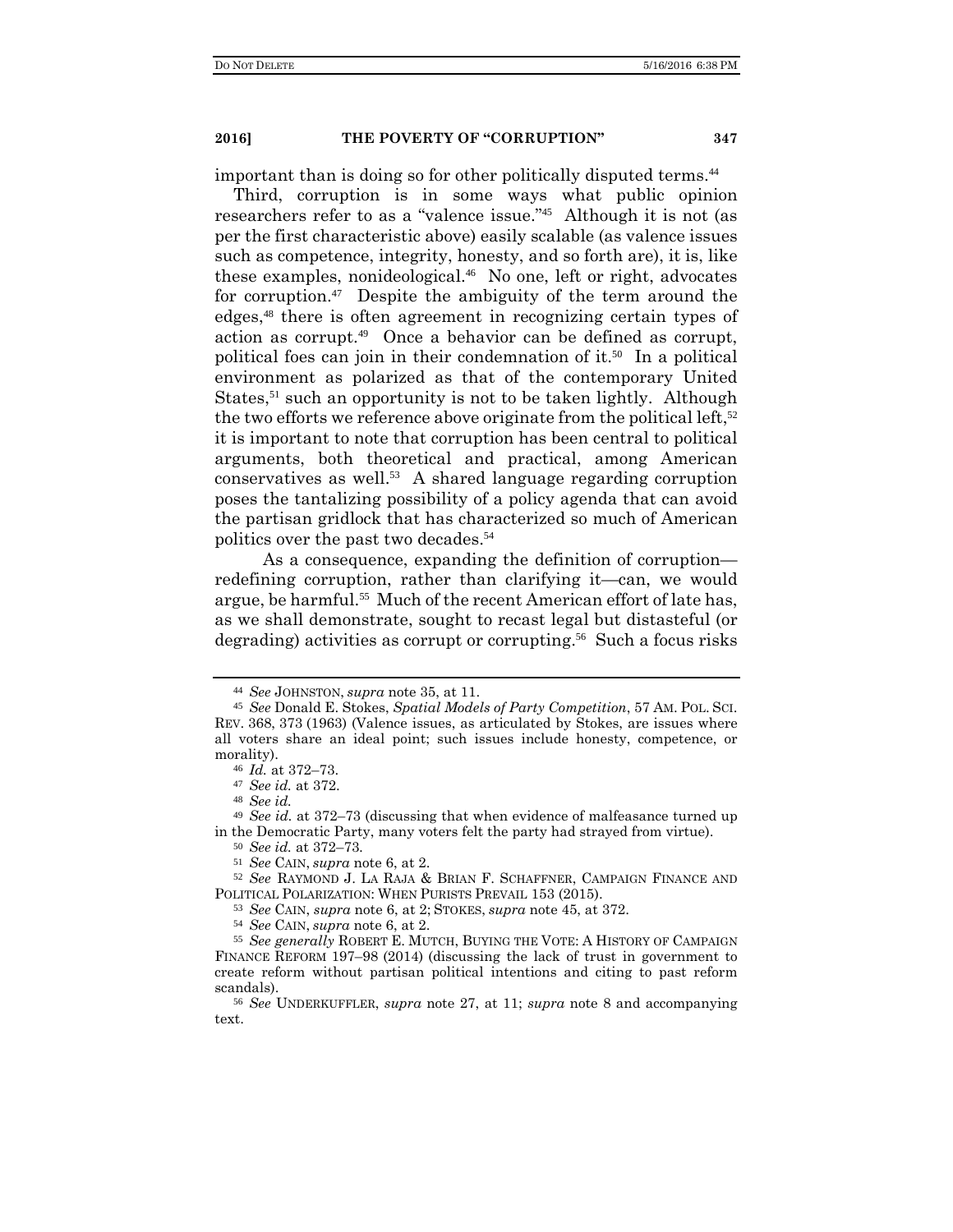politicizing the issue, thereby casting into doubt the things that have not been contested.<sup>57</sup> In other words, if corruption becomes a matter of partisan or ideological contestation, this can render research into the really bad stuff suspect.58 Such an effort can also risk turning matters of scale (such as political contributions or lobbying restrictions in the political world, limitations on grantsupported research in academia, or gift-giving and its concomitant attached strings in virtually every walk of life) into categorical issues, or turning political, ethical, or moral decisions into legal ones.59 We concur with Robert Mutch that much of what gets subsumed by contemporary American corruption talk is properly political;60 it reflects enduring disagreements about American values that cannot be adjudicated by the courts.<sup>61</sup>

Our argument, in a nutshell is this: it is clear what those who discuss corruption in contemporary American politics mean.62 But they misuse the term: they are not, in fact, talking about corruption as it is commonly understood in contemporary America.<sup>63</sup> And while this new meaning is clear, there are underlying philosophical problems with it, problems that (a) render the definitional attempts confused about how corruption within an institution works, and (b) hinder constructive discourse about the underlying problems that have prompted contemporary American "corruption talk."64 Accordingly, in this paper we describe the contours of contemporary corruption talk; we demonstrate the novelty of such claims; and we outline our concerns about this talk as philosophical project and rhetorical tool.

<sup>57</sup> *See* MUTCH*, supra* note 55*,* at 198 (explaining that politicizing the issue can lead to dysfunction and an inability to reform).

<sup>58</sup> *Id.* (describing the risk of partisan gridlock).

<sup>59</sup> *See id.* at 197 (discussing how *Bellotti* and *Citizens United* politicized reform efforts and the history of economic, social, political, and cultural differences in the country which have maintained a fault line in our politics).

<sup>60</sup> *See* MUTCH, *supra* note 55, at 184.

<sup>61</sup> *See id.*

<sup>62</sup> *See* UNDERKUFFLER, *supra* note 27, at 2–3.

<sup>63</sup> *See id.* at 11; JOHNSTON, *supra* note 35, at 18 (showing examples of the term corruption).

<sup>64</sup> *See supra* notes 35–39 and accompanying text (definition problems); *supra* notes 62–63 and accompanying text (confusion); *infra* notes 65–68 and accompanying text (American corruption talk).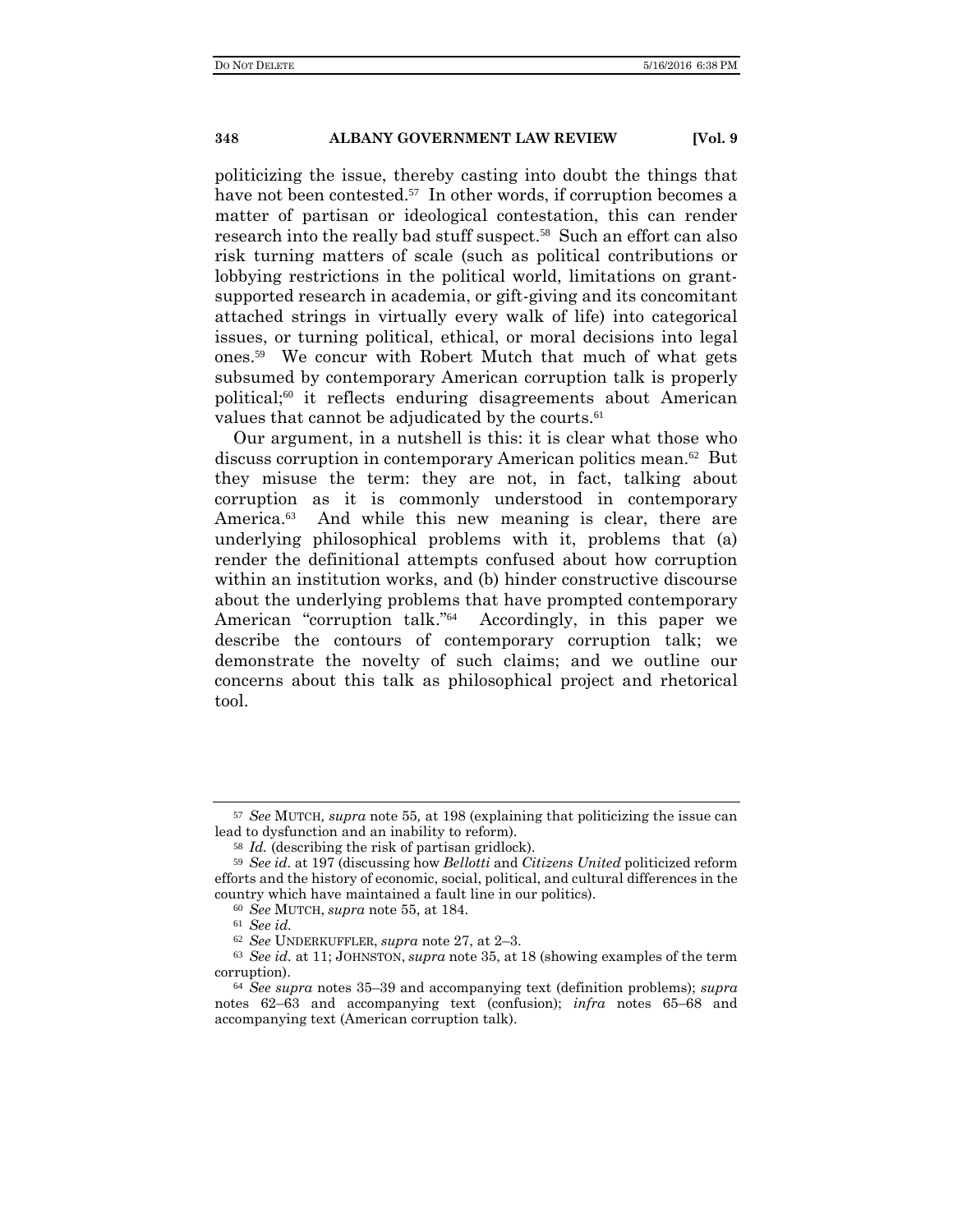#### I. AMERICAN CORRUPTION TALK

The contemporary era of "corruption talk" can be traced back to the Supreme Court's *Buckley v. Valeo* decision.<sup>65</sup> and to three distinct definitions of corruption that have dominated American political discourse since that time.<sup>66</sup> While these definitions have been intertwined with the debate over money in politics, $67$  the stakes here and the formulation of them are somewhat larger.<sup>68</sup> Nonetheless, let us start with the Court.

#### *A. The Political Story*

In *Buckley*, the Supreme Court famously equated political spending with speech and responded to recently passed campaign finance legislation by declaring that the prevention of "corruption or the appearance of corruption"69 was the only legitimate reason for restrictions on such speech; it declared that other plausible goals, such as equality, limiting the role of money, or allowing for a diversity of voices were not constitutionally permissible.<sup>70</sup> There, and in subsequent decisions, $71$  the Court went on to develop a definition of corruption that was limited to instances of direct *quid pro quo* corruption—that is, instances where the corrupted was an individual politician.<sup>72</sup> The Court would go on, as well, to largely abandon its concern about the appearance of corruption.73 The problem here was that if we regard the public as the ultimate arbiter of what appears to be corrupt, then virtually any governmental action is suspect—surveys have shown that not only do most Americans (and residents of other nations, as well) believe politicians to be corrupt, but that no change in election regulation has any effect on that belief. So there's not much government can do to make itself appear less corrupt.<sup>74</sup>

<sup>65</sup> *See* Buckley v. Valeo, 424 U.S. 1, 45 (1976); MUTCH*, supra* note 55, at 9–10.

<sup>66</sup> *See* CAIN*, supra* note 6, at 163–64.

<sup>67</sup> *See id.*

<sup>68</sup> *See id.*

<sup>69</sup> *Buckley*, 424 U.S. at 45–47 (1976) (explaining that limits on independent expenditures do not prevent "corruption [or] the appearance of corruption").

<sup>70</sup> *Id.* at 19–21, 25.

<sup>71</sup> *Id.* at 246; *see* MUTCH, *supra* note 55, at 192. (discussing that *Citizens United* further narrowed the Court's definition of corruption).

<sup>72</sup> *Buckley*, 424 U.S. at 26–27, 246.

<sup>73</sup> *Id.* at 45.

<sup>74</sup> *See* UNDERKUFFLER, *supra* note 27, at 4–5 (discussing that laws cannot be made to address issues of this nature, such as cultural and emotional).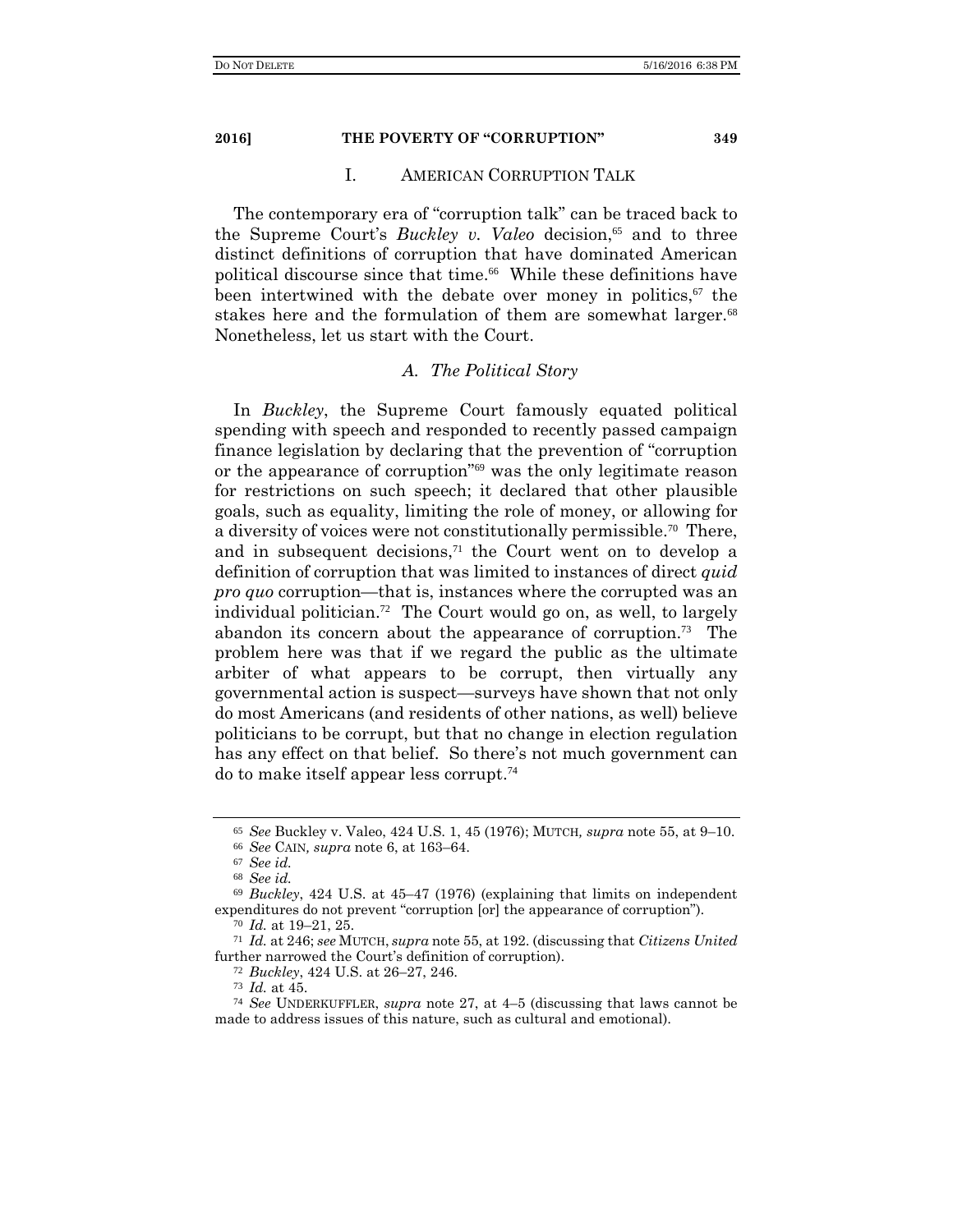The Court's definition has been adopted and elaborated upon by anti-regulation writers such as Bradley Smith and John Samples.<sup>75</sup> It presents a view of a legislature not as an institution but as a collection of individuals; to make a claim that an institution is corrupt, one would have to demonstrate that many, if not all, members of that institution are corrupt.<sup>76</sup> There have since this time been two plausible responses to *Buckley*: to challenge the idea that corruption is what matters, or to challenge the definition of corruption.<sup>77</sup> While both approaches have proven to be largely futile, to date, for advocates of regulation, $\frac{7}{8}$  there is ample history to suggest that the second approach has always seemed a bit more plausible if one's goal is to win in the courts.79 It is not uncommon for the court to reject legislation but then to go on to counsel Congress on how it might achieve similar ends by slightly reframing its goals.<sup>80</sup> Proponents of the most comprehensive post-*Buckley* campaign finance legislation, the Bipartisan Campaign Reform Act, did just this, making direct reference to the prevention of corruption and assembling a lengthy record of statements by political contributors on the potentially corrupting nature of their activities.81 There is, perhaps, something fundamentally disingenuous in presenting such comprehensive legislation as an anti-corruption measure, but the court's rules were clear.<sup>82</sup>

The so-called "new corruption" arguments that were presented in the 1980s and 1990s in the legal community, sought to present an alternate understanding of corruption that allowed for

<sup>75</sup> *See* JOHN C. SAMPLES, THE FALLACY OF CAMPAIGN FINANCE REFORM 65–66 (University of Chicago Press 2006); BRADLEY A. SMITH, UNFREE SPEECH: THE FOLLY OF CAMPAIGN 123 (Princeton University Press 2001).

<sup>76</sup> SMITH*, supra* note 75, at 215 (discussing corruption of a system which allows law makers to determine who can spend money, and how much).

<sup>77</sup> *See id.* at 123 (breakdown of the Court's *Buckley* ruling demonstrating its implications and reactions to the ruling).

<sup>78</sup> *See generally id.* at 18, 20 (giving a brief history of campaign spending, regulation, and reform during a time that corruption was not seen to be a threat, discussing an act which prevented abuse of power by elected officials but which was not created until nearly the 20<sup>th</sup> century).

<sup>79</sup> *See generally id.* at 18, 20 (creating an act through Congress creates regulations which could be upheld or struck down by the Court in creating a definition or standard for corruption).

<sup>80</sup> *See* Cal. Democratic Party v. Jones, 530 U.S. 567, 589–90 (2000) (Kennedy, J., concurring) (the Court rejected California's blanket primary law yet instructed the state on how to write a new, constitutionally permissible law that essentially created the same system).

<sup>81</sup> *See* McConnell v. FEC, 540 U.S. 93, 132–33 (2003).

<sup>82</sup> *See Cal. Democratic Party*, 530 U.S. at 589–90 (Kennedy, J., concurring).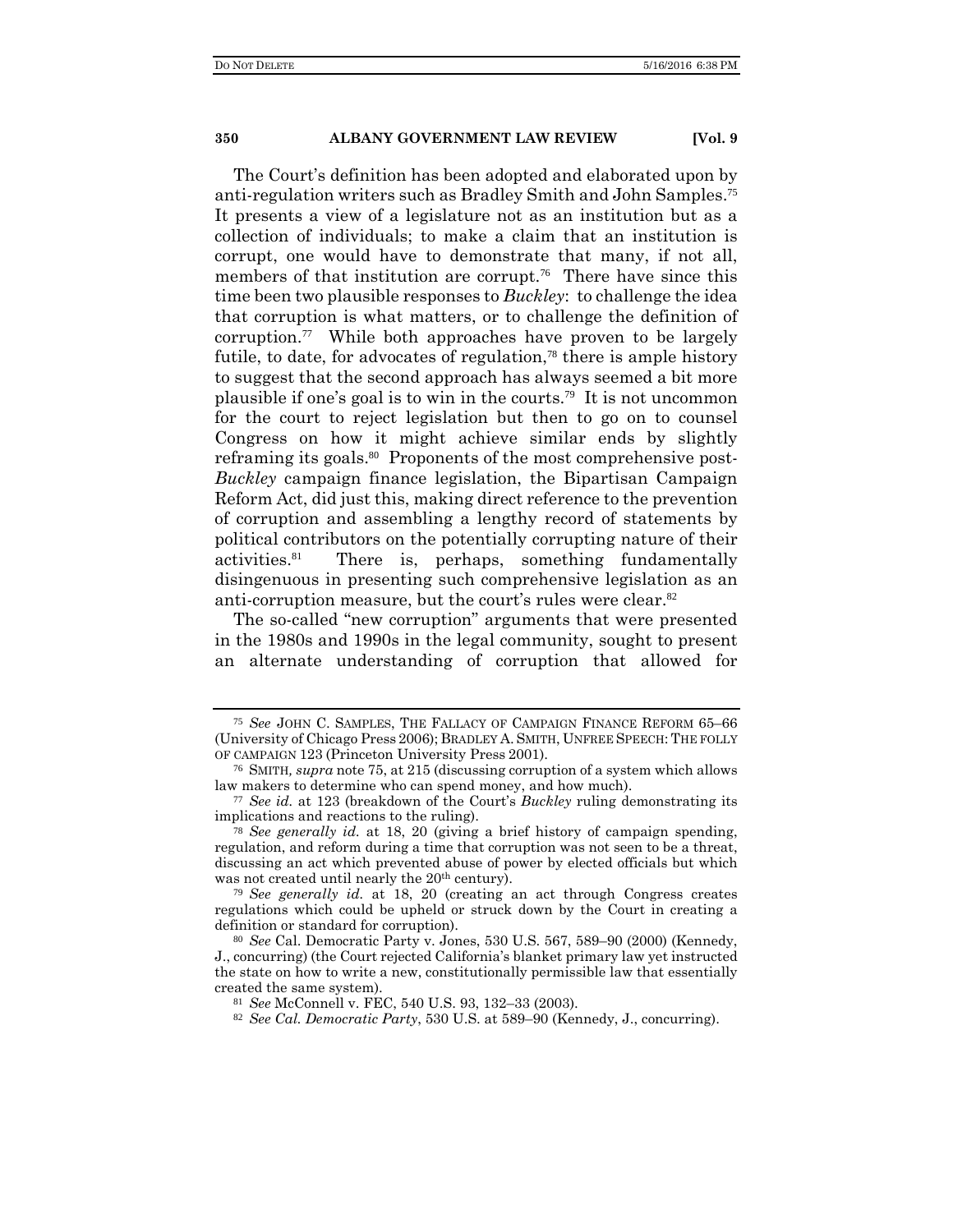prophylactic measures—efforts to prevent harm to an institution itself by making it clear that suspect individual transactions are prohibited.83 Under this understanding of corruption, proof of a quid pro quo transaction is not required;<sup>84</sup> if the practices of an institution are deemed by the public to be corrupt, then this is ample reason to take steps to prevent them from happening.<sup>85</sup> Instances of quid pro quo corruption can still be identified and punished, but laws that remove the temptation to engage in such corruption<sup>86</sup>—laws that, for instance, limit contacts between legislators and lobbyists or limit unregulated contributions<sup>87</sup>—can be implemented without proof that corruption has occurred as a result of such actions or would occur in the absence of regulation.<sup>88</sup> Many prophylactic measures of this nature have been quite popular with the public.89 In *Citizens United*, however, the court held that "influence, gratitude, or access" are not equivalent to corruption in the sense they hold to be relevant for limiting political speech through independent expenditures.90 As long as no explicit agreement has been made between the spender and the politician, this is not corrupt. This holding has established an almost insurmountable barrier for those who would allege corruption in campaign financing.<sup>91</sup> At the same time, more easily identifiable instances of individual corruption have shown that the obvious examples of individual corruption stand far outside of conventional political squabbles.<sup>92</sup>

### *B. Bigger than Politics*

So much for the legal story about corruption in campaign finance. American discussions about corruption have never just

<sup>84</sup> *Id.*

<sup>88</sup> *Id.*

<sup>91</sup> *See id.*

<sup>83</sup> *See* IF BUCKLEY FELL: A FIRST AMENDMENT BLUEPRINT FOR REGULATING MONEY IN POLITICS 182–83 (Joshua E. Rosenkranz ed., 1999) [hereinafter IF BUCKLEY FELL].

<sup>85</sup> *See id*. at 183–84.

<sup>86</sup> *Id.*

<sup>87</sup> *Id.* at 184.

<sup>89</sup> *See* IF BUCKLEY FELL, *supra* note 83, at 95.

<sup>90</sup> Citizens United v. FEC, 558 U.S. 310, 355–59 (2010).

<sup>92</sup> *See generally* LAWRENCE LESSIG, REPUBLIC, LOST: HOW MONEY CORRUPTS CONGRESS—AND A PLAN TO STOP IT XII (2012) (debating that the academic view of corruption showcases the danger in a light not easily identifiable while the activist creates extremes that are not always relevant to politics but instead truly individual) [hereinafter REPUBLIC, LOST].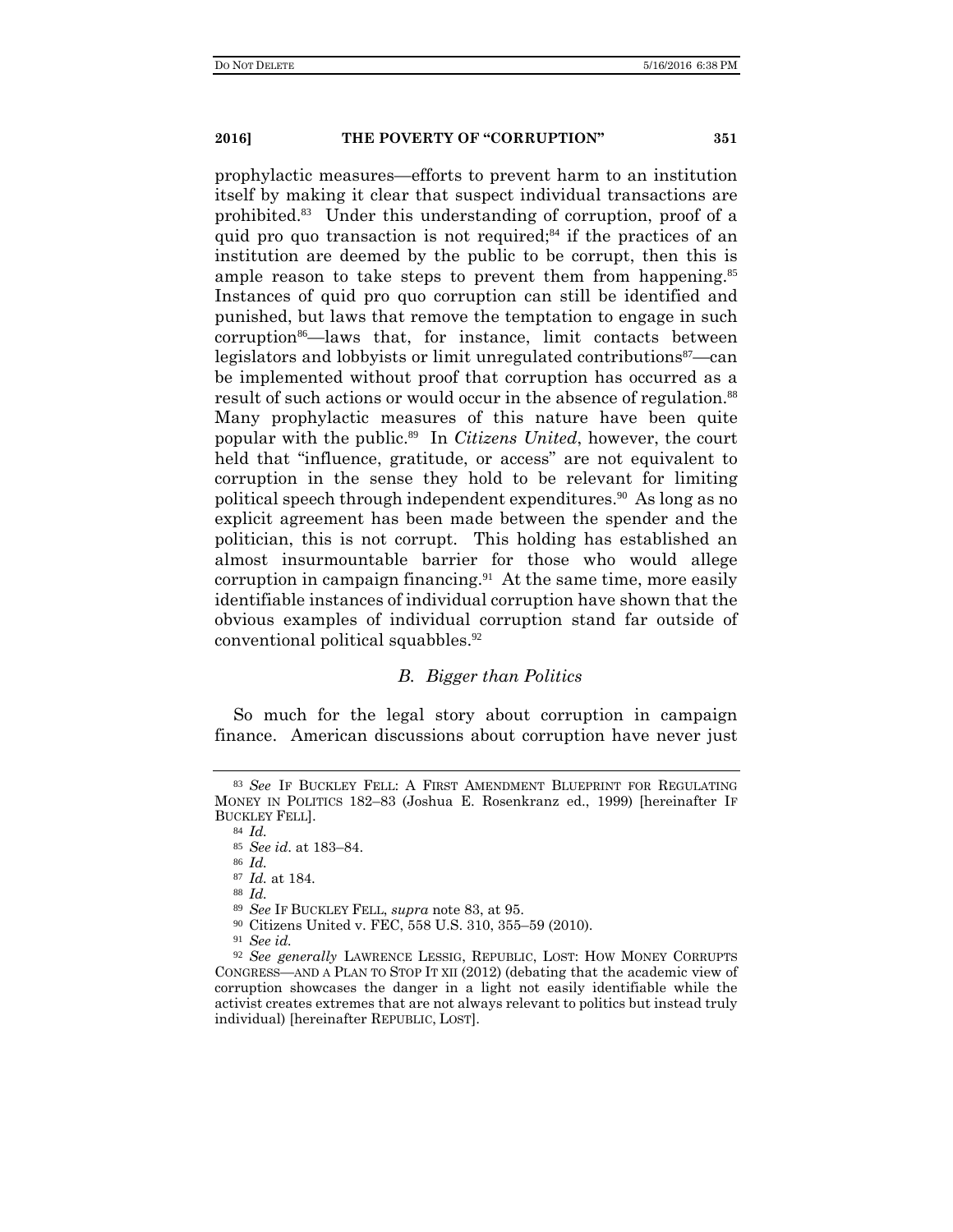been about electoral politics, and in the past several years a growing number of writers on the left (mostly) and the right have sought to articulate a broader argument about corruption.<sup>93</sup> While the Court may have inspired some of this, one might contend that the Court is no longer the intended audience of this discussion.<sup>94</sup> And although the principals in this discussion have mostly been law professors, the argument is hardly a legal one. It has sought to tap into larger American concerns—it is not merely that our politicians might be beholden to lobbyists or wealthy donors, it is that Americans have become increasingly disenchanted with politics,95 that America's standing on a variety of cross-national indicators of well-being has fallen, and that our government seems less capable of addressing problems today that it was in prior decades.96 Might this because of "corruption" in a more epic sense? Or its consequence?

It seems to us that there are currently three different theories of corruption on the loose in American politics.<sup>97</sup> None of these is that of the Court;98 although the Court perhaps instigated the corruption debate, its definition is sufficiently minimalist that there have been few serious efforts to elaborate upon it.<sup>99</sup>

The most prominent theory of corruption today is associated with Harvard Law Professor Lawrence Lessig, who has sought to articulate a theory of what he alternately refers to as institutional corruption, or "dependence corruption."100 Whereas individual corruption, for Lessig, is essentially a *quid pro quo* exchange in which a public official seeks some sort of personal benefit in exchange for provision of a private benefit to someone outside of government, institutional corruption occurs when a system tends to promote private interests due to influence, rather than deals.<sup>101</sup> Institutional corruption is characterized by improper

<sup>93</sup> *See* SMITH, *supra* note 75, at 123 (discussing how the Court has denied a broader definition of corruption while implying this would be a topic worth discussion). *See generally* SAMPLES, *supra* note 75, at 257 (discussing how corruption can be in politics even if not involved in the election process).

<sup>94</sup> *See* IF BUCKLEY FELL*, supra* note 83, at 68–69 (explaining legislative ideas for campaign financing reform).

<sup>95</sup> *See supra* notes 3–5, 10–14 and accompanying text.

<sup>96</sup> *Id.*

<sup>97</sup> *See* IF BUCKLEY FELL, *supra* note 83, at 182–84.

<sup>98</sup> *See id.*

<sup>99</sup> *Id.* (implying that the categories within the article were created because of the lack of clarity and intrusiveness into the matter by the Court).

<sup>100</sup> REPUBLIC, LOST, *supra* note 92, at 16–17.

<sup>101</sup> *Id.* at 15–17.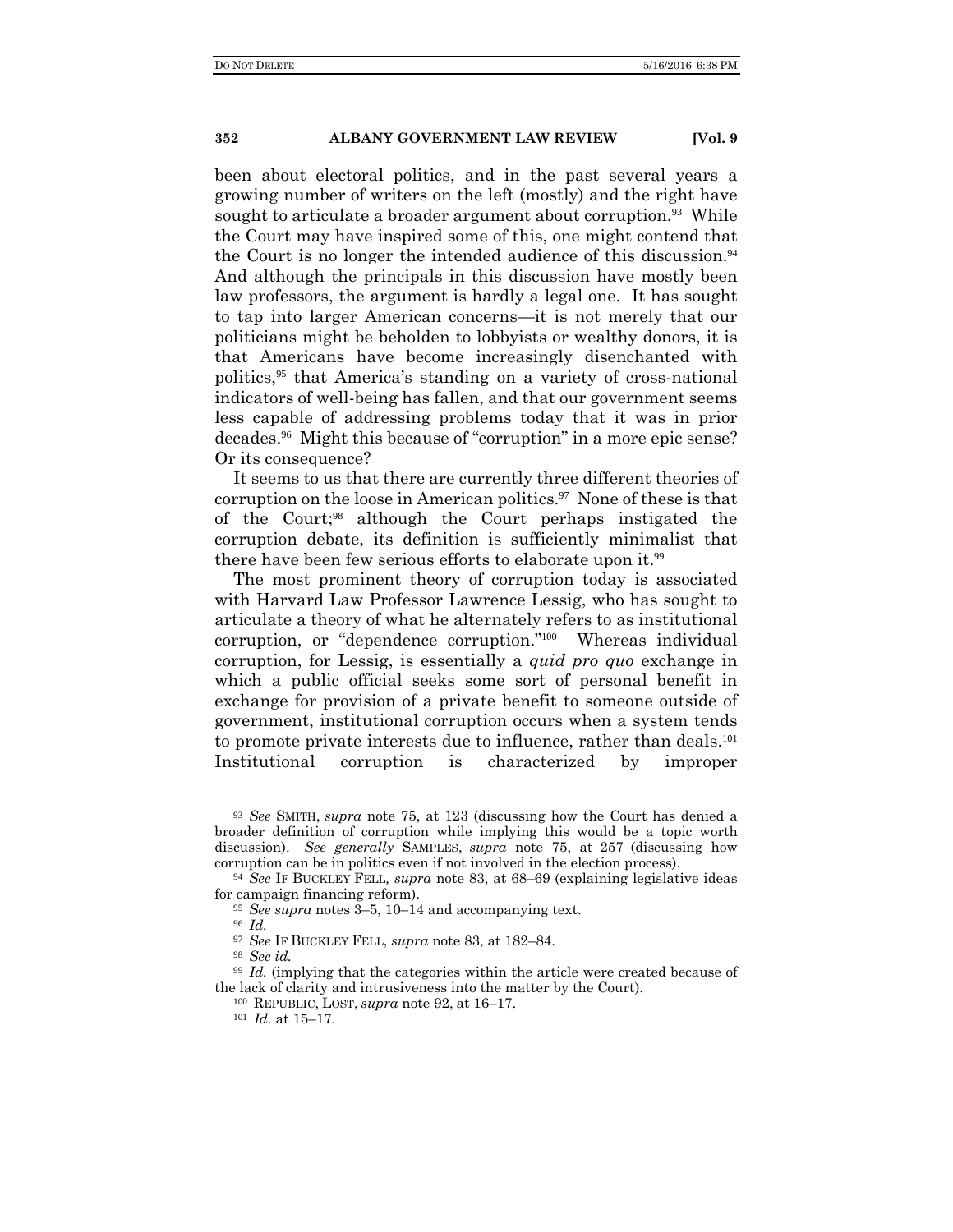dependence.102 That is, contemporary social science might predict that self-interested politicians seek to stay in office, and in doing so they provide benefits to voters or blocs of voters.<sup>103</sup> There is nothing noble in this, but if we believe that votes are a means of ensuring accountability and that winning votes is a way of seeking the common good, this may not seem corrupt. $104$  The institution is working as it is supposed to.<sup>105</sup> If, on the other hand, government officials are dependent upon something other than votes— "funders," perhaps<sup>106</sup>—for their well-being, and are providing benefits to them rather than to voters, then the institution is not dependent in the manner that we expect it to be.107 The institution is corrupt, regardless of the culpability of individual members in corrupt deals.108 Individual politicians might all regret this occurrence, and they might even speak out against it, but they nonetheless will need to cater to donors rather than voters (perhaps viewing themselves as better or more ethical than those who might replace them).<sup>109</sup> An institution can be corrupt, for Lessig, when its members are influenced improperly, even if we cannot punish individual members for corrupt deals.<sup>110</sup>

Lessig has openly drawn upon the work of Dennis Thompson, but there is a crucial difference.111 In his early work on *Ethics in Congress*, Thompson sought to distinguish between individual corruption, in which a legislator exchanged favor for personal benefit, and institutional corruption, in which a legislator exchanged favors for political benefit.<sup>112</sup> Thompson argued that

<sup>102</sup> *Id.* at 17.

<sup>103</sup> *See generally id*. at 15–16 (illustrating allegorically how a doctor's decisionmaking may be compromised through receipt of benefits and implying similar results would occur in the case of a politician).

<sup>104</sup> *See id.* at 16 (illustrating the choices made by doctors and a conception of corruption).

<sup>105</sup> *See id.* at 16–17.

<sup>106</sup> *See* REPUBLIC, LOST, *supra* note 92, at 16–18 (arguing that if the benefits received alter the official to be concerned with only the gift providers well being, then the corruption is not the level of dependency expected).

<sup>107</sup> *Id.* at 15–18.

<sup>108</sup> *Id.* at 15.

<sup>109</sup> *Id.* at 15–16.

<sup>110</sup> *See* REPUBLIC, LOST*, supra* note 92, at 15–16 (explaining that the influence on a member of an institution may result in the corruption of the institution without the individual actually being corrupt and therefore not liable for punishment).

<sup>111</sup> *See id.* at 328.

<sup>112</sup> *See* DENNIS F. THOMPSON, ETHICS IN CONGRESS: FROM INDIVIDUAL TO INSTITUTIONAL CORRUPTION 7 (1995).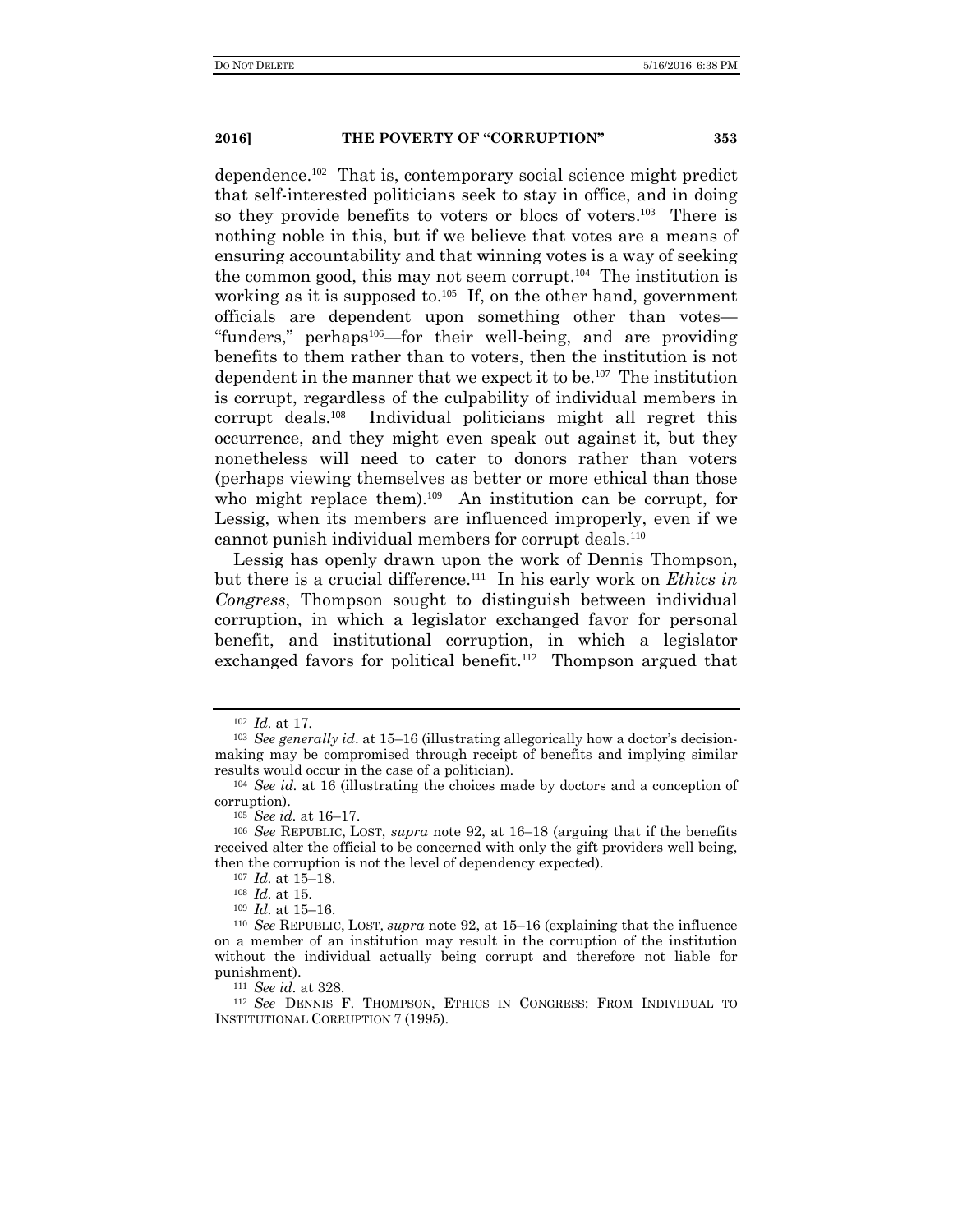institutional corruption is ultimately more difficult to identify and prosecute, insofar as it often does not yield corrupt results and is not always easily distinguishable from accepted behavior.<sup>113</sup> He insists, however, that instances of institutional corruption are individual acts that are "mediated" by the practices of the institution.114 Institutional corruption may bring the norms and practices of the institution into question, but for Thompson, it is ultimately an action of individuals (whom he lists in an appendix to his book).115 Lessig, on the other hand, although he reiterates Thompson's distinction, emphasizes that he does not wish to single out individuals.116 It is the institution of Congress, itself, that is corrupt.117 In *Republic, Lost*, he writes that

This corruption has two elements, each of which feeds the other. The first element is bad governance, which means simply that our government doesn't track the expressed will of the people . . . . The second element is lost trust: when democracy seems a charade, we lose faith in its process.<sup>118</sup>

It is hard to imagine listing the perpetrators of this corruption which is much of Lessig's point.

The turn in Lessig's story is necessary because he is not talking only about Congress, and he is not talking only to the Court.119 He is not interested in a legal case, but in fostering dialogue.120 He makes this explicit in his Randy L. and Melvin R. Berlin Family Lectures, delivered in 2014 and 2015, at the University of Chicago.121 There, he summarizes much of the research he and others pursued at the Safra Center, where he served as the director

<sup>113</sup> *Id.* at 7–8.

<sup>114</sup> *See id.* at 7 (describing the ways in which corrupt political institutions can be regulated by members' actions).

<sup>115</sup> *Id.* at 7–8, 182–90.

<sup>116</sup> *See* Lawrence Lessig, *Institutional Corruptions* 5–6, 15 (Edmond J. Safra Research Lab at Harvard Univ., Working Paper No. 1, 2013)[hereinafter Lessig, *Institutional Corruptions*].

<sup>117</sup> *Id.* at 4, 15.

<sup>118</sup> REPUBLIC, LOST, *supra* note 92, at 8–9.

<sup>119</sup> *See id.* at 227–28 (discussing both legislative and judiciary powers to prevent and deal with corruption).

<sup>120</sup> *See id.* (discussing the way corruption can be dealt with through the branches of government, and the powers required to effectively deal with it).

<sup>121</sup> *See* Video: Lawrence Lessig, *America: Compromised Studies in Institutional Corruption*, RANDY L. & MELVIN R. BERLIN FAMILY LECTURES AT THE UNIVERSITY OF CHICAGO (Oct. 16–Nov. 13, 2014), https://berlinfamilylectures.uchicago.edu/2014-lawrence-lessig [hereinafter] *Berlin*].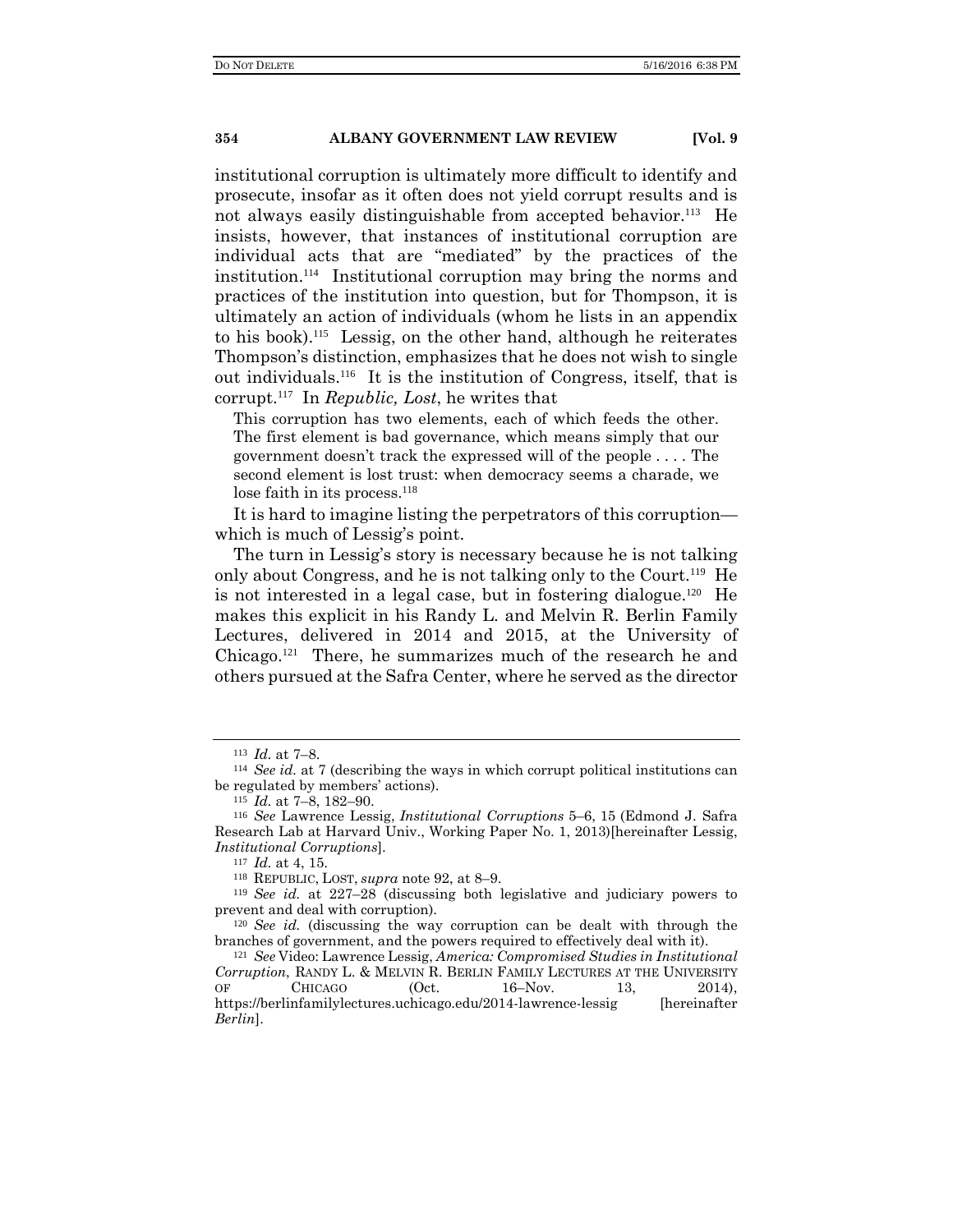from 1987 to 2009.122 He proposes a definition of corruption as "influence within an economy of influence that illegitimately weakens the effectiveness of an institution, especially by weakening the public trust of the institution."123 Whatever one thinks of the specifics of this definition (and we will consider these later), the intent here is clear—it can be applied, as Lessig proceeds to do, to a variety of different types of institutions, including the academy, the financial industry, and the media.124 There is no pretense that we are telling the Supreme Court who is corrupt; the intention, rather, is to develop a unified theory.<sup>125</sup> Lessig clearly does document, both here and in the Safra Center work, a variety of ills that have befallen these institutions.126 Yet, as with government, the extent to which these ills constitute "corruption" according to this definition is determined by the appropriate dependency relationship or purpose.<sup>127</sup>

The other principal articulator of this expanded theory of corruption has been Fordham University law professor Zephyr Teachout.128 In *Corruption in America*, Teachout connects contemporary disputes over money in politics to the historical treatment of corruption in American political thought.129 Like Lessig, she argues for a more expansive, extra-legal view of corruption,130 but unlike Lessig, she explicitly locates this view in most references to corruption in eighteenth and nineteenth century American thought.131 Teachout notes that American "corruption talk" has historically had to do with the perversion of discourse that might occur, for instance, if foreign interests were

<sup>122</sup> Dennis F. Thompson*, Two Concepts of Corruption* 2 (Edmond J. Safra Center for Ethics at Harvard University) (Working Paper No. 16, 2013); *see Berlin*, *supra* note 121*.*

<sup>123</sup> Lessig, *Institutional Corruptions*, *supra* note 116, at 2.

<sup>124</sup> *Berlin*, *supra* note 121.

<sup>125</sup> *Id.*

<sup>126</sup> *See Berlin*, *supra* note 121; Lessig, *Institutional Corruptions*, *supra* note 116, at 4.

<sup>127</sup> *See Berlin*, *supra* note 121; Lessig, *Institutional Corruptions*, *supra* note 116, at 17.

<sup>128</sup> *See* ZEPHYR TEACHOUT, CORRUPTION IN AMERICA: FROM BENJAMIN FRANKLIN'S SNUFF BOX TO CITIZENS UNITED 2 (Harvard University Press, 2014);<br> *Zephyr* Teachout. FORDHAM UNIV. SCH. OF LAW. *Zephyr Teachout*, FORDHAM UNIV. SCH. OF LAW, https://www.fordham.edu/info/23186/zephyr\_teachout (last visited Mar. 29, 2016).

<sup>129</sup> TEACHOUT*, supra* note 128, at 2–4 (explaining that the historical fear of monetary corruption is the same that exists in contemporary politics).

<sup>130</sup> *See id.* at 3–4.

<sup>131</sup> *See id.* at 2–3, 14.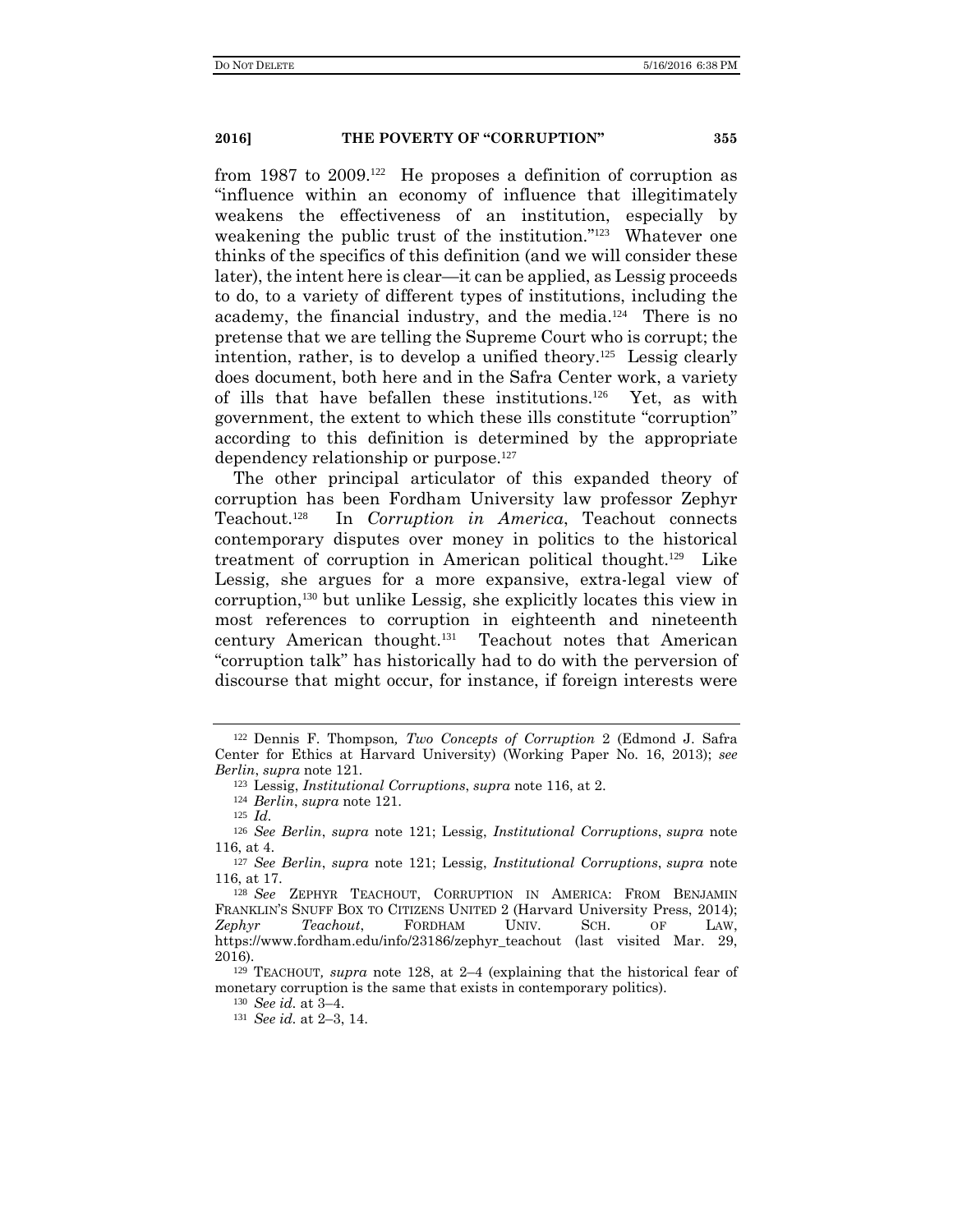able to insert themselves into American politics.132 The corruption inherent here is one of duplicity, $133$  in that the influences behind a particular argument would not be known, and, as in Lessig's case, one of improper dependency.134 While Teachout distinguishes corruption from dependency,135 she concludes that improper dependency can lead to corruption (of an institution or of a people),136 and that one solution to this is "bright line" prophylactic laws, which both deter corrupt behavior and send a clear signal about the "moral weight" of the law itself.<sup>137</sup>

For both Lessig and Teachout, (but not for Thompson) defining corruption and establishing a dichotomous view of corruption either it is an individual or an institutional trait—is crucial.<sup>138</sup> Neither disputes that individual, i.e., venal or quid pro quo, corruption exists,139 but both emphasize that that is not what they are talking about—and moreover, in Teachout's case, that that is not what the Founders were talking about.<sup>140</sup> Teachout's more historical approach to corruption calls our attention to differences between contemporary corruption talk and the American reference points we often use in that talk,<sup>141</sup> but it is, like Lessig's book, very much an attempt to reintroduce and expand the concept in contemporary politics.<sup>142</sup> It is important to note that in this latter

<sup>135</sup> *See generally* TEACHOUT, *supra* note 128, at 16, 45 (describing how there was a fear of corruption through dependency as well as a fear of general corruption created through foreign interests).

<sup>136</sup> *See generally id.* at 15–16, 45 (explaining the possibility that one who become dependent on foreign interests will create a corrupt institution to continue receiving benefits from that interest).

<sup>137</sup> *Id*. at 184.

<sup>138</sup> *See* TEACHOUT, *supra* note 128, at 14; *see Berlin*, *supra* note 121, at 5.

<sup>139</sup> *See* TEACHOUT, *supra* note 128, at 7, 10; *see Berlin*, *supra* note 121, at 5 (clearly stating the dichotomy of corruption).

<sup>140</sup> *See* TEACHOUT, *supra* note 128, at 10 (discussing the history of corruption in politics from the ratification of the Constitution).

<sup>141</sup> *See* REPUBLIC, LOST*, supra* note 92, at 18 (discussing the reason behind a portion of the Constitution); TEACHOUT, *supra* note 128, at 38, 39 (explaining that the way in which corruption was described during the creation of the nation bears similar comparisons at times to remarks made in current political debates).

<sup>142</sup> *See* LESSIG, REPUBLIC LOST *supra* note 92, at 18; TEACHOUT, *supra* note 128, at 38, 39 (explaining that the description of corruption during the Founders time

<sup>132</sup> *Id.* at 3–4 (explaining that corruption through diplomats would allow foreign interests to enter into and potentially disrupt the American political system).

<sup>133</sup> *Id.* at 15–16 (explaining the different sides of Franklin's beliefs and the corruption possible).

<sup>134</sup> REPUBLIC, LOST, *supra* note 92, at 17; TEACHOUT, *supra* note 128, at 15–16 (illustrating how the example of Jefferson keeping the diamonds showcases a dependency on a foreign government unknown to Congress).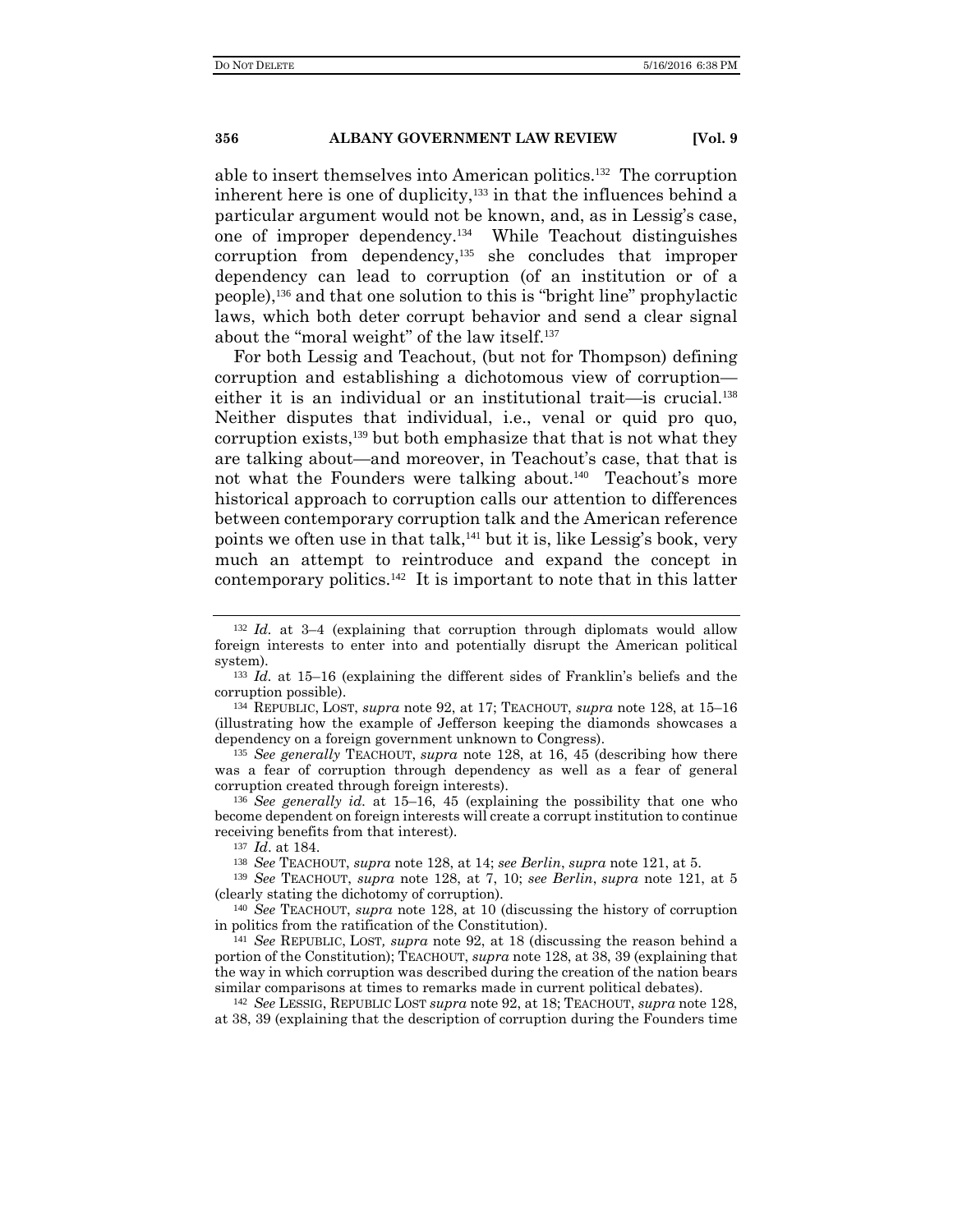regard, Lessig and Teachout (both of whom have a long track record of advocacy for left-leaning Democratic candidates)<sup>143</sup> have actively sought out areas of agreement with conservative writers such as Jay Cost and Peter Schweizer.<sup>144</sup> As Teachout, in particular, shows, the left in no way owns the idea that political institutions can be corrupted.<sup>145</sup>

A second opposing theory of corruption is offered by Cornell Law Professor, Laura Underkuffler.<sup>146</sup> In *Captured by Evil*, Underkuffler provides a survey of definitions of corruption in theoretical and empirical research.147 She concludes that references to corruption virtually always are used to make moral judgments about an individual's character.<sup>148</sup> It is a moral,

<sup>146</sup> *See* UNDERKUFFLER, *supra* note 27, at 5; *Faculty*, CORNELL LAW SCH., http://www.lawschool.cornell.edu/faculty/bio\_laura\_underkuffler.cfm (last visited Apr. 13, 2016); *supra* notes 32–34 and accompanying text.

<sup>147</sup> UNDERKUFFLER, *supra* note 27, at 2.

<sup>148</sup> UNDERKUFFLER, *supra* note 27, at 2; *supra* notes 2–34 and accompanying text.

still matches to the public thought of corruption in today's world).

<sup>143</sup> Brian Tumulty, *Zephyr Teachout will Run in 19th Congressional District*, POUGHKEEPSIE J. (Jan. 25, 2016), http://www.poughkeepsiejournal.com/story/news/local/new-

york/2016/01/25/zephyr-teachout-running-congress-19th-cd/79302000/ (reporting that Teachout is an active member of the Democratic political party and currently running for a Congressional seat); Alan Rappeport, *Lawrence Lessig's Presidential Bid Endures in Relative Obscurity,* N.Y. TIMES, Oct. 26, 2015, at A17, http://www.nytimes.com/2015/10/27/us/politics/lawrence-lessigs-presidential-bidendures-in-relative-obscurity.html (reporting that Lessig intended to run as a Democrat in the 2016 presidential election).

<sup>144</sup> *See* JAY COST, A REPUBLIC NO MORE: BIG GOVERNMENT AND THE RISE OF AMERICAN POLITICAL CORRUPTION xi-xii (2015) (explaining the premise of the book, in that corruption exists within governmental institutions and elected officials); PETER SCHWEIZER, CLINTON CASH: THE UNTOLD STORY OF HOW AND WHY FOREIGN GOVERNMENTS AND BUSINESSES HELPED MAKE BILL AND HILLARY RICH 2–3, 17 (2015) (describing the way in which the Clinton family has amassed their fortune as questionably corrupt given the possible abuse of power); TEACHOUT, *supra* note 128, at 14–16 (describing generally the layout of the book and the way in which the topic of corruption will be discussed which is politically neutral given the historical framing); Lawrence Lessig, *Democrats Embrace the Logic of Citizens United,* WASHINGTON POST (May 8, 2015), https://www.washingtonpost.com/opinions/the-clintons-citizens-united-and-21stcentury-corruption/2015/05/08/7f11a0d6-f57b-11e4-b2f3 af5479e6bbdd\_story.html.

<sup>145</sup> TEACHOUT, *supra* note 128, at 14–16 (describing corruption in general, and the history of political corruption in the U.S. was in no way controlled or tempered by one party or another, but rather by all, citing James Madison, Ben Franklin, and Thomas Jefferson and their thoughts on corruption, given the historical viewpoint of the book).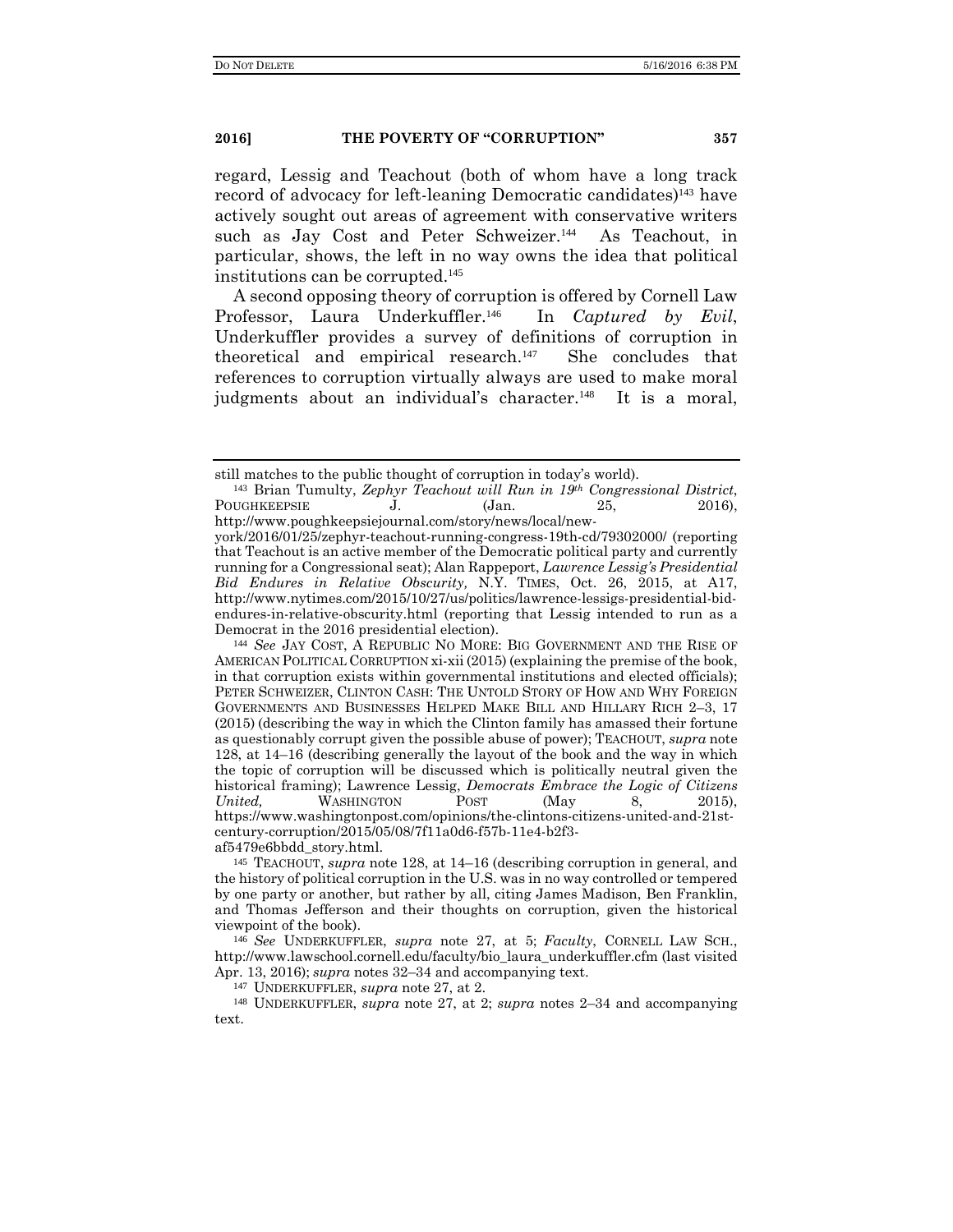dispositional concept, and as such is unsuitable for use in law.<sup>149</sup> One cannot commit a corrupt act without being a corrupt person.<sup>150</sup> The moral taint associated with corruption suggests that one is unsuited to engage in politics or public life at all—one's actions simply cannot be trusted.<sup>151</sup> Such corruption certainly exists, but for Underkuffler the accusation of corruption must be used sparingly.<sup>152</sup> If corruption implies "evil," one is effectively banishing one's antagonist from the political sphere when one levels the accusation.153 Furthermore, the institutional argument runs into problems here: can an institution be evil, or captured by evil?154 Is it possible to sustain an individual/institutional distinction where one effectively argues "the institution is evil but its members are not"?155 Underkuffler does not provide any conclusive evidence that she is right (or that Lessig is wrong),  $156$ but her argument at a minimum provides enough historical detail to convince that the connotations of talking about corruption are at odds with Lessig's task and render that task problematic.<sup>157</sup> Underkuffler's notion of individual corruption requires no quid or quo;158 there are people who would engage in quid pro quo corruption, but it does not matter if they actually have.<sup>159</sup> There are, furthermore, people who engaged in minor instances of individual corruption but have revealed themselves as the sort of people who would do far worse if they could get away with it.<sup>160</sup>

A third theoretical approach to corruption is presented in the work of Bruce Cain and Nancy Rosenblum.161 Neither Cain nor

<sup>149</sup> UNDERKUFFLER, *supra* note 27, at 3–5 (describing how a moral subject can not easily be explained or regulated through law).

<sup>150</sup> *See id.* (explaining that a corrupt act can be seen as evil, and an evil act can therefore only be done by an evil person, a corrupt person will perform a corrupt act and thus the inverse is true).

<sup>151</sup> *See id.* at 4, 6 (discussing how a corrupt official can not be trusted to serve in their positions).

<sup>152</sup> *See id.* at 4–5 (describing why corrupt is not the proper description given the various moral issues which can be created by its usage).

<sup>153</sup> *See generally* REPUBLIC, LOST, *supra* note 92, at 5–6 (noting how progressives at the turn of the century attacked political entities they saw as being corrupt).

<sup>154</sup> *See generally id.* at 15–16 (proposing that if one doctor is corrupt that the whole institution of medicine is not).

<sup>155</sup> *Id.* at 15.

<sup>156</sup> *See* UNDERKUFFLER, *supra* note 27, at 212.

<sup>157</sup> *See id.* at 7*.*

<sup>158</sup> *See supra* notes 146–52 and accompanying text.

<sup>159</sup> *Id.* <sup>160</sup> *Id.*

<sup>161</sup> *See* CAIN, *supra* note 6, at 168; *see also* NANCY L. ROSENBLUM, ON THE SIDE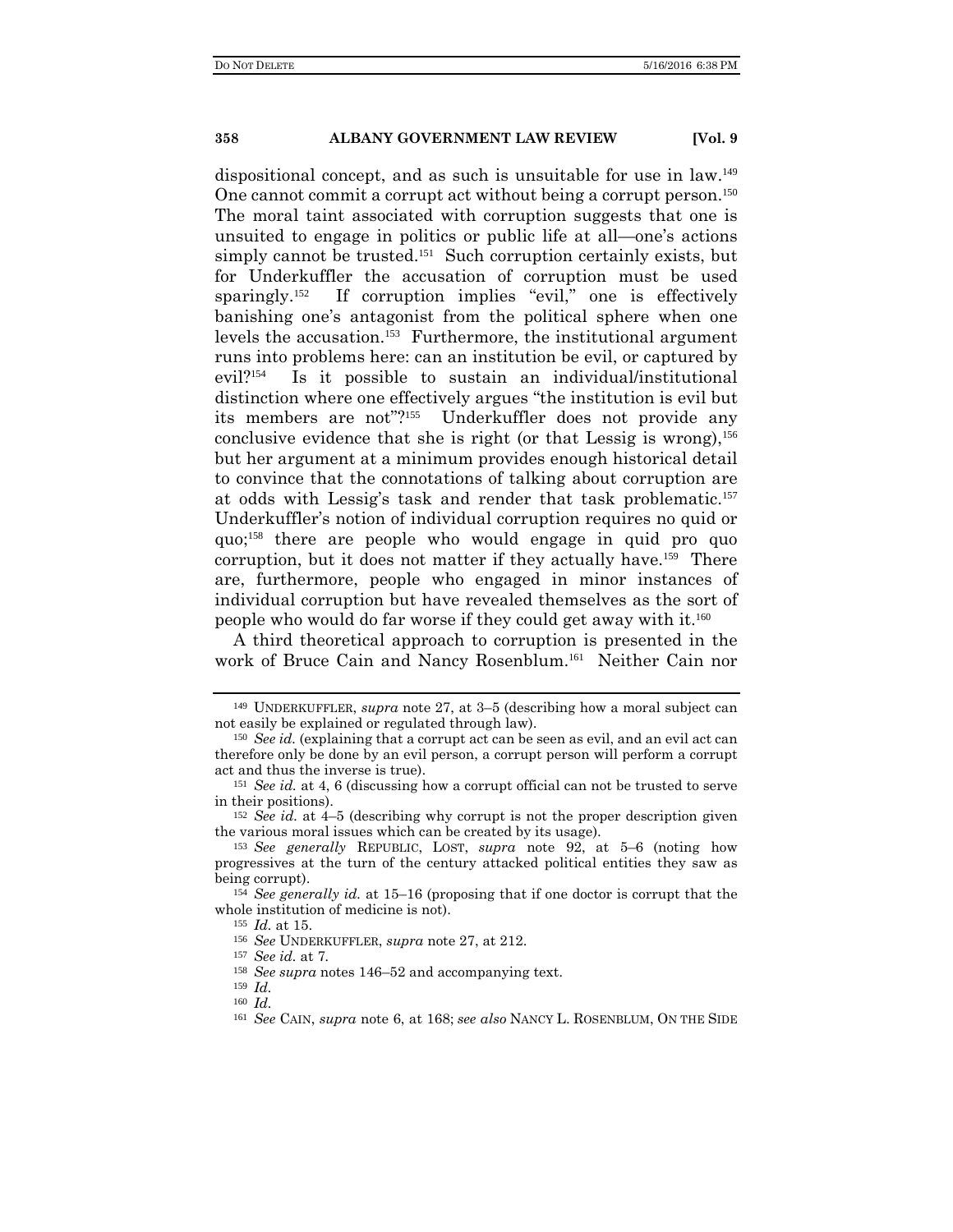Rosenblum bill their efforts as being exclusively about corruption, and neither disputes the notion that there is a difference between institutional and individual corruption.162 Both share a broader theoretical orientation which Cain identifies as "reform pluralis[m]."163 In Cain's argument, however, there are in fact a number of different ways to talk about corruption.<sup>164</sup> There is room for talk of a "corruption of democratic ideals" (which is what he takes Lessig to be talking about),<sup>165</sup> there is room for talk of inappropriate dependence (which is what Lessig takes himself to be discussing)166 and there is also room for talk of a corruption as a "debasement of public deliberation"167 in which self-serving arguments are deceptively framed as appeals to public ideals.<sup>168</sup> Likewise, Rosenblum catalogs the various ways in which "corruption" is used as an umbrella term to cover "implicit understandings, ambiguous favors, and political advantage."169 At some point the definition of corruption may be expanded to the point of meaninglessness. This is a problem because the audience for corruption talk maintains the sort of "gut" response to the word that Underkuffler describes.<sup>170</sup>

Cain's argument is also taken up by La Raja and Schaffner in their argument for strengthening the capacity of political parties to influence elections.171 For La Raja and Schaffner, there is a trade-off to be made between addressing corruption and addressing political polarization; one cannot do both, and given the ambiguity of the term corruption, it can be applied to all manner of political ills.172 The anticorruption agenda, however, has focused so narrowly on the allegedly corrosive effect of money in politics that it has crowded out concerns such as "fairness, stability, and accountability,"173 concerns that are not easily reconciled with

<sup>168</sup> *Id.*

<sup>172</sup> *Id.*

OF THE ANGELS: AN APPRECIATION OF PARTIES AND PARTISANSHIP 172 (2008). <sup>162</sup> CAIN, *supra* note 6, at 168; ROSENBLUM*, supra* note 161, at 172.

<sup>163</sup> CAIN, *supra* note 6, at 168–69.

<sup>164</sup> *Id.* at 164.

<sup>165</sup> *Id.*

<sup>166</sup> *Id.*

<sup>167</sup> *Id.*

<sup>169</sup> ROSENBLUM*, supra* note 161, at 212.

<sup>170</sup> *See generally* UNDERKUFFLER, *supra* note 27, at 144 (noting that the emotional reaction to a politician's corrupt acts may be toward the idea of the politician's corruption rather than to the act itself).

<sup>171</sup> *See* LA RAJA & SCHAFFNER, *supra* note 52, at 152.

<sup>173</sup> *Id.*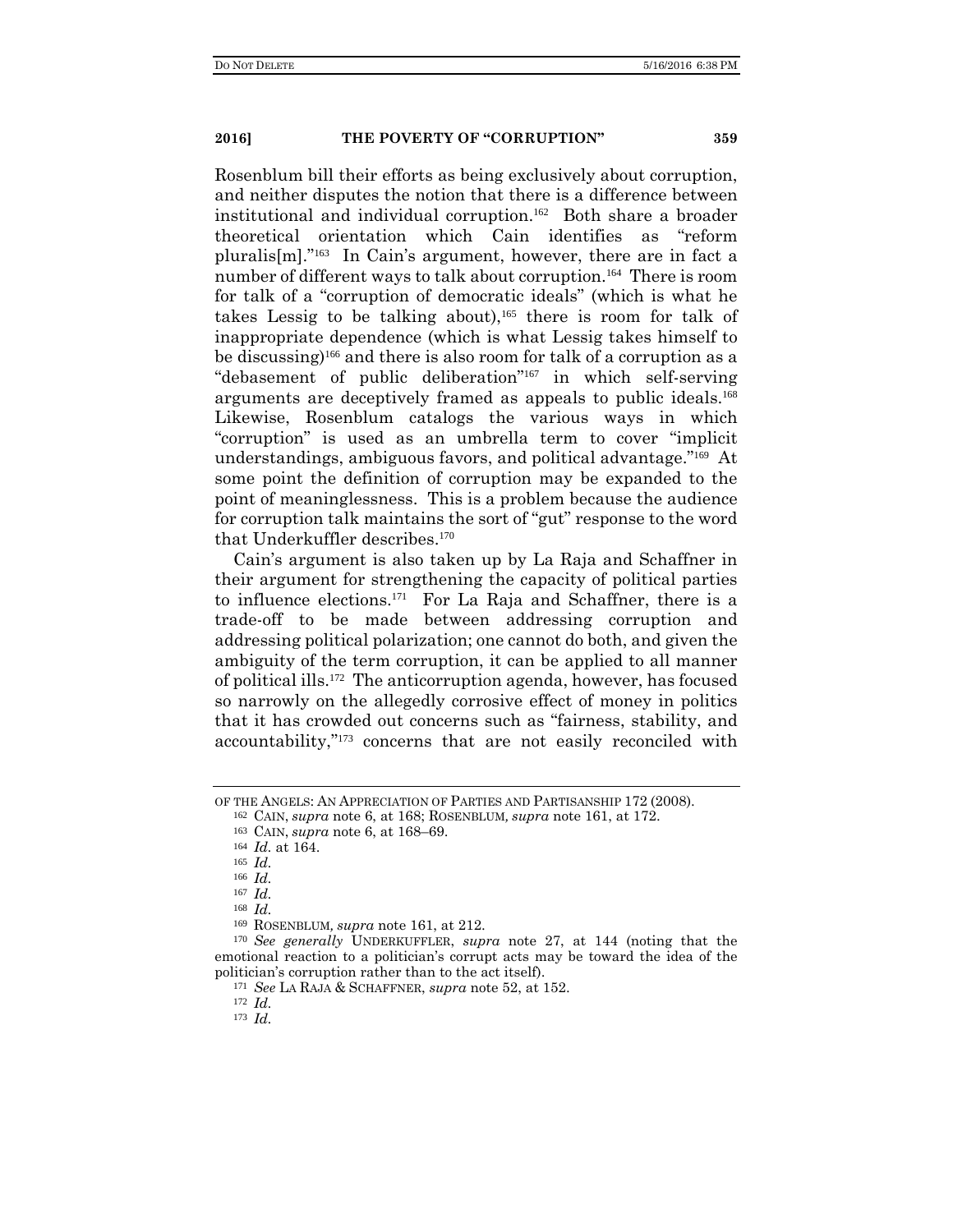existing campaign finance regulation proposals.174 Even if the court does not see these as legitimate reasons to abridge constitutional rights, they can still serve as rationales for some types of laws, and they are, in addition, valid starting points for political conversation.<sup>175</sup>

Unlike Underkuffler, and like Lessig, however, a pluralist theory of corruption would admit that political actors are, at least in part, self-interested—and if that alone can constitute corruption, then it might be plausible to argue that we are all a little bit corrupt.176 Cain and Rosenblum both prescribe aggregation as a means of combatting corruption;<sup>177</sup> the premier aggregative institutions in American politics are, and always have been, political parties and reputation-bearing interest groups.<sup>178</sup> Given the priors we bring to any discussion of corruption, it is hard to talk about institutional corruption if one is a pluralist; one cannot describe political parties or interest groups as corrupt and then suggest that these things be strengthened.179 The same would seem to apply to arguments about other allegedly corrupt institutions—if the institution is corrupt, why should it be strengthened or why would enhancing intermediate institutions be an appropriate palliative?

There is a perhaps unintentional irony to the development of recent arguments about corruption. As Teachout notes, and as Wallis documents, the story about corruption propounded by moral reformers during the nineteenth century was the one most likely to emphasize institutional or systemic corruption—it posited an uncorrupted American ideal rooted in the founding, in Christian values, or in the agrarian, antebellum American ideal, and presented early 20th century America, with political machines and vote-seeking career politicians as a corruption of that ideal.<sup>180</sup> The

<sup>174</sup> *Id.* at 153.

<sup>175</sup> *See id.*

<sup>176</sup> *See* CAIN, *supra* note 6, at 122*;* ROSENBLUM*, supra* note 161, at 252.

<sup>177</sup> *See* CAIN, *supra* note 6, at 168*;* ROSENBLUM*, supra* note 161, at 299.

<sup>178</sup> That is, well-known groups that expect to remain active across multiple elections. *See* CAIN, *supra* note 6, at 168–69 (noting that reform movements would have been better off aggregating their contributions within the established political parties or large political action committees ("PACs")); Robert G. Boatright, *Campaign Finance Law and Functional Differentiation among Nonparty Groups in the United States, in* THE DEREGULATORY MOMENT? COMPARATIVE PERSPECTIVES ON CHANGING CAMPAIGN FINANCE LAWS 71, 99–101 (Robert G. Boatright ed., forthcoming 2016).

<sup>179</sup> *See* CAIN, *supra* note 6, at 168.

<sup>180</sup> *See* TEACHOUT, *supra* note 128; John Joseph Wallis, *The Concept of*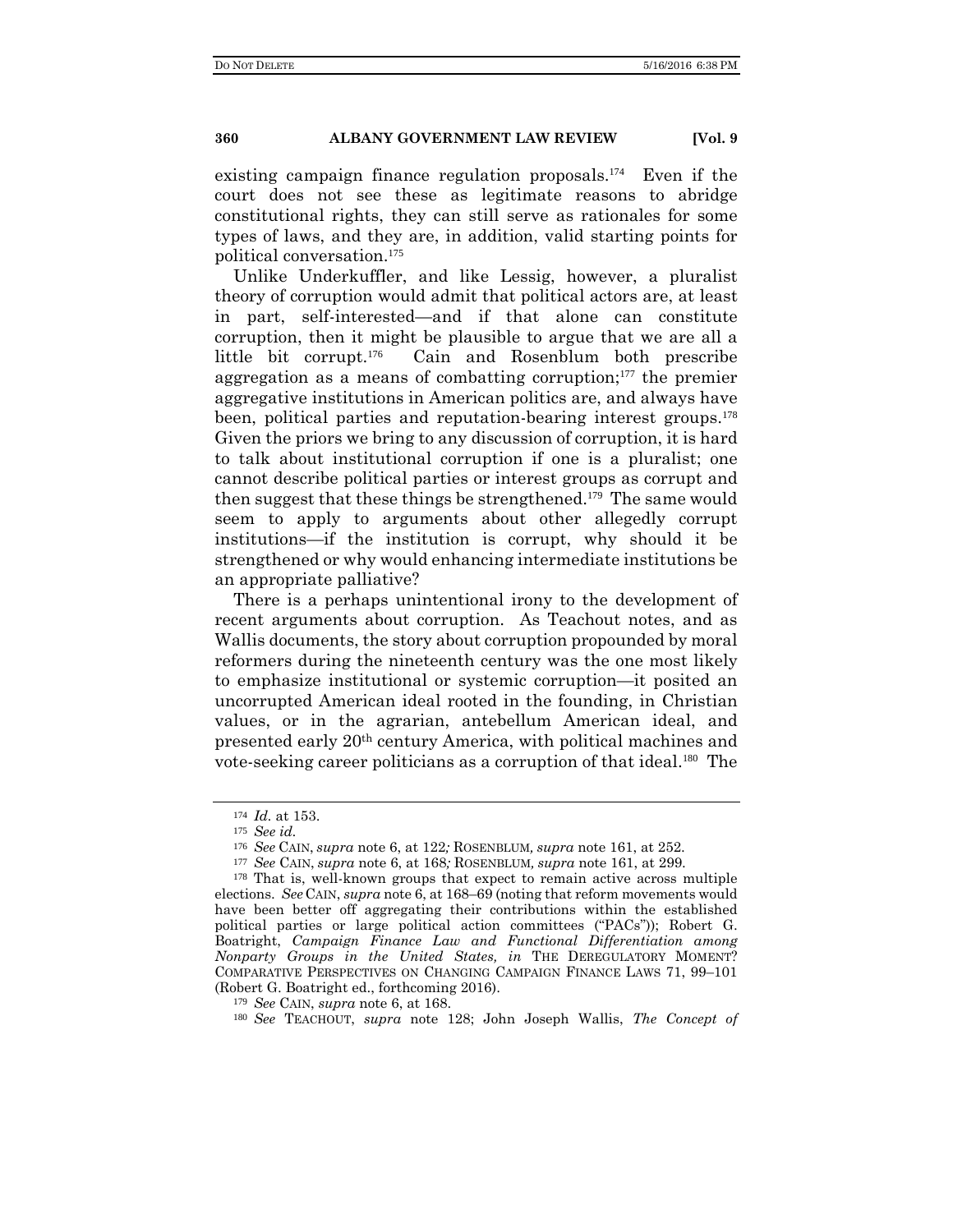Progressive argument about corruption may have been inspired by similar circumstances, but took aim at individual politicians and posited prophylactic measures—primary elections, the Australian ballot, and so forth—as means of preventing individual corruption.181 In some ways the contemporary alignment has matters backwards; it is self-styled modern progressives (with a small "p") who have championed the nineteenth century conservative view,182 albeit without as clear a reference point, and it is today's conservatives who have argued that individual corruption is the major subject of concern (with the caveat the prophylactic measures have been shown not to work very well).<sup>183</sup>

To summarize, the contemporary discussion about corruption can be understood in part as a response to the U.S. Supreme Court,184 but it represents an acknowledgment that the Court is not listening, and that the appropriate audience is someone else – the legal advocates of tomorrow, members of the opposing party, or simply the public.<sup>185</sup> It is easy to conclude that the institutional corruption argument championed by Lessig is "winning"—it has frequently been written about,<sup>186</sup> it prompted a presidential campaign,187 and it has the clearest political implications,188 and yet its implications are not reflexively partisan in nature.<sup>189</sup> But this facility is, for those who articulate opposing views, precisely the problem.190 The fact that this definition does not appear to "fit" our priors about what corruption is (even if the Supreme Court's definition does not, either) and the fact that it purports to be a redefinition or at least a rediscovery of a lost word suggests that this thing, however lamentable, that many people today are calling

*Systematic Corruption in American History, in* CORRUPTION AND REFORM: LESSONS FROM AMERICA'S ECONOMIC HISTORY 32, 50–55 (Edward L. Glaeser & Claudia Goldin eds., 2006).

<sup>181</sup> *See* TEACHOUT, *supra* note 128, at 180; Wallis, *supra* note 175, at 52–54.

<sup>182</sup> *See generally* TEACHOUT, *supra* note 128, at 9 (noting that "an act is corrupt when private interests trump public ones in the exercise of public power").

<sup>183</sup> *See generally id.* at 7 (noting that both Justices Kennedy and Roberts, in separate opinions, determined that corruption was only quid pro quo).

<sup>184</sup> *See* Buckley v. Valeo, 424 U.S. 1, 4142–43 (1976).

<sup>185</sup> *See supra* text and accompanying notes 65–178.

<sup>186</sup> *See, e.g.,* LESSIG, *supra* note 92, at 15–16.

<sup>187</sup> *See id.* at 4; *see also* LESSIG, https://lessig2016.us/ (last visited Apr. 21, 2016) (Democratic Presidential Campaign).

<sup>188</sup> *See id.* at 7–9.

<sup>189</sup> *See generally id.* at 7 (noting Lessig's intent as being to rally Republicans and Democrats against a corrupt system).

<sup>190</sup> *See* LA RAJA & SCHAFFNER*, supra* note 52, at 153 (noting the difference between the Democratic and Republican parties' views on campaign finance).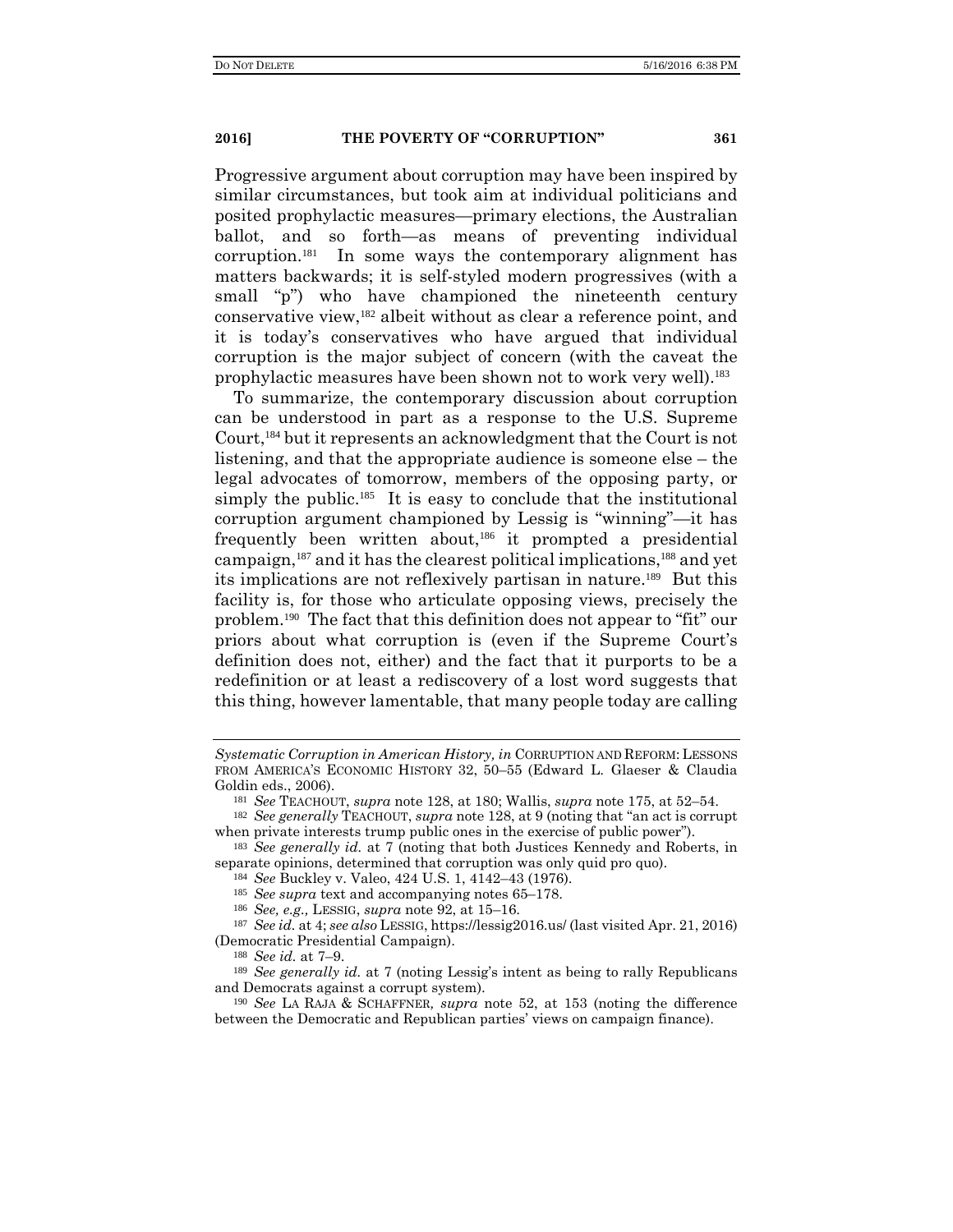corruption is not, in fact, corruption.<sup>191</sup>

#### II. CONFUSIONS

We contend—and we have explained this contention at length elsewhere—that in virtually all political, moral, and religious definitions of corruption, there is a broad agreement that corrupt action shows a turning away of the agent from his proper ends or function, for the sake of serving other, often lower and more selfish, goods (e.g., money, power, honor) or a partial interest rather than a common good.192 This general framework can encompass a wide variety of actions, but ultimately it is not the action itself that is of principal concern. Although the legal category targets,193 as it must, particular criminal acts, the reason citizens take single acts of criminal corruption so seriously is that we see them as indications of something less isolated and more damaging.194 The guilt of criminal corruption has the psychological and political effect of covering the person categorically and permanently: $195$  the person is stained. Thus, a single action, though the legal target, is not primarily the social concern when an accusation of corruption is made.196 Rather, the corrupt act is taken as a symptom of the corruption *of the person*. <sup>197</sup> An inward truth about the agent has pierced through his public show: the particular act of turning away indicates a condition, an established character, consisting in the agent's perhaps habitual orientation toward these other interests, proving the agent a false or at least undependable servant of his proper ends.198 It is the process of turning away that *precedes* the

<sup>191</sup> *See* M.E. Newhouse, *Institutional Corruption: A Fiduciary Theory*, 23 CORNELL J. L. & PUB. POL'Y 553, 554–55, 594 (2013) (discussing the various definitions and interpretations of institutional corruption and the impacts made on the political system).

<sup>192</sup> *See* JOHNSTON, *supra* note 35, at 11; Robert G. Boatright & Molly B. Flynn, *Confusions and Disagreements about the Rotten in Politics, in* CORRUPTION AND GOVERNMENTAL LEGITIMACY: A TWENTY-FIRST CENTURY PERSPECTIVE (Jonathan Mendilow & Ilan Peleg eds., forthcoming 2016) (galleries on file with author).

<sup>193</sup> *See Political Corruption*, FBI.GOV, https://www.fbi.gov/aboutus/investigate/corruption (last visited Mar. 30, 2016).

<sup>194</sup> *See generally* JOHNSTON, *supra* note 35, at 11 (discussing how the social significance of corruption is cultural and public opinion of corruption can affect the definition in a way which views the corrupt act as more serious).

<sup>195</sup> *See* UNDERKUFFLER, *supra* note 27, at 55.

<sup>196</sup> *See id.* at 55–56 (demonstrating Spiro Agnew's demise as a bribe-taker was far worse than his committing a felony, based on the public's perception as a flaw in his humanity).

<sup>197</sup> *See id.* at 56 (emphasis added).

<sup>198</sup> *See id.*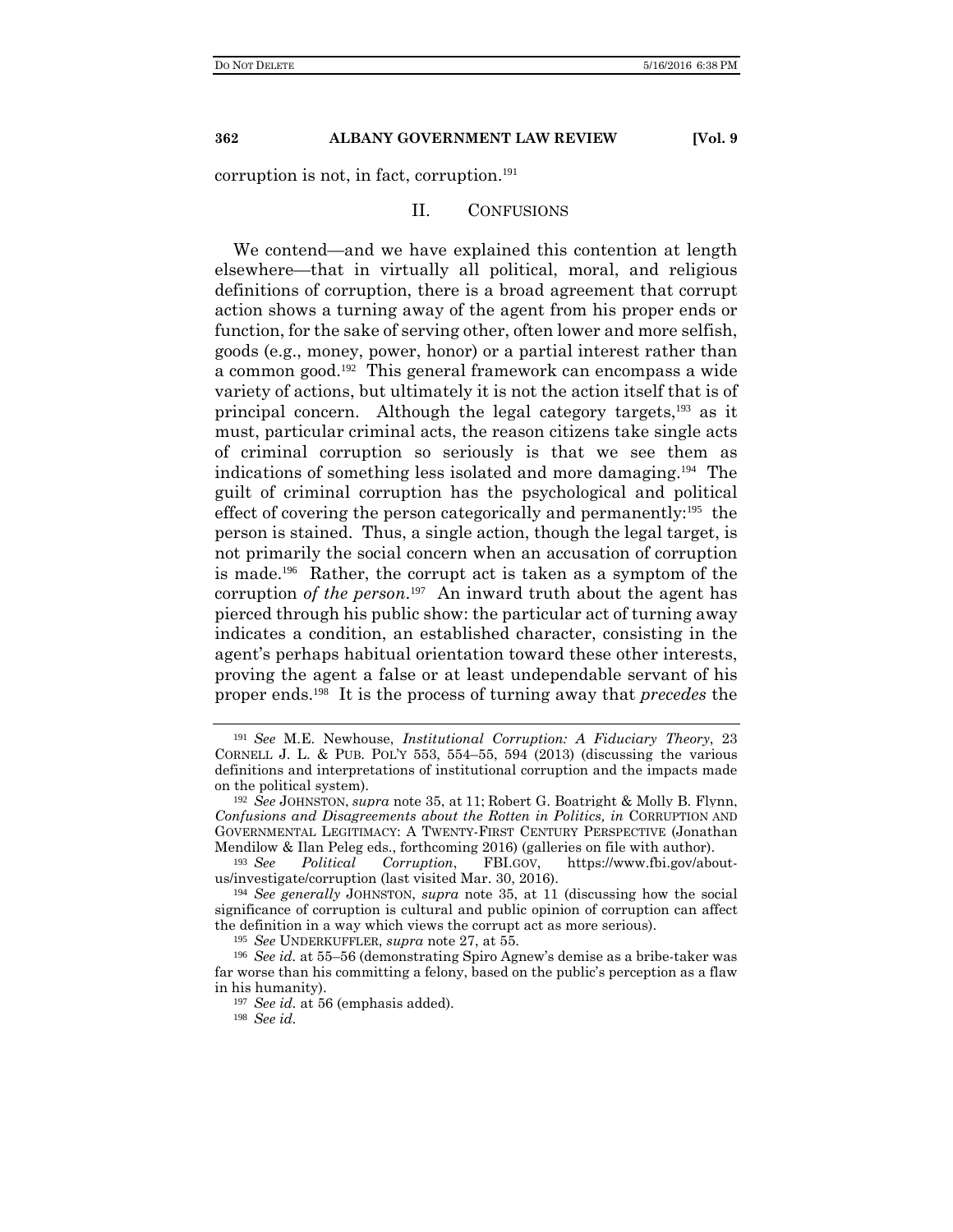particular action that is of most importance.<sup>199</sup>

In this, we largely agree with Underkuffler: the accusation suggests the person is wholly untrustworthy with important matters, because his character has been captured, if not by evil, then by baser interests.200 We likewise agree with her that this point is not properly converted into a new legal definition: we cannot wish to criminalize dispositions, however corrupt.201 The broader definition does, however, shed light on why we are bothered by acts that appear somewhat like corrupt actions even when they are not, and should not be, legally categorized as such.<sup>202</sup> They reveal the action we cannot directly observe, the turning away.<sup>203</sup>

This conception of corruption—as a turning away from the public good toward something else, throws into relief a central area of confusion in contemporary corruption talk:204 what sense does it make to say that an institution, but not its members, turn away from its proper good, toward something else?

#### *A. The Parts and the Whole*

There are three different additive issues posited among institutional corruption claims. First, contemporary American "corruption talk," especially that of legal theorists, political scientists, and other elite commentators, is dominated by the attempt to apply the idea of corruption to further domains and practices.205 So corruption definitions (such as Lessig's claim above regarding corruption as "influence")206 are said to be further illuminated when applied across multiple domains.<sup>207</sup> Second, it has recently become common to see arguments that an institution can be corrupt even when none of its members are corrupt.208 And third, it has also become common to see references to some

<sup>203</sup> *See id.*

<sup>199</sup> *See id.*

<sup>200</sup> *See id.* at 68.

<sup>201</sup> *See* UNDERKUFFLER, *supra* note 27, at 69.

<sup>202</sup> *See generally id.* at 72 (noting the powerful visceral impact of labelling something corrupt and the relative ease with which this is done).

<sup>204</sup> *See id.* at 139 (distinguishing evil conduct from corrupt conduct by highlighting that corruption "threatens the entire governmental system of reliance, trust, and shared values of which [a politician] is part.").

<sup>205</sup> REPUBLIC, LOST, *supra* note 92, at 28–29.

<sup>206</sup> *See supra* note 123 and accompanying text.

<sup>207</sup> *See* REPUBLIC, LOST, *supra* note 92, at 28–29.

<sup>208</sup> *See id.* at 17.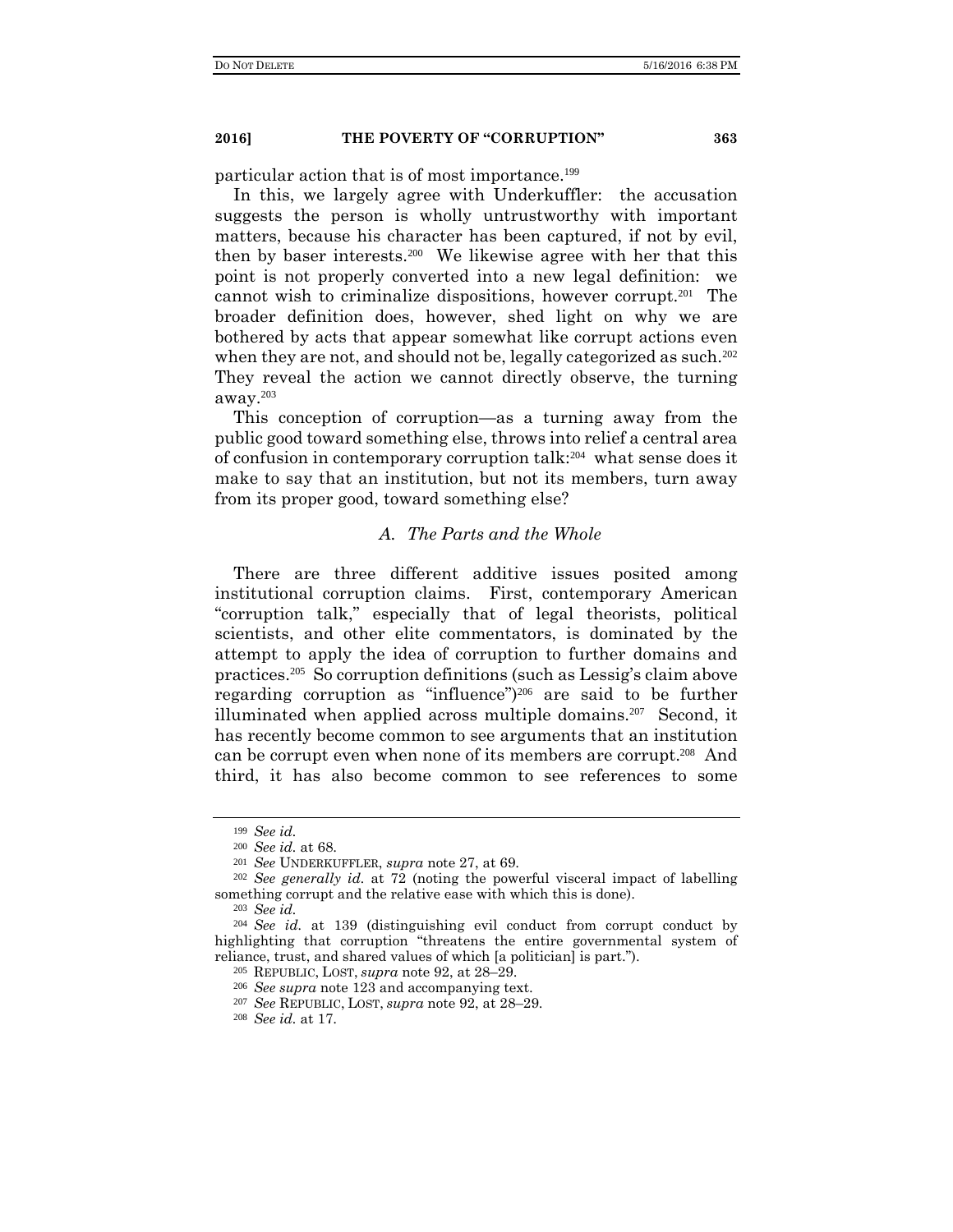imagined "tipping point" at which institutions become corrupt that is, if just one or two members are corrupt, they are aberrations, but if enough members are, the entire institution is compromised.209 How do we make sense of these various claims? One way to think about these matters is to think about the notion of corruption as a "turning."<sup>210</sup>

*Examples from Multiple Domains:* One intriguing feature of some recent corruption arguments is their taking examples from multiple, non-political domains.<sup>211</sup>The question here is whether we get additional leverage on the concept or consequences of corruption by exploring multiple different instances.<sup>212</sup> This is not a novel observation.213 As Plato shows in the *Euthyphro*, providing multiple instances that are said to be examples of a larger concept (there, it is holiness or piety) does not bring one closer to a definition of the thing itself<sup>214</sup> (or, as Catherine Zuckert puts matters, "knowledge is not simply analytic nor synthetic").<sup>215</sup> We might be able to rule out particular things, but we cannot be certain that we have a large enough taxonomy to draw conclusions about the thing itself or about all instances that are examples of the thing.

Many of the examples of undue influence that Lessig and others provide are indeed cringe-worthy.216 But enumerating examples (as helpful as this may be in spurring thought about definitions) is not the same as defining.217 Being bothered is different from understanding.218 There very well may be valid descriptive reasons to enumerate and classify incidences of corruption in different domains;219 this is a major task in much of the empirical literature on corruption,220 and it can tell us things such as whether country

<sup>212</sup> *Id.*

<sup>214</sup> *Id.*

<sup>218</sup> *See id.*

<sup>209</sup> *See generally id.* at 18 (providing an example of a point where democratically elected officials are unduly influenced by outside benefit).

<sup>210</sup> *Id.* at 16–17 (discussing the way in which one corrupt person does not create a corrupt institution, but rather this could be the turning point in which the corruption takes hold).

<sup>211</sup> *See* REPUBLIC, LOST, *supra* note 92, at 28–29.

<sup>213</sup> *See, e.g*., CATHERINE H. ZUCKERT, PLATO'S PHILOSOPHERS: THE COHERENCE OF THE DIALOGUES 639–40 (2009).

<sup>215</sup> *Id.* at 635.

<sup>216</sup> *See, e.g.*, REPUBLIC, LOST, *supra* note 92, at 15–16.

<sup>217</sup> *Id.* at 17, 18.

<sup>219</sup> *See generally id.* at 28–29 (recounting an experiment attempting to classify what corruption is in the domains of "politics, medicine, and consumer products."). <sup>220</sup> *See id*.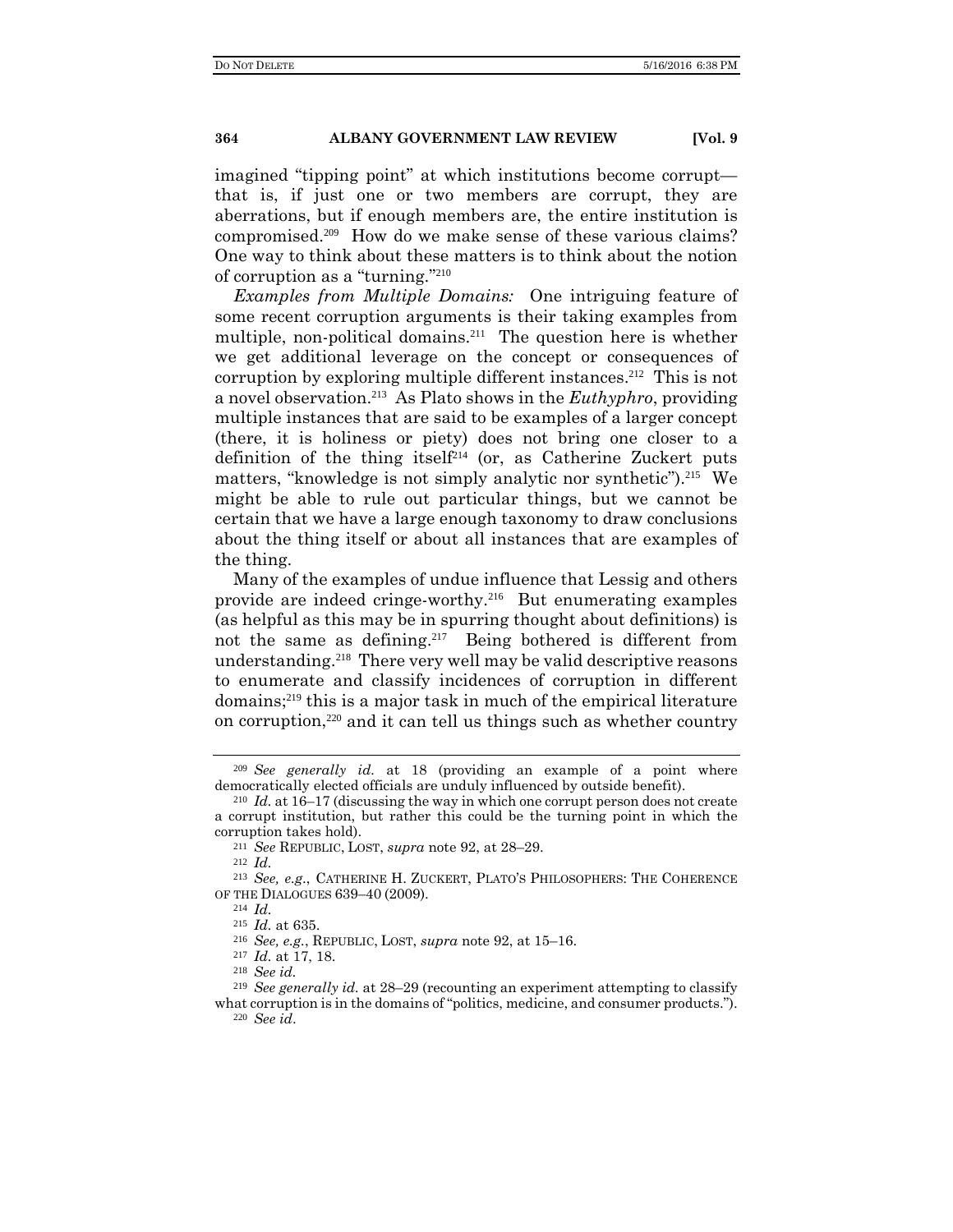A has experienced more instances of corruption than country B.<sup>221</sup> This would seem to be useful in a sheerly practical sense: where would one wish to live? Where would one wish to engage in philanthropic efforts? Yet if the corruption itself involves a turning from the public good, it seems irrelevant where the turning took place.<sup>222</sup> A corrupt banker is functionally the same as a corrupt politician, as a corrupt university administrator. The corruption took place before the action. Now it may be of interest that corruption is more common in some domains than others,<sup>223</sup> but if so, we have shifted our conversation to one about the circumstances under which individuals might become corrupt. We have neither clarified the definition nor have we absolved these individuals.

Indeed, it is not merely officials who can be turned away from their proper purposes, and it is not merely by committing a criminal act that an agent can evidence a distorted orientation by which he, operating as an official, values lower and private goods over higher and common goods.224 If we adopt the view common in the philosophical literature on our natural human tendency toward corruption, perhaps we are all potentially corrupt<sup>225</sup>—but we might only act upon that inclination in certain circumstances, within certain institutional frameworks.226 Yet this does not make these frameworks themselves corrupt. Despite examples offered from multiple domains, $227$  we are left with the question of whether the concept of institutional corruption makes sense.

*Corrupt Institutions full of Uncorrupted People?:* Another classic matter in separating types of corruption is what one might call the

<sup>221</sup> *See generally* BO ROTHSTEIN, THE QUALITY OF GOVERNMENT: CORRUPTION, SOCIAL TRUST, AND INEQUALITY IN INTERNATIONAL PERSPECTIVE 3–4 (The University of Chicago Press 2011) (detailing and comparing how corruption affects water access in several different countries).

<sup>222</sup> *See* JOHNSTON, *supra* note 35, at 68 (detailing allegations of corruption by various politicians at different periods of time and under diverse circumstances).

<sup>223</sup> *See, e.g.*, Peter Rodriguez et al., *Three Lenses on the Multinational Enterprise: Politics, Corruption, and Corporate Social Responsibility*, 37 J. OF INT'L BUS. STUDIES 733, 739 (2006) (noting that "[c]orruption is quite common in government procurement, in the provision of infrastructure services, and in business licensing[,]" for example).

<sup>224</sup> *See* UNDERKUFFLER, *supra* note 27, at 68.

<sup>225</sup> *See* REPUBLIC, LOST, *supra* note 92, at 15–16; UNDERKUFFLER, *supra* note 27, at 68.

<sup>226</sup> *See* REPUBLIC, LOST, *supra* note 92, at 15–16 (noting how a doctor might be corrupted in the context of recommending pharmaceuticals based on benefits received from a pharmaceutical company).

<sup>227</sup> *See* REPUBLIC, LOST, *supra* note 92, at 28–29.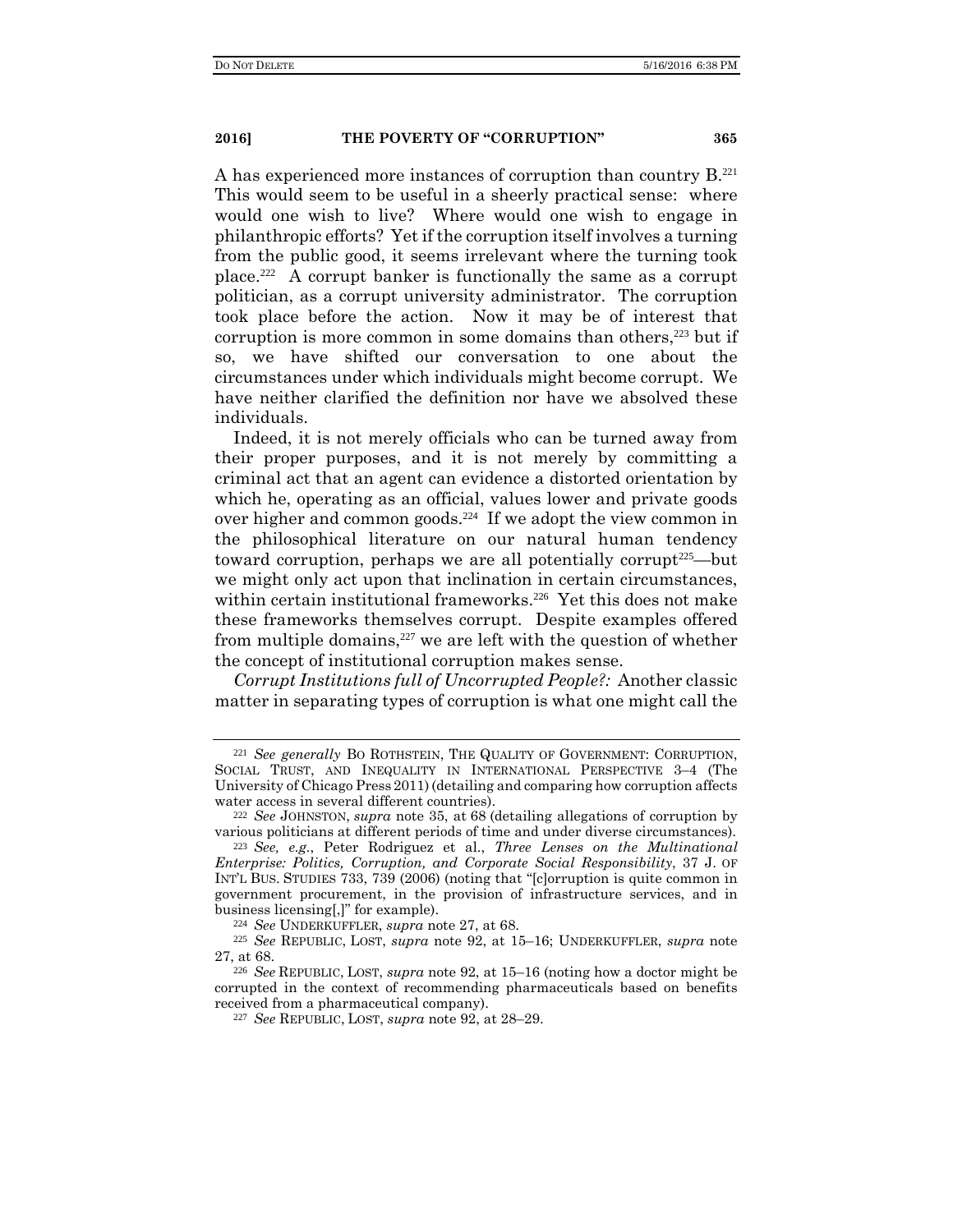"McConnell Paradox."228 During the debate over what was then known as the McCain-Feingold campaign finance reform bill, Senator Mitch McConnell took issue with the claim that the bill would combat corruption.<sup>229</sup> "How can there be corruption if no one is corrupt?" McConnell asked, "That's like saying the gang is corrupt but none of the gangsters are."230 While this rhetorical trope is not original to Senator McConnell,<sup>231</sup> it has served as an effective riposte for those who would challenge regulation of any activity that tended toward corruption.232 As Thompson has shown, it can be rhetorically effective in some circumstances to personify what he, Lessig, and others have described as institutional corruption, but in other circumstances the response to the McConnell paradox has been to repeat their definition and to emphasize that institutional corruption does not implicate individuals.<sup>233</sup>

The difference here may in part be a semantic one. If corruption is represented as a "turning" then it seems only individuals can be corrupt.234 Institutions cannot turn.235 They can *be* turned, but if this is the case one might argue that they *have been corrupted*, not that they are corrupt.236 In other words, there has to be some personal agency here somewhere.237 A group of persons can have a will, and may constitute itself in a manner that establishes institutions to do their will or seek their good.<sup>238</sup> Some might argue, with Rousseau, however, that any institution that is not strictly

<sup>233</sup> *See* Thompson, *Two Concepts of Corruption*, *supra* note 122, at 5–6; Lessig, *Institutional Corruptions*, *supra* note 116, at 3.

<sup>234</sup> *See* UNDERKUFFLER, *supra* note 27, at 68.

<sup>235</sup> *See* Thompson, *Two Concepts of Corruption*, *supra* note 122, at 5–6.

<sup>236</sup> *See id.* at 15–16 (emphasis added).

<sup>237</sup> *See* Lessig, *Institutional Corruptions*, *supra* note 116, at 6.

<sup>238</sup> *See generally* Thompson, *Two Concepts of Corruption*, *supra* note 122, at 16 (providing an example of how medical institutions prioritize the demands of their industry in limiting transparency and accountability).

<sup>228</sup> *See* Lawrence Lessig, *Congress Can Be Corrupt Without Corrupt People*, THE DAILY BEAST (Dec. 13, 2013, 5:45 AM), http://www.thedailybeast.com/articles/2013/12/13/congress-can-be-corruptwithout-corrupt-people.html.

<sup>229</sup> *See* Alison Mitchell, *Republicans Pillory McCain in Debate Over Soft Money*, N.Y. TIMES (Oct. 15, 1999), http://www.nytimes.com/1999/10/15/us/republicanspillory-mccain-in-debate-over-soft-money.html.

<sup>230</sup> *Id.*

<sup>231</sup> *See id.* 

<sup>232</sup> *See generally* Lessig, *Congress Can Be Corrupt Without Corrupt People*, *supra* note 228 (noting how a particular advocacy group has launched political advertisements in line with McConnell's philosophy against a politician they believe to be corrupt).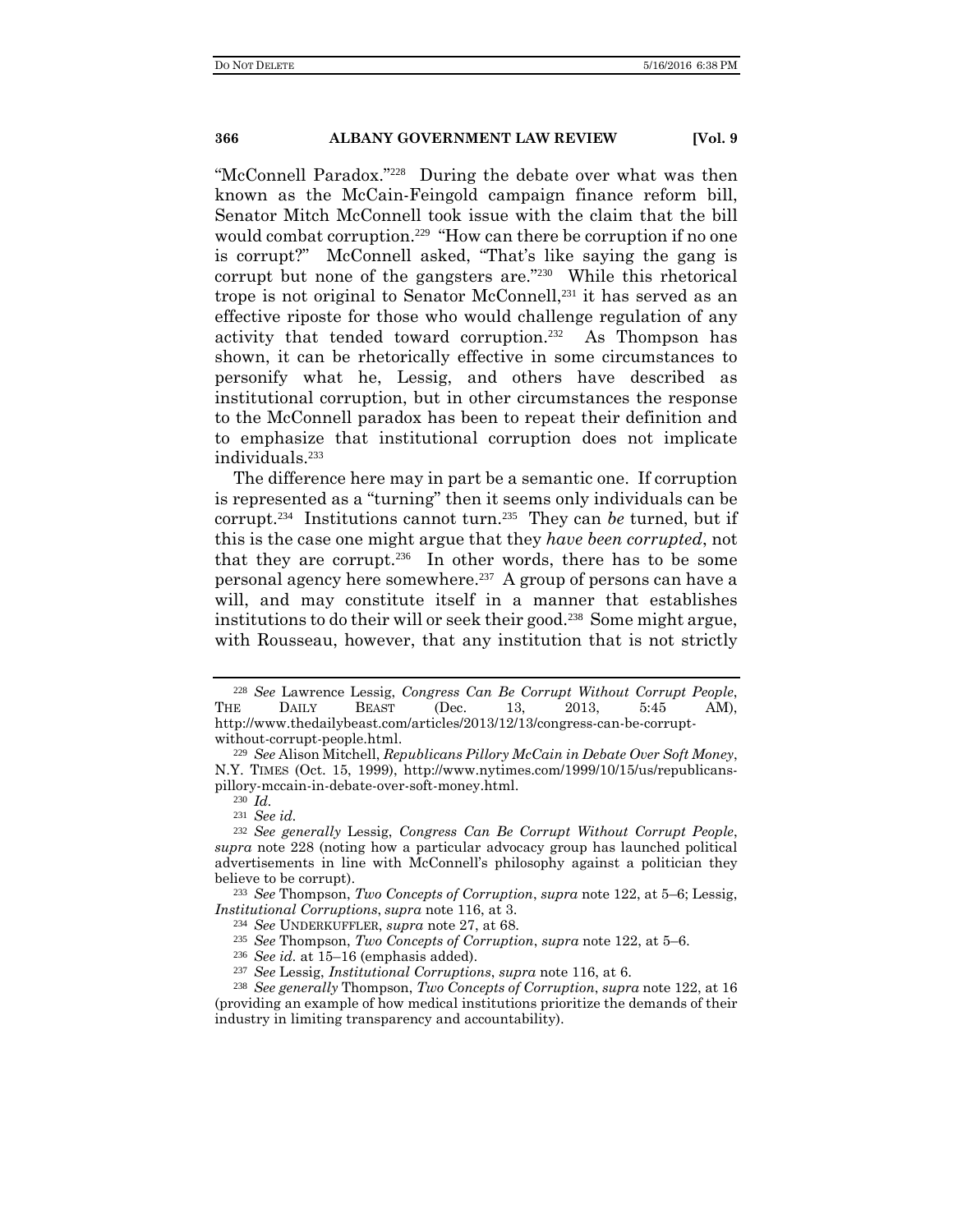acting on orders from the people who have constituted it, which has deviated from its purpose whether by an individual's nefarious designs or through inattention of the people, has been corrupted.<sup>239</sup> But, if so, it has still been corrupted through the actions of individuals.240 Properly speaking, there are not really agentively independent institutions at all in social contract theories such as Rousseau's.241 Nor do such institutions exist in contemporary rational choice literature; $242$  when motives are attributed to groups of people, they are almost always attributed not to institutions but to *organizations*, deliberately constituted by individuals to facilitate deliberation and pursue common ends.<sup>243</sup>

This may be why references to institutional corruption are scarce in the older political philosophy literature.<sup>244</sup> It is much more common to see references to the corruption of a people.<sup>245</sup> If one wishes to excuse individuals, this may be a more accurate approach.246 We can become corrupt without necessarily being aware of it; in fact, if all of us become corrupt together, then we may be too compromised to see the corruption in others.<sup>247</sup> When Machiavelli, for instance, presents instances of corrupt peoples, it is perhaps easy for the modern reader to envision a world constituted of tiny principalities, some of which have the bad fortune to be made up of thoroughly rotten individuals.<sup>248</sup> Yet, it is

<sup>240</sup> *See id.* at 15.

<sup>241</sup> *See* Edward W. Younkins, *Rousseau's "General Will" and Well-ordered Society,* LE QUEBECIOS LIBRE (July 15, 2005), http://www.quebecoislibre.org/05/050715-16.htm.

<sup>242</sup> *See* Paul J. Quirk & Sarah A. Binder, *Congress and American Democracy: Institutions and Performance, in* INSTITUTIONS OF AMERICAN DEMOCRACY XIX, XX (Paul J. Quirk & Sarah A. Binder eds., 2005).

<sup>243</sup> *See, e.g.*, Jack Knight, *Models, Interpretations, and Theories: Constructing Explanations of Institutional Emergence and Change, in* EXPLAINING SOCIAL INSTITUTIONS 95, 96 (Jack Knight & Itai Sened eds., 1995); Douglas C. North, *Five Propositions about Social Change, in* EXPLAINING SOCIAL INSTITUTIONS 15, 15–18, 20 (Jack Night & Itai Sened eds., 1995); Kenneth A. Shepsle & Barry R. Weingast, *Positive Theories of Congressional Institutions*, *in* POSITIVE THEORIES OF CONGRESSIONAL INSTITUTIONS 5, 10 (Kenneth A. Shepsle & Barry R. Weingast eds., 1995); DONALD WITTMAN, THE MYTH OF DEMOCRATIC FAILURE: WHY POLITICAL INSTITUTIONS ARE EFFICIENT 15 (1995); Paul J. Quirk & Sarah A. Binder*, supra* note 242, at xx*.*

<sup>244</sup> CORRUPTION, EXPANDING THE FOCUS 8 (Manuhuia Barcham et al. eds., Australian National University Press 2012).

<sup>239</sup> *See* JEAN-JACQUES ROUSSEAU, ON THE SOCIAL CONTRACT 15, 18 (Roger G. Masters ed., Judith R. Masters trans., Bedford St. Martins 1978) (1762).

<sup>245</sup> *Id.*

<sup>246</sup> *See, e.g.*, *id.* at 68–69.

<sup>247</sup> *See, e.g.*, *id.*

<sup>248</sup> *See* NICCOLO MACHIAVELLI, THE PRINCE AND THE DISCOURSES 3–28, 35, 42,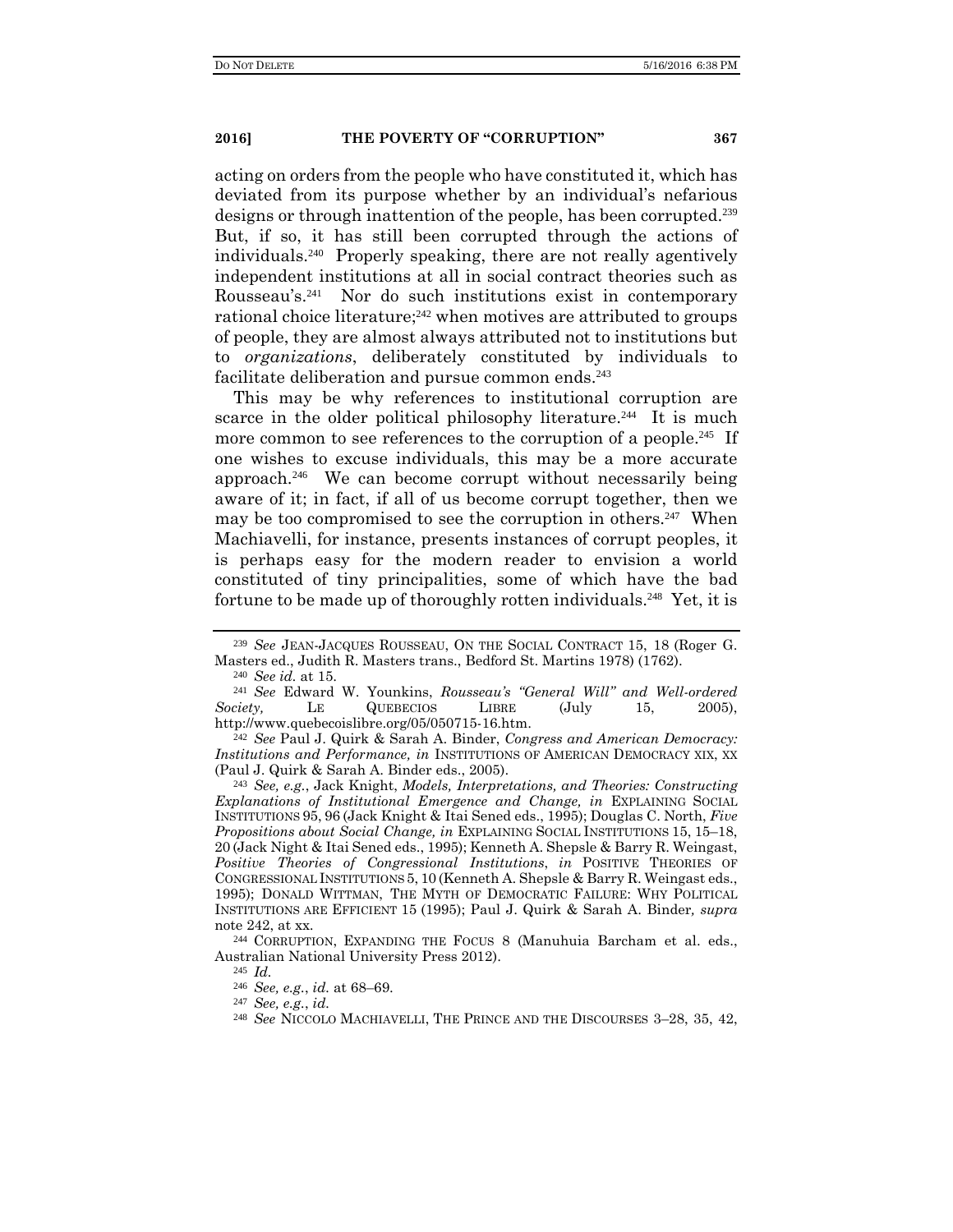harder to imagine similarly implicating a modern nation of over 300 million people, especially when the imaginer is one of the 300 million. But perhaps this is a possibility that would be more consistent with the manner in which the term was used in the classic literature.<sup>249</sup>

This corruption of a people may not, however, be what Lessig wishes to talk about. Lessig's definition makes frequent reference to replacing criminal *quid pro quo* with a certain type of influence.<sup>250</sup> We would suggest, rather, that his definition confuses corruption for influence.<sup>251</sup> While an honest politician will indeed avoid any *quid pro quo* agreements, no politician can avoid influence, indeed, multiple influences from myriad sources.252 He may turn away from his proper purposes in response to a bad influence, but that does not make influence itself corruption: it would make the individual agent corrupt.<sup>253</sup> Indeed, Lessig's definition nods to this fact by specifying the corrupting influence as occurring within "an economy of influence."254 The phrase implies that politicians, and other institutional agents, operate within systems of people creating and trading influences.<sup>255</sup> In her discussion of parties and corruption, Nancy Rosenblum comments, aptly, "[n]othing is more elusive than influence (except 'undue')."<sup>256</sup> Lessig's definition gets caught on this point.<sup>257</sup> The influences his definition labels as corrupting, the influences which allegedly entwine politicians in institutional corruption, are those that "weaken the effectiveness of the institution."258 This specification does not do much to reduce the elusiveness of what counts as improper influence, since this leaves the difficult empirical task of determining the conditions under which an institution operates most effectively.259 (For example, the definition implies that public trust is required for the proper functioning of these institutions: but what amount of public trust of the institution allows it to

<sup>49, 55 (</sup>Max Lerner trans., 1950) (providing examples of corruption). <sup>249</sup> *See id.*; CORRUPTION, *supra* note 244, at 8.

<sup>250</sup> *See* Lessig, *Institutional Corruptions*, s*upra* note 116, at 2, 15.

<sup>251</sup> *See* s*upra* notes 101–10 and accompanying text.

<sup>252</sup> *See* Lessig, *Institutional Corruptions*, s*upra* note 116, at 15.

<sup>253</sup> *Contra id.* at 2.

<sup>254</sup> *See id.*

<sup>255</sup> *See id.*

<sup>256</sup> Rosenblum, *supra* note 161, at 246.

<sup>257</sup> *See* Lessig, *Institutional Corruptions*, s*upra* note 116, at 2.

<sup>258</sup> *Id.*

<sup>259</sup> *See* Thompson, *Two Concepts of Corruption*, *supra* note 122, at 5.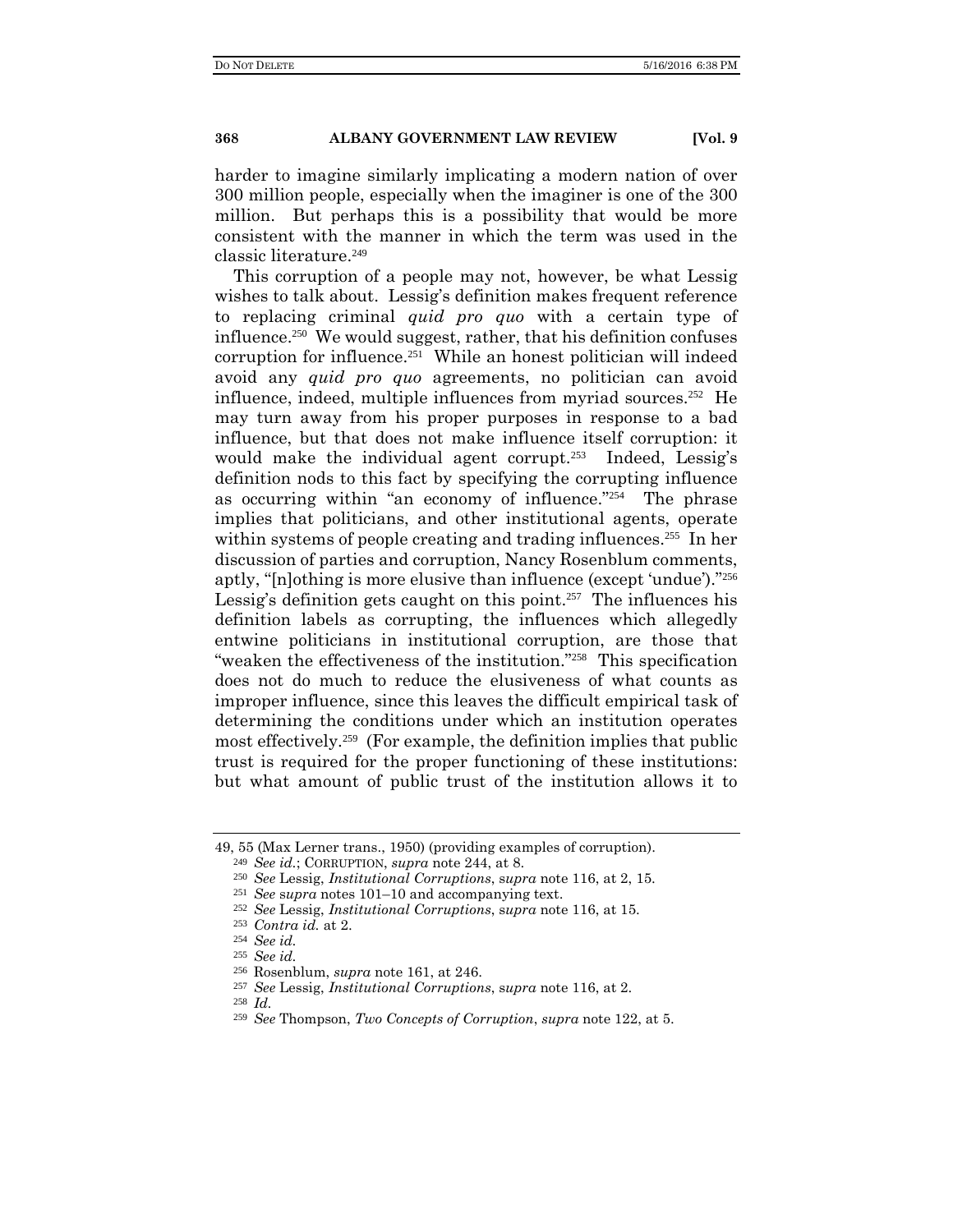function most effectively?260 What degree of public distrust, or *trust*, hinders it? Mustn't the institutional corruption theorists believe some distrust will help our institutions operate more effectively, or else they themselves would be damaging these institutions?)<sup>261</sup>

Distinguishing between those influences that enhance and those that hamper an institution's effectiveness requires us to face, even beyond the empirical difficulties, the deeper, and philosophically prior, difficulty of understanding the purpose of the institution in question.262 This difficulty is philosophically prior because it is only in light of these proper purposes that the notion of an institution's "effectiveness" gains any meaning at all.263 It follows from our above claims that institutions are not corrupt except insofar as they are corrupted by individual agents;<sup>264</sup> and if this happens under corrupting influences, we are still left to ponder which influences help and which hinder the individuals in serving the institution's proper ends.<sup>265</sup>

*Corrupt Practices, or, the Theseus's Ship Problem:* Before turning directly to the matter of institutional purposes, let us consider a weaker variant of the McConnell paradox:<sup>266</sup> while perhaps the institution cannot be corrupted without its members being corrupt, is it possible for it to be corrupted without all of them being so? Perhaps one or two corrupt individuals may not be symptomatic of a corrupt institution, but once the number of demonstrably corrupt individuals reaches a certain level, we might then start describing the institution itself as being corrupt. This is a convenient and common shorthand. For instance, Democratic politicians characterized the Republican-led Congress as being "the most corrupt Congress in history" in the run-up to the 2006 election.267 Did they mean that the institution was corrupt, or was this merely a way of saying that a large number of individual politicians were corrupt? Most likely (especially since these words

<sup>260</sup> *See* Lessig, *Institutional Corruptions*, s*upra* note 116, at 2; Thompson, *Two Concepts of Corruption*, *supra* note 122, at 5–6.

<sup>261</sup> *See id.*

<sup>262</sup> *See* Thompson, *Two Concepts of Corruption*, *supra* note 122, at 4–5.

<sup>263</sup> *See id.* at 5.

<sup>264</sup> *See id.*

<sup>265</sup> *See id.*

<sup>266</sup> *See supra* notes 228–30 and accompanying text.

<sup>267</sup> *See* Thomas Edsall, *Republicans Say Mollohan Should Quit Ethics Post*, WASHINGTON POST (Apr. 8, 2006), http://www.washingtonpost.com/wpdyn/content/article/2006/04/07/AR2006040701800.html.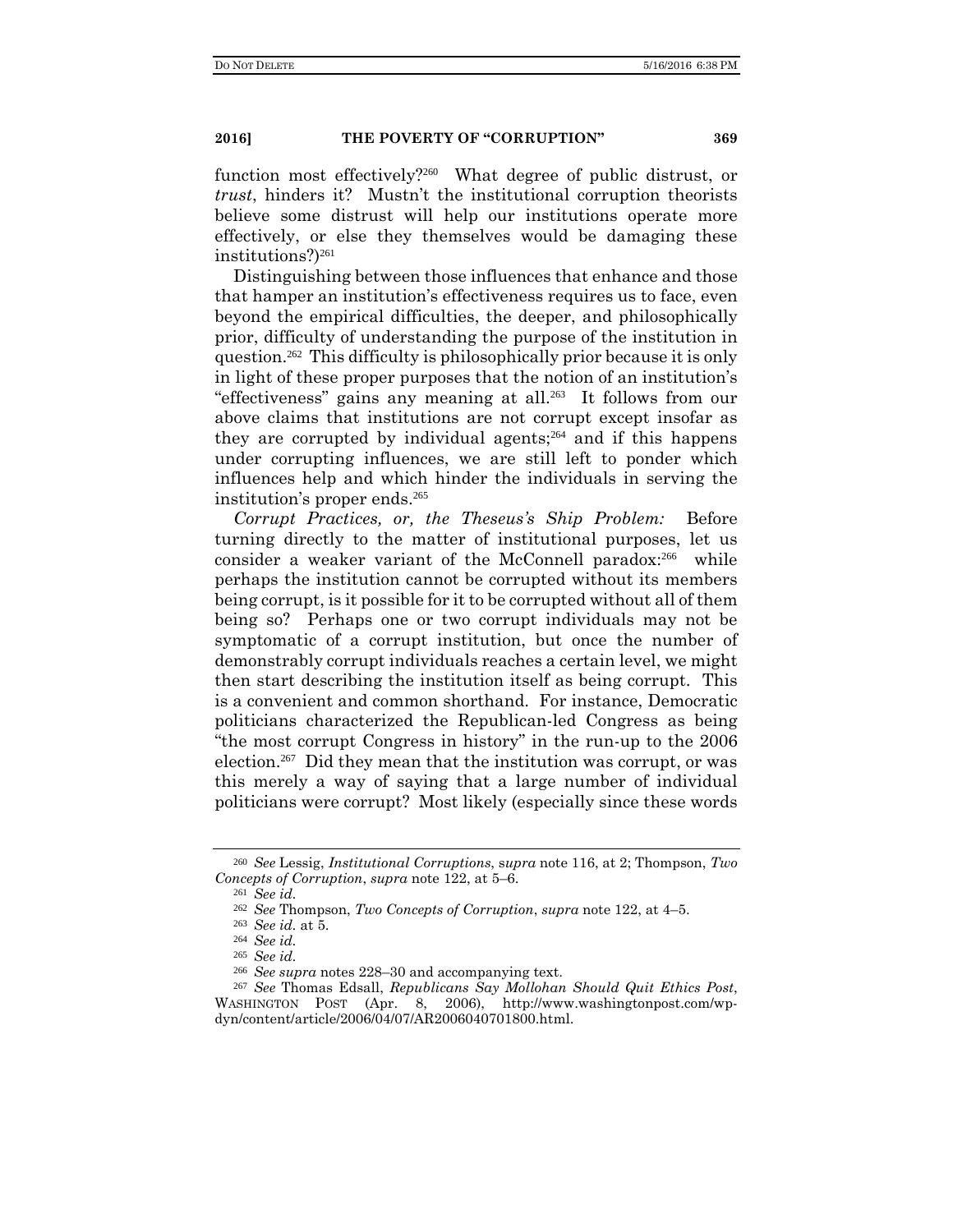were spoken by fellow members of the Congress who did not radically alter Congressional rules or practices when they gained control)268 it was the latter.

If I purchase a bag of grapes, and one of them is rotten, I can easily remove that grape and eat the others. There comes some point, however, when I have gone through the bag finding rotten grapes, that I give up and discard the bag, concluding that the lot of them is rotten. Perhaps I do not mean that they all are, only that the effort it would take to find a fresh one is not worth it. It is a matter of the degree of precision I have in my description. This is another classic problem in philosophy, of nobler origin than the McConnell paradox: the Theseus's ship problem (described by Plutarch) or the Heraclitean claim, presented in Plato's *Cratylus,*  that a person can never step in the same river twice.<sup>269</sup> At what point does change in the parts constitute a transformation of the whole? The parallel here is that we cannot with precision identify a point at which individual parts can corrupt the whole, although even a small number of parts change the character of it.<sup>270</sup> A further parallel, in modern terminology, might be made to computer parts; we say that a computer drive has become corrupted when only a small part of it fails to work properly. A problem with one small part can destroy the whole.

This variant view of institutional corruption may be more promising than claiming that an institution can be corrupted without its members being so. One broken plank on a ship cannot break another plank. Rot can, however, spread from one piece of fruit to another if the two are next to each other. This may be a more accurate way of thinking about institutional corruption.<sup>271</sup> One corrupt individual amongst a body of the uncorrupt may be cast out. If the corrupt proliferate in number past a certain point, however, they may influence the practices of the group.<sup>272</sup>

To see why this is so, we must distinguish between singly corrupt acts or persons and corruption as a practice.<sup>273</sup> In fact, one

<sup>268</sup> *See generally id.* (discussing how Republican House leaders charged that the GOP has fostered a "culture of corruption").

<sup>269</sup> *See* THE COLLECTED DIALOGUES OF PLATO 421, 439 (Edith Hamilton & Huntington Cairns eds., 1961)[hereinafter PLATO]; Plutarch, *Theseus*, THE INTERNET CLASSICS ARCHIVE (1994–2009), http://classics.mit.edu/Plutarch/theseus.html.

<sup>270</sup> *See* PLATO, *supra* note 269, at 423; Plutarch, *Theseus*, *supra* note 269.

<sup>271</sup> *See* Thompson, *Two Concepts of Corruption*, *supra* note 116, at 15–16. <sup>272</sup> *See id.*

<sup>273</sup> *See id.* at 17 (discussing the different effects of each type of corruption,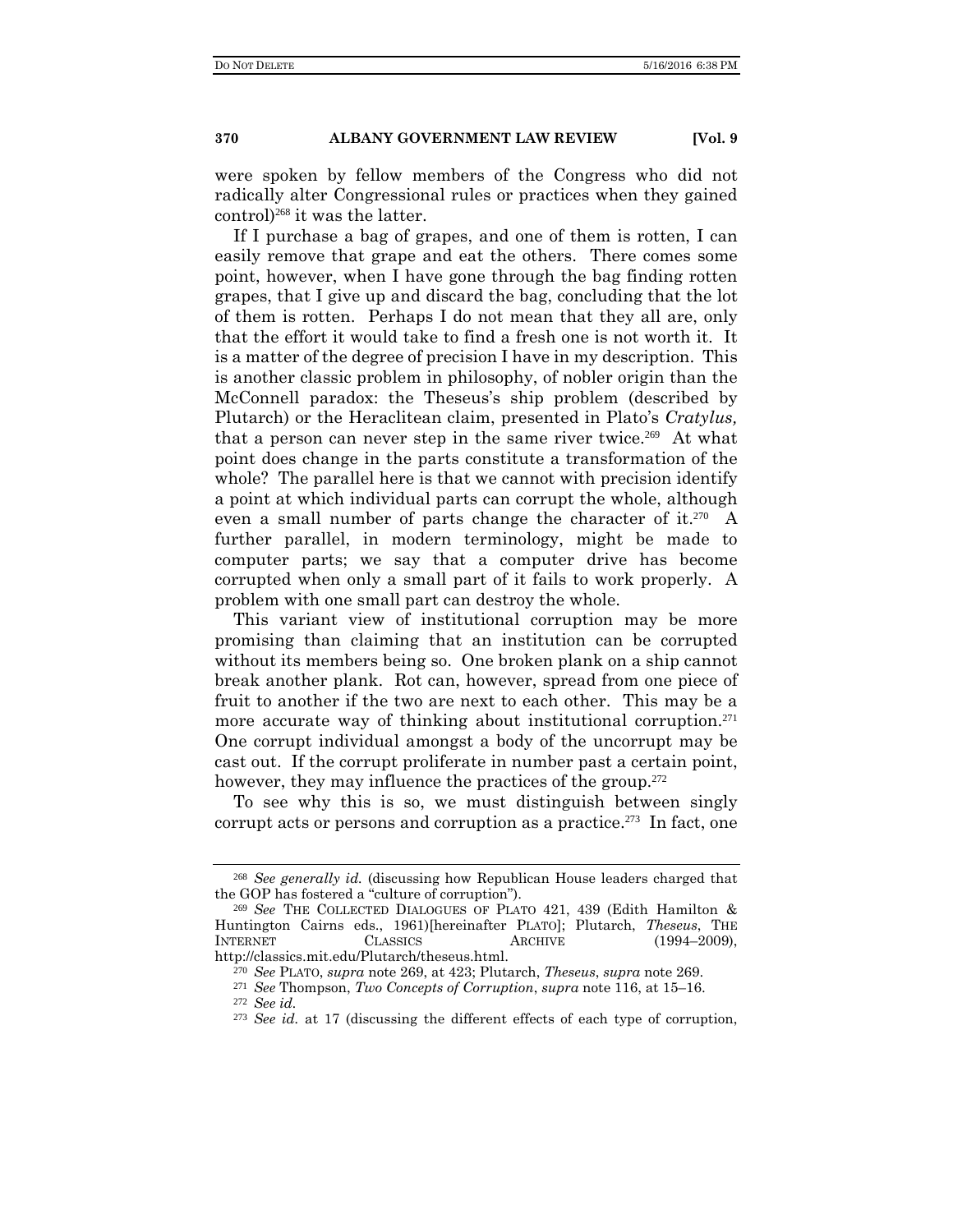reason citizens worry about corruption scandals, in addition to whatever injustice they directly sow, is their power to "cause scandal" in the older sense.<sup>274</sup> Contemporary theorists of corruption are quite concerned with the fact that corrupt actions and agents damage the people's faith in their government.<sup>275</sup> A citizen's moderate skepticism about government and governmental officials is, however, healthy.276 Distinct from this concern is the worry that singly corrupt actions and individually corrupt agents encourage others in like positions to act as they have acted, to become like them.<sup>277</sup> Corruption displayed is corrupting.<sup>278</sup>

There are two levels at which the corrupting power of corruption can operate.<sup>279</sup> First, human beings are often inspired to act according to the models they witness.280 The corrupt agent sets up a model for any others who witness the corruption, whether this behavior be publicly known or not, whether it be taken by a witness as exceptional or as a practice involving multiple individuals.<sup>281</sup> Thus an infectious tendency belongs to corruption, as to all human behaviors.<sup>282</sup> A corrupt individual corrupts other individuals.<sup>283</sup> Second, a corrupt pattern corrupts the norm. Human beings act always in a milieu of socially established norms.284 The witness may take the corrupt action or agent as presenting a social norm, as indicating "how things are done."285 When this presentation is more or less accurate, corruption has become not just an

<sup>276</sup> *See generally*, Kevin Williamson, *Defining 'Corruption' Corruptly,* NAT'L REVIEW (May 9, 2015, 3:04 PM), http://www.nationalreview.com/corner/418158/defining-corruption-corruptly-

kevin-d-williamson (discussing the inevitability of moral corruptions).

individual and institutional).

<sup>274</sup> *See, e.g.*, Paul Wadell, *The Dangerous Power of a Scandalous Life,* THE CHICAGO TRIBUNE (Sept. 14, 1997), http://articles.chicagotribune.com/1997-09- 14/news/9709140300\_1\_mother-teresa-scandal-goodness.

<sup>275</sup> *See, e.g.*, REPUBLIC, LOST, *supra* note 92, at 9; Thompson, *Two Concepts of Corruption*, *supra* note 116, at 15–16.

<sup>277</sup> *See* THOMAS AQUINAS, THE SUMMA THEOLOGICA OF ST. THOMAS AQUINAS PT. II 520–21 (Fathers of the English Dominican Province trans., 1917) (1485).

<sup>278</sup> *See id. See generally* Williamson, *supra* note 272 (discussing public officials' use of corruption talk to perpetuate "corruption writ large" without crossing the line into "legally actionable corruption").

<sup>279</sup> *See infra* notes 280–85.

<sup>280</sup> *See* Jong-sung You & Sanjeev Khagram, *A Comparative Study of Inequality and Corruption*, 70 AM. SOCIOLOGICAL REV. 136, 140 (2005).

<sup>281</sup> *See id.*

<sup>282</sup> *Id.*

<sup>283</sup> *See id.*

<sup>284</sup> *See id.* 

<sup>285</sup> *Id.*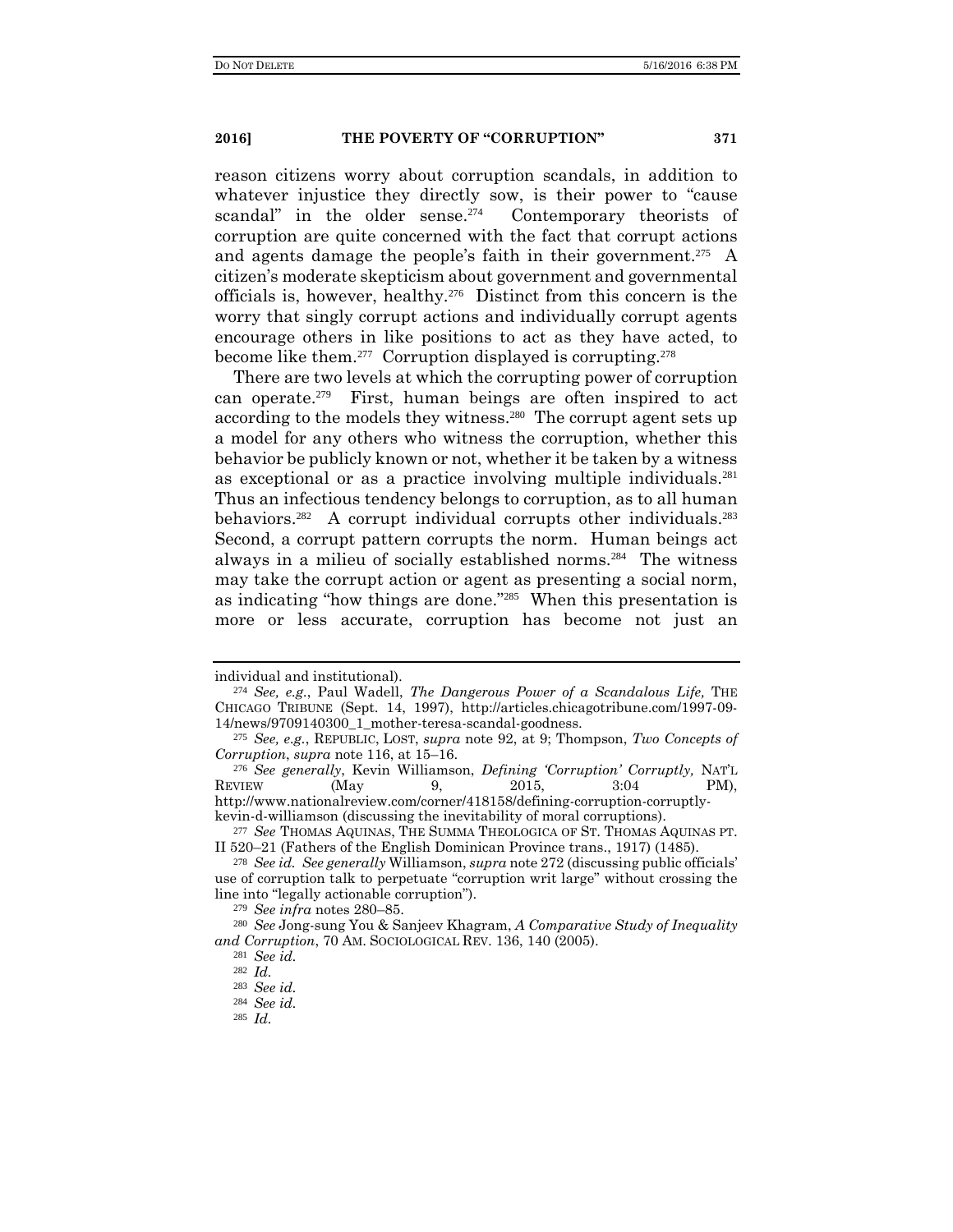exceptional single action and possibly contagious, but customary and epidemic.286 This presentation of a pattern of corruption involving many individuals is more powerfully corrupting, more scandalous, than are scattered corrupt individuals.<sup>287</sup> One must make oneself an exception not to participate; failing to go along with the pattern may seem either supererogatory or naïve.<sup>288</sup>

If we take the corrupt act or behavior as "how things are done," what is the social rule by which we judge the violation as a violation?289 In the case of individual corruption in a healthy system, the corrupt action or agent is recognized as exceptional, whereas in the case of corruption-as-a-practice, the individually corrupt action or agent is seen as normal (average), and the norm itself is seen as exceptional though still operative as norm, operative in thought insofar as we recognize corruption as corrupt.290 In such a case, there must be two simultaneous and conflicting set of social rules, where one is inherently parasitic on the other.291 It is an unstable situation, threatening the survival of the official norm.292 For those still in possession of the higher norm, who still recognize corruption even when it has become established practice, the situation asks for the return of the true and rightful king, the restoration of the legal order.<sup>293</sup>

What happens if the official norm is totally lost? Individual corruption and corruption as a practice must therefore be distinguished from a third type, namely corruption as loss of the ideal, in which society no longer honors the normatively primary "official" institution on which corruption as practice is parasitic,

<sup>286</sup> *See* Thompson, *Two Concepts of Corruption*, *supra* note 122, at 17 (quoting Charles "Buddy" Roemer as saying "It's the system that's corrupt. . . . People within the system can't imagine the system functioning any other way.").

<sup>287</sup> *See id.*

<sup>288</sup> *See* REPUBLIC, LOST, *supra* note 92, at 124.

<sup>289</sup> *See, e.g.*, You & Khagram, *supra* note 280, at 140.

<sup>290</sup> *See* REPUBLIC, LOST, *supra* note 92, at 124; You & Khagram, *supra* note 280, at 140. *See generally Rod Blagojevich, Former Illinois Governor, Sentenced to 14 Years on Corruption Charges*, THE WASHINGTON POST (Dec. 7, 2011), https://www.washingtonpost.com/politics/rod-blagojevich-former-illinoisgovernor-sentenced-to-14-years-on-corruption-

charges/2011/12/07/gIQA1tAHdO\_story.html (reporting a former politician's conviction and sentencing for corruption charges).

<sup>291</sup> *See* Lessig, *Institutional Corruption*, *supra* note 116, at 14.

<sup>292</sup> *See id.*

<sup>293</sup> *See generally* Maarten de Jong et al., *Eliminating Corruption in Our Engineering/Construction Industry*, 9 LEADERSHIP & MANAGEMENT IN ENGINEERING 105, 108 (July 2009) (calling for changes in the construction industry as part of an effort to combat perceived corruption).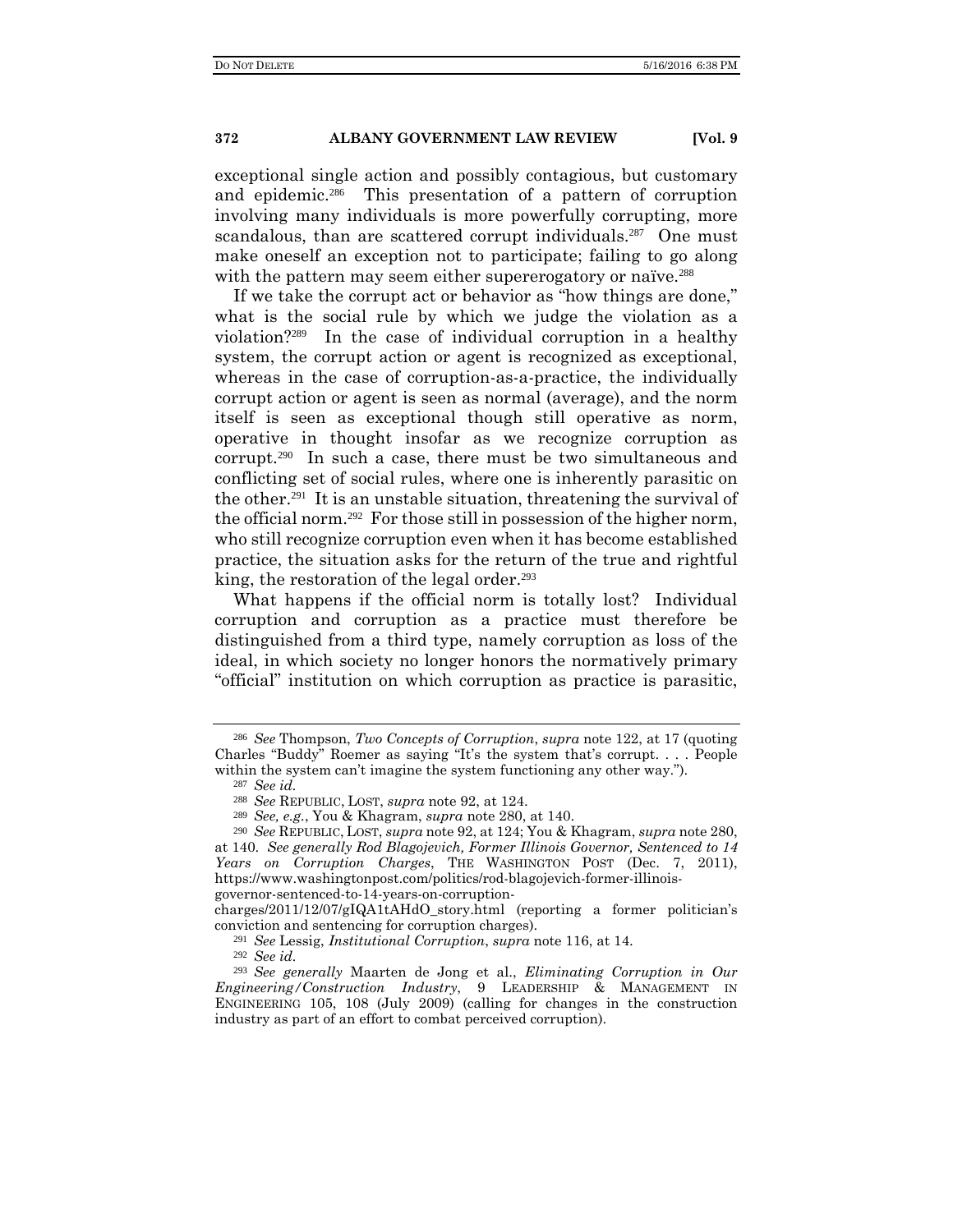such that bribery, etc., is not only "the way things are done," but is considered—from the viewpoint of socially established rules—the way things are properly done. It is no longer seen as corrupt.<sup>294</sup>

#### *B. The Need for an Ideal (or, What's a Heaven For?)*

All of this brings us to the question of what, in fact, institutions are. Lessig's definition of corruption requires that we identify in advance for any institution what its purposes are and which sources and degrees of influence on its agents are helpful for these purposes and which are not.295 Similarly, the framework we have posited here presumes that there is a public purpose in which we are engaged; we have constructed institutional, public roles and assigned them certain functions that are different, and differently understood, than our personal desires and tasks, and these public roles make sense as serving goods of the institutions of which the roles are, by definition, subservient.<sup>296</sup>

These functions can serve as an ideal—they are constructs to which we attach rules (both formal and informal), responsibilities, and expectations.297 These roles are what Searle refers to as a "status function."298 Consider, for instance, the role of "senator." If an individual politician has turned away from doing what a senator should do, we might (with Thompson)<sup>299</sup> identify this as a particular type of corruption (a type that Thompson, as we have noted above, identifies as institutional corruption, but which is distinct from claiming that the larger institution, such as Congress, is corrupt).<sup>300</sup> This claim can only be made, however, if we have an ideal of what a "senator" should be and do. But this is different from saying that the institution is corrupt.

<sup>294</sup> *See* REPUBLIC, LOST, *supra* note 92, at 124; You & Khagram, *supra* note 280, at 140. Perhaps one might say it no longer is corrupt. To conceive of the social norms themselves as corrupt requires appeal to some other norm viewed as a higher or more fundamental norm—a more supreme social norm or a norm not socially recognized at all. *See* LESSIG, REPUBLIC, LOST, *supra* note 92, at 124*.*

<sup>295</sup> *See* Lessig, *Institutional Corruption*, *supra* note 116, at 2; Thompson, *supra* note 122, at 4–5, 7 n.7. *But see* Lessig, *Institutional Corruption*, *supra* note 116, at 7, 16.

<sup>296</sup> *See generally* Thompson, *supra* note 122, at 4–5, 7 n.7 (explaining that if a public figure is dependent on anything other than "the people" it is corruption). *But see* Lessig, *Institutional Corruption*, *supra* note 116, at 7, 16.

<sup>297</sup> *See generally* John R. Searle, *What is an Institution?,* 1 J. INST. ECON. 1, 7 (2005).

<sup>298</sup> *See id.* 

<sup>299</sup> *See* Thompson, *Two Concepts of Corruption*, *supra* note 122, at 6, 18.

<sup>300</sup> *Id.*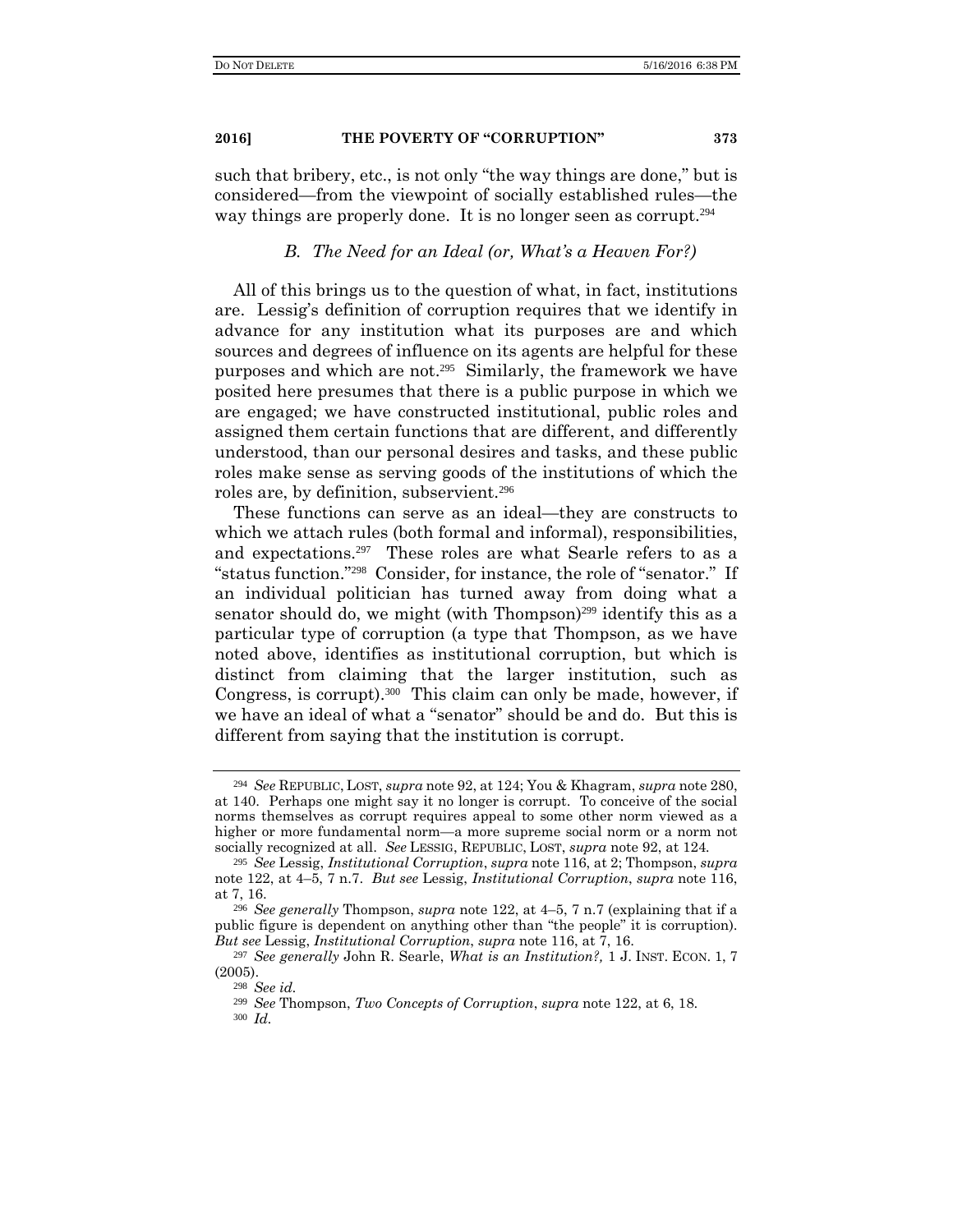In this sense, the institutional role in question is that of the "senator." Yet one can only be a senator within a larger institution, such as (obviously) the Senate (again, a point made by Searle).<sup>301</sup> And the Senate, in turn, is also comprised of a set of rules, responsibilities, and norms.302 In one sense, it is these that constitute the institution of the Senate; in another sense (following from our point above regarding rational choice theorists' distinctions between organizations and institutions),<sup>303</sup> the Senate is an organization, a body of 100 people. And what are we really talking about if we say that the Senate is 'corrupt'? We would contend that corruption of the group has clear, public meaning, while corruption of the institution apart from the group is far trickier, lacking a clear, public meaning. The rules exist for a purpose (which may be good or bad), but they are in themselves value-neutral.304 We can only talk about their corruption if we specify a purpose behind the rules, responsibilities, and norms, and then discuss their failures to conduce to that purpose. If the rules are inadequate to enable the people to achieve that purpose, we might talk about improper fit. If the members, on the other hand, have flouted the rules, then we might allege corruption at the individual level.

*Influence and Dependence:* Lessig claims that we can skirt the purposes argument about Congress by simply recognizing the "improper dependency" of Congressional campaign procedures on donors,305 where the dependency is recognized as improper because the dependency was supposed to be, according to Madison in *Federalist* #52, "the people alone."<sup>306</sup>

This is questionable as a descriptive claim, as the quotation from Federalist #52 is taken out of context. Madison is there emphasizing that the House of Representatives was not to be dependent upon the state legislatures.<sup>307</sup> We are reminded that there is a much more mundane sense in which the House is

<sup>301</sup> *See generally* Searle, *supra* note 297, at 10–11 (explaining that subgroups and roles within subgroups can exists within larger groups, using families as an example).<br> $\frac{302}{Rules}$ 

and Procedure, UNITED STATES SENATE, http://www.senate.gov/reference/reference\_index\_subjects/Rules\_and\_Procedure \_vrd.htm (last visited Apr. 4, 2016).

<sup>303</sup> *Supra* note 243 and accompanying text.

<sup>304</sup> *See Rules and Procedure, supra* note 302*.* 

<sup>305</sup> *See* REPUBLIC, LOST, *supra* note 92, at 245.

<sup>306</sup> THE FEDERALIST NO. 52, at 483 (James Madison) (The Heritage Press 1945).

<sup>307</sup> THE FEDERALIST NO. 52, at 483 (James Madison).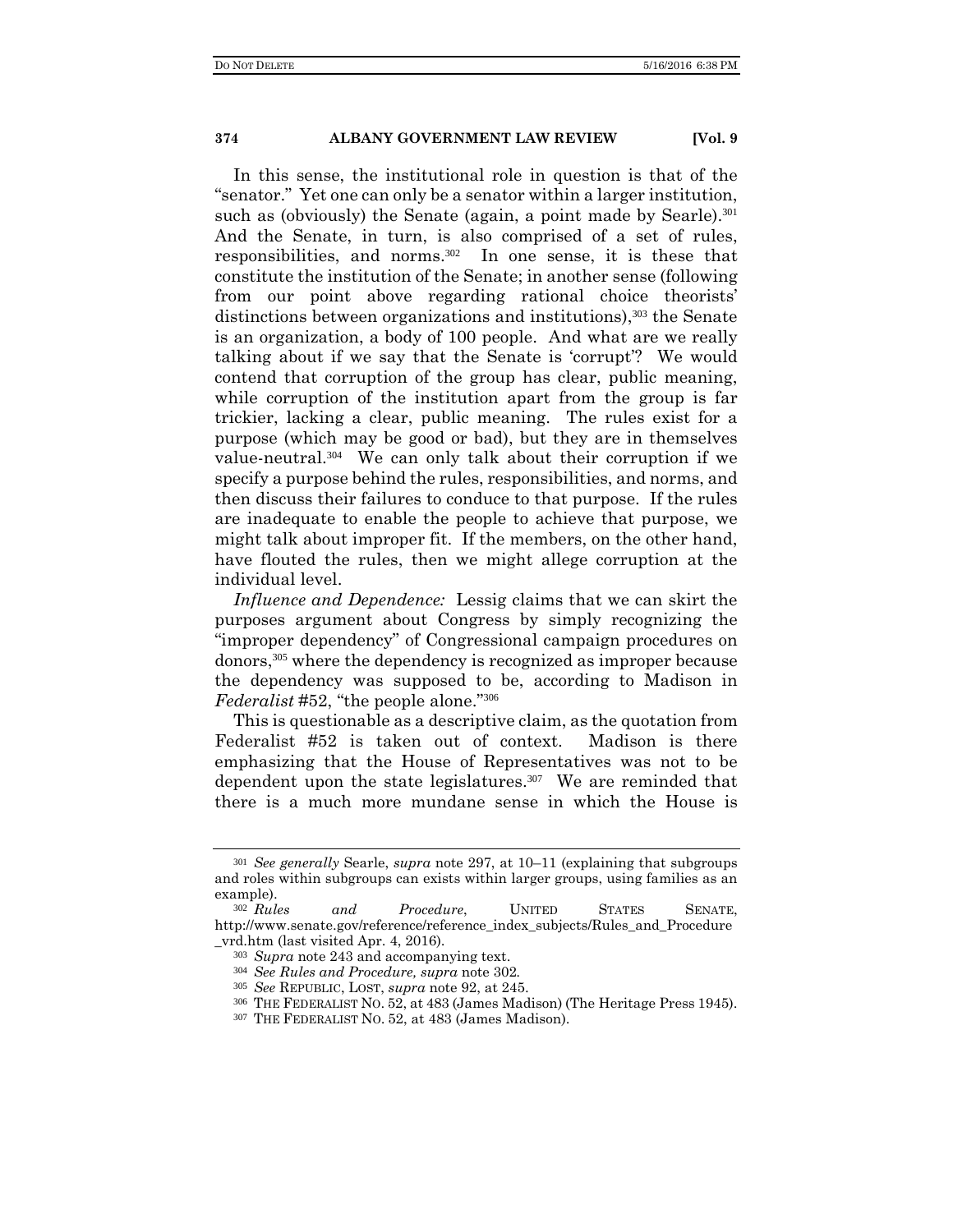dependent upon the people alone: its members were (prior to the 17<sup>th</sup> amendment) the only officials of the federal government directly elected, rather than elected or appointed by other officials.308 We do not need to like the influence of donors upon elections; still, we should recognize as controversial rather than as obvious, Lessig's argument that members of Congress should not rely on citizen donations in their campaigns.<sup>309</sup> Lessig's example therefore fails to show that we can identify improper influence without appealing to purposes of an institution.<sup>310</sup>

Two points about this project undermine, we contend, the helpfulness of Lessig's definition of corruption. First, while improper influence is meant to be illuminated by the purposes of our public institutions, those purposes are often just as elusive and contested as the idea of undue influence.311 Thus, ultimately, the definition of institutional corruption is un-illuminating outside a discussion of these institutional purposes.<sup>312</sup> Second, governmental institutions in our democratic republic seem designed to respond to this human situation of un-clarity about ultimate purposes of our most important institutions.<sup>313</sup> They do this by allowing within a constitutional framework that imposes limits as well as creating places for debate and decision—the play of influences in the country to determine the particular purposes to be sought.<sup>314</sup> This we call politics.<sup>315</sup> Thus, ultimately, the definition of institutional corruption seems either to shortchange, or simply challenge, the constitutional system as a framework for politics,

<sup>308</sup> *See The People of the People's House*, HISTORY, ART & ARCHIVES, U. S. HOUSE OF REPRESENTATIVES, http://history.house.gov/People/ (last visited Apr. 17, 2016).

<sup>309</sup> *See* REPUBLIC, LOST*, supra* note 92, at 157.

<sup>310</sup> *See generally id.* (the primary method of campaign finance being through corporate donations in the hopes of influencing outcomes, which requires a corrupt institution because the individuals are corrupted in their use of power within the institution).

<sup>311</sup> *See* REPUBLIC, LOST, *supra* note 92, at 8–9, 15–16 (demonstrating how corruption should be easily identifiable within a public institution given the purpose of the institutions existence, however it can be blurred or unclear to the public eye whether a wrong has been done); Lessig, *Institutional Corruption*, *supra* note 116, at 8–9; Thompson, *supra* note 122, at 5.

<sup>312</sup> *See* REPUBLIC, LOST, *supra* note 92, at 19–20 (demonstrating, for example, that receiving gifts from the Crown corrupted members of Parliament because it pulled their focus from the good of the people and towards the good of the king); Lessig, *Institutional Corruption*, *supra* note 116, at 14–15.

<sup>313</sup> *See generally* REPUBLIC, LOST, *supra* note 92, at 19 (explaining that the Constitution was framed in a way which was believed to alleviate the corruption of foreign powers).

<sup>314</sup> *See* Thompson, *supra* note 122, at 5–6.

<sup>315</sup> *See id.*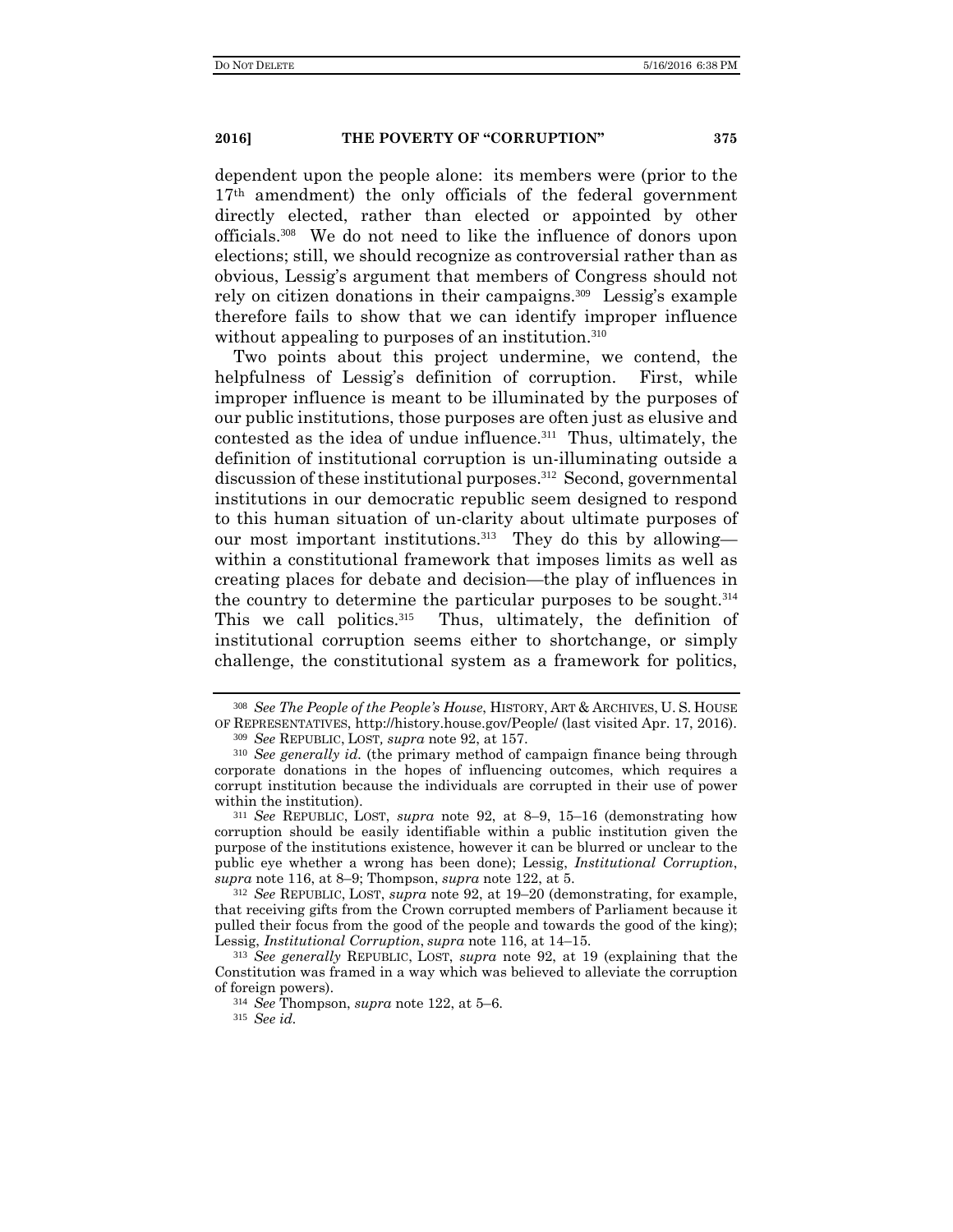which is supposed to involve contesting opinions or "influences."<sup>316</sup>

These two points fit together in an important way: it is by having discussions of purposes within the framework that the framework is best maintained.317 That is to say, our being a *political* community is constituted in discussions in which we, especially through our intermural disagreements, define what these purposes are.318 And this is not a once and for all affair: we continue to constitute ourselves as a political community as we recontest our various consensuses and deliberate about how to apply our vaguely and imperfectly agreed upon purposes in new situations.<sup>319</sup>

Thus, the proper response to Lessig's definition of institutional corruption is, we believe, a call to further discuss together the purposes of our institutions.320 There is certainly nothing wrong with such discussions. Yet we fear that broad acceptance of Lessig's definition of institutional corruption would hinder this discussion in two ways: first, the definition purports to be able to diagnose a major problem of our institutions without our needing to dirty ourselves with the more fundamental discussion of purposes;321 second, it uses a term with powerful criminal connotations to describe politics and its inevitable play of influences, thus threatening to cast out of the discussion those who disagree about the purpose of the institution, just as we cast out from political life officials caught taking bribes.<sup>322</sup>

Institutions, then, seem insufficiently powerful to be said to be corrupt.323 They may fail, they may not fit our needs, they may not be updated to account for changing circumstances, they may be subverted by individuals pursuing their own private interests, or

<sup>316</sup> *See* Lessig, *Institutional Corruptions*, *supra* note 116, at 2; Thompson, *Two Concepts of Corruption*, *supra* note 122, at 6.

<sup>317</sup> *See* Thompson, *supra* note 122, at 5–6; *see also* Lessig, *Institutional Corruptions*, *supra* note 116, at 8 (noting that identifying when a tendency becomes institutional corruption, one must identify a baseline).

<sup>318</sup> *See* Thompson, *supra* note 122, at 5–6; *see also* Lessig, *Institutional Corruptions*, *supra* note 116, at 7–8 (discussing the types of corruption that are done within the political community and the purposes they serve).

<sup>319</sup> *See* Lessig, *Institutional Corruptions*, *supra* note 116, at 7–8.

<sup>320</sup> *See id.* at 2.

<sup>321</sup> *See id.* at 16, 19.

<sup>322</sup> REPUBLIC, LOST, *supra* note 92, at 226–27 (clear corruption within an institution on the most basic level can threaten the discussion of institutional corruption).

<sup>323</sup> *See generally id.* at 17 (demonstrating that because of the reliance on individuals, the institution itself is not corrupted given the power is with individuals and their actions within the institution).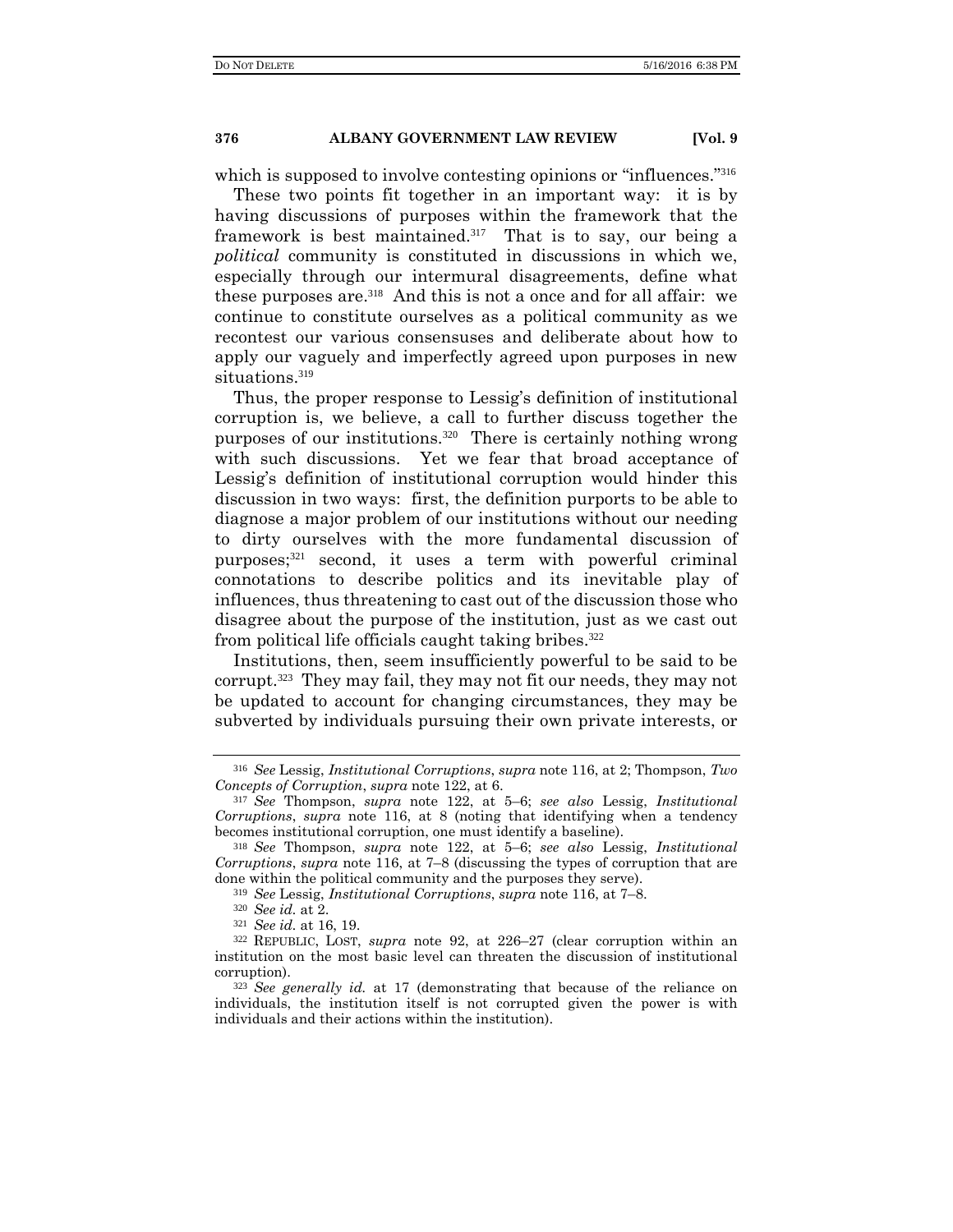they may calcify, becoming overly complex or opaque.324 They can be turned away.<sup>325</sup> But they have no agency—they cannot turn without someone turning them, either through malice, sloth, or self-interest.<sup>326</sup> If we want to talk about this, we cannot separate institutions from individuals, groups of individuals, or people.327 It is they who may be corrupt in such instances.<sup>328</sup> And yet, if we want to make a secondary point—that an institution *has been* corrupted, we can only do this by positing an ideal from which that institution has been turned—an idealized institution up to which we hold our actual ones.<sup>329</sup> Perhaps this means that the actual will always fail to match the ideal, but at the least we might be able to talk about the distance between the two.<sup>330</sup>

This, finally, poses a problem for discourse. What we are saying is that any claim about institutional corruption is a regime argument: an argument about what purpose our association should serve, what the common good is.<sup>331</sup> Thus, allegations of institutional corruption seem to be reduced to accusing other people of disagreeing with us about the common good.332 It would be better for us simply to say so, and to admit the ideals we are asserting. We are holding the individuals in, say, the Senate, up against our idealized notion of what the Senate is supposed to be: a concept of "the Senate" which may have existed at some point in time, may have been articulated in the Constitution or the *Federalist Papers*, or may exist in the popular imagination (say, as

<sup>324</sup> *See generally* ARISTOTLE, THE BASIC WORKS OF ARISTOTLE 1130–31 (Richard McKeon ed., Random House 1968) (1941) (discussing how a household is the basic form of a political institution and the way in which circumstances can alter within a household, be it a possession becoming something capable of action or an actor failing to produce).

<sup>325</sup> *See id.*

<sup>326</sup> *See id.* 

<sup>327</sup> *See* REPUBLIC, LOST, *supra* note 92, at 16–17 (showing how institutional corruption sometimes cannot be separated from individual corruption given that people are what make the institution corrupt).

<sup>328</sup> *Id.*

<sup>329</sup> *See* Lessig, *Institutional Corruptions*, *supra* note 116, at 8 (noting that identifying when a tendency becomes institutional corruption, one must identify a baseline).

<sup>330</sup> *See* REPUBLIC, LOST, *supra* note 92, at 278 (discussing how even within a party the ideal and reality can vary).

<sup>331</sup> *See* Deborah Hellman, *Defining Corruption and Constitutionalizing Democracy*, 111 MICH. L. REV. 1385, 1395–96, 1421–22 (2013) (arguing that corruption cannot be precisely defined by the court without also developing a theory of representative democracy—a theory which is beyond the scope of the court's powers).

<sup>332</sup> *See id.* at 1392.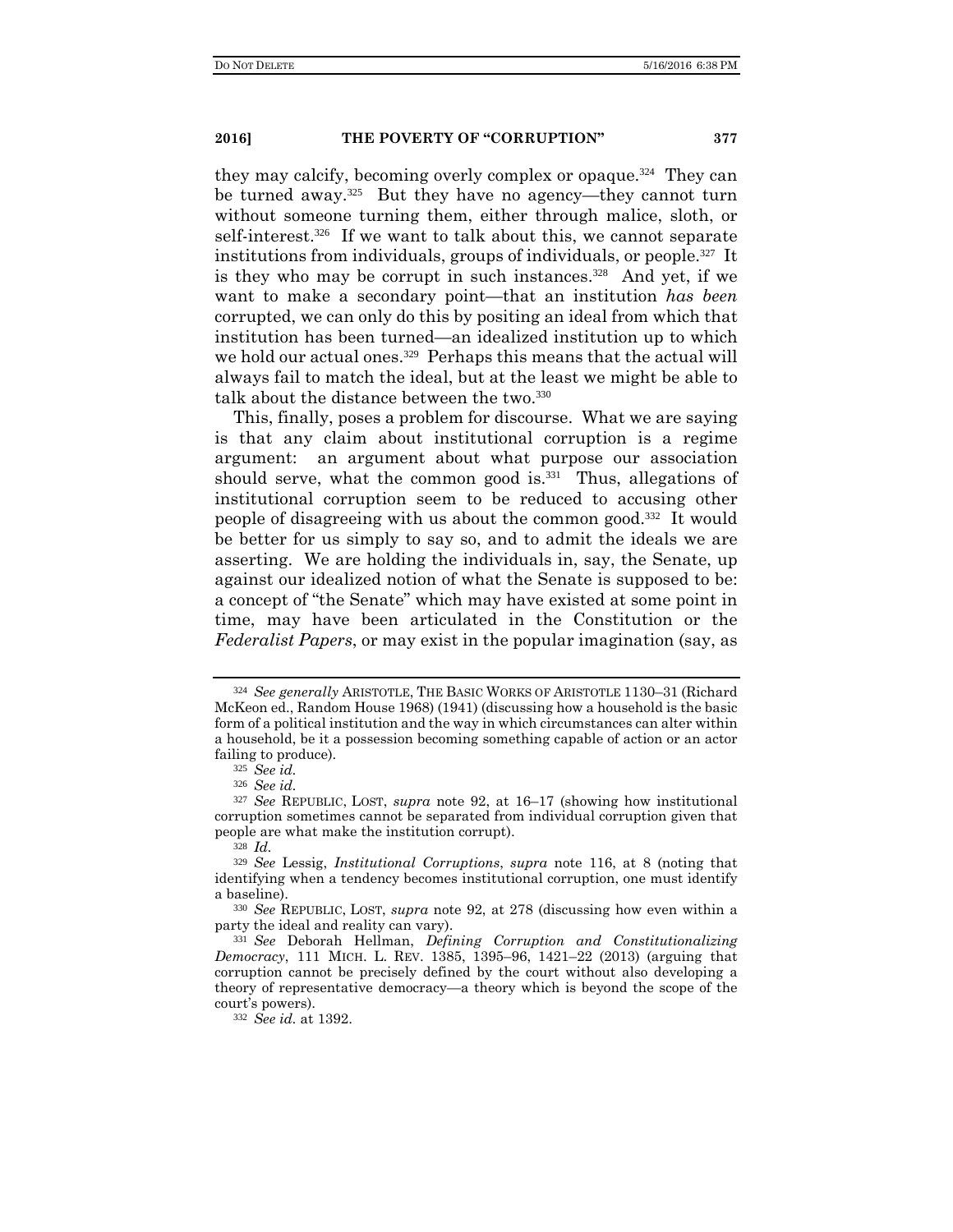a consequence of watching *Mr. Smith Goes to Washington*).333 Or, to take matters a step further, we may, with Quirk and Binder, prefer to hold as an ideal a loosely defined good and be flexible about the institutional features that will be necessary to achieve that.334 But, it is this construction in language and public discourse that drives our debate. We need to talk about what this regime looks like.

And if we don't all share this ideal or norm? If, for instance, one person's "Senate" is a sacrosanct constitutional treasure, while for others it is a reminder of slavery and undemocratic privilege? How do we proceed? For Thompson, we can still find common ground by stating our acceptance of procedures—that is, we might reach a grudging acceptance that we will, at least, allow majority rule or some other decision rule serve as the institutional means of cutting short our regime argument.<sup>335</sup> But this acceptance is not necessarily facilitated by branding a person, or a person's practices, or even the organization to which one belongs, as corrupt.<sup>336</sup>

At this point in the analysis of institutions it seems that to allege that an institution, in the proper sense, is corrupt is either to argue that it has *been* corrupted, by individuals who are themselves at least agents of corruption, that it is entirely too broad (a shorthand for categorizing things that one does not care for), or that it is without meaning at all, simply an epithet to toss at one's foes.

One final point on this matter: one might respond to our argument by noting that we have inserted one academic definition (that of "institutions") and branded it the "correct" one, and used that to brand another academic definition (of "institutional corruption") as "wrong."337 This is not our intent here. Language changes over time.338 It is beyond our means here to address the question of why language changes (whether naturally or through deliberate decisions by individuals), but we do not mean to suggest

<sup>333</sup> *See, e.g.*, Citizens United v. FEC, 558 U.S. 310, 371 (2010); *see also* Hellman, *supra* note 331, at 1394 (noting that what we see as corruption of legislators depends on what we believe to be proper "decisionmaking [sic] by elected officials").

<sup>334</sup> *See* Quirk & Binder, *supra* note 242, at 527.

<sup>335</sup> *See* Thompson, *Ethics in Congress*, *supra* note 112, at 28.

<sup>336</sup> *See generally id.* (noting that the main difference between corruption and public purpose is whether private interests, regardless of whether they are those of individuals, contentious factions, or mass movements, bypass democratic processes).

<sup>337</sup> *See supra* notes 123–27, 309–310 and accompanying text.

<sup>338</sup> *See supra* notes 53–56 and accompanying text.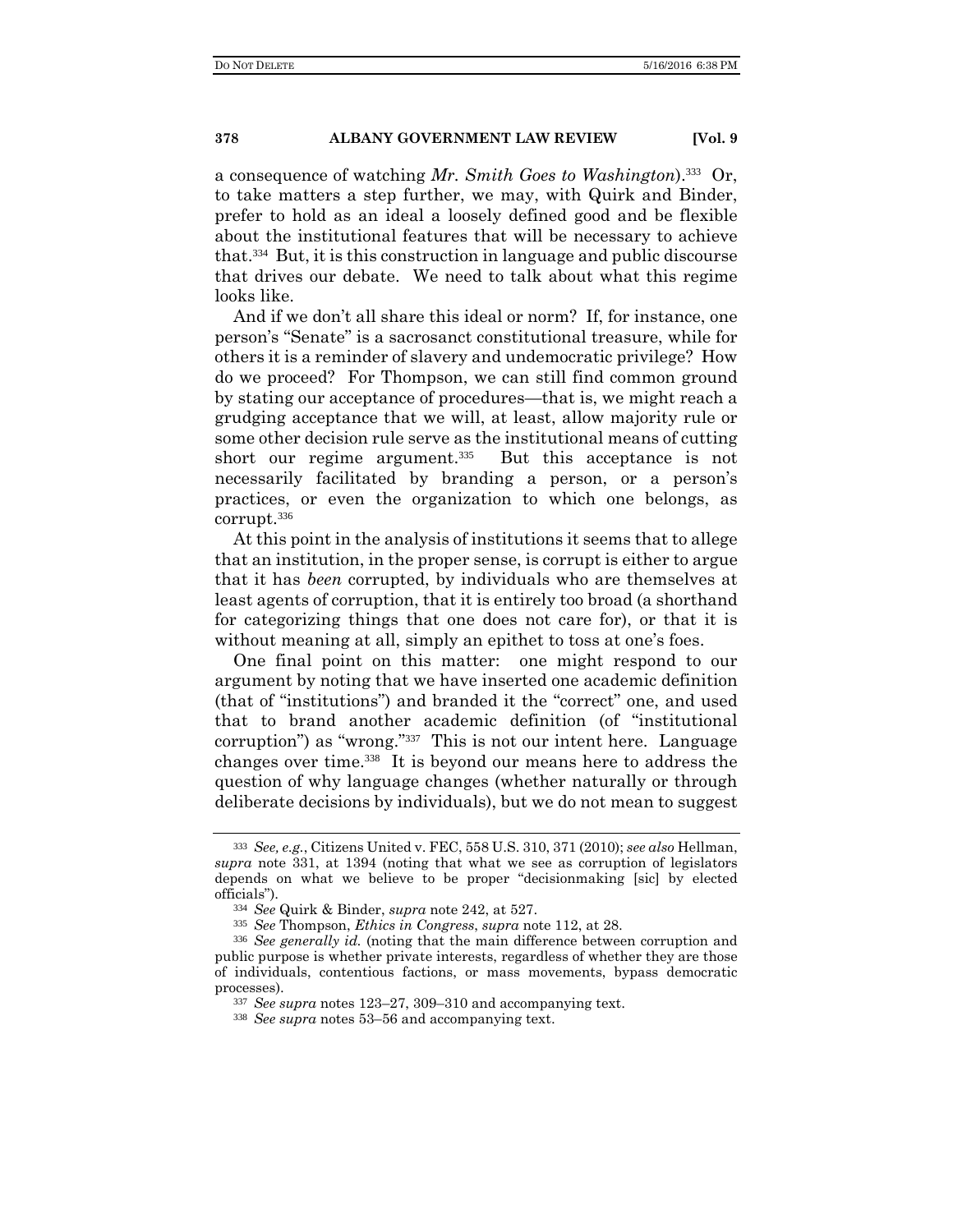that one cannot redefine a term.<sup>339</sup> We mean, instead, to note that if this is the task, it should be owned up to, and the reason for that task—the end—should also be specified.

#### III. WHAT'S THE HARM?

The above discussion documents a very broad political agenda one that goes far beyond the initial impetus for this effort, the Supreme Court's skeptical approach toward regulating political contributions.340 There are many valid reasons for Americans to consider changes in our campaign finance laws, and one of us has written frequently in support of various reform proposals.<sup>341</sup> Many of Lessig's proposals, when shorn of their "corruption" framework,342 are welcome additions to our political discussion. The question is not whether we should have a serious discussion about reform, but rather what sort of frame we should use in that discussion. As we have sought to document above, we find the "corruption" frame to be problematic as a theoretical premise. In addition to its theoretical problems, however, we also find the "corruption" frame to be objectionable rhetorically; the problems with the rhetoric of corruption derive from the theoretical problems outlined above.

First, an accusation of corruption seems to impugn the whole person in a way that undermines dialogue. $343$  As we have shown, corruption is not an easily scalable concept; contrary to Lessig's claims, it is difficult to claim that being "a little bit corrupt" is a sustainable equilibrium.<sup>344</sup> It is also difficult to sustain the individual vs. institutional dichotomy; even if we know what the

<sup>339</sup> *See* JOHN R. SEARLE, MAKING THE SOCIAL WORLD: THE STRUCTURE OF HUMAN CIVILIZATION 104 (2010) ("One sees the role of the vocabulary in the activities of revolutionary and reformist movements. They try to get hold of the vocabulary in order to alter the system of status functions. . . . [W]e get away with it to the extent that we can get other people to accept it.").

<sup>340</sup> *See* ROBERT G. BOATRIGHT, POLITICAL ADVERTISING VOUCHERS FOR CONGRESSIONAL CANDIDATES: WHAT DIFFERENCE COULD THEY MAKE? 23 (2005) (discussing the ways in which the court has broached the subject of campaign reform); *see also supra* notes 19–25 and accompanying text.

<sup>341</sup> *See, e.g.*, BOATRIGHT, *supra* note 340, at 23; Robert G. Boatright & Michael J. Malbin, *Political Contribution Tax Credits and Citizen Participation*, 33 AM. POL. RES. 787, 788–89 (2005) (discussing a study on tax credits and the political interest and contribution gathered through their use). The other author of this paper is skeptical of these proposals.

<sup>342</sup> *See, e.g.*, Lessig, *Institutional Corruptions, supra* note 116, at 6.

<sup>343</sup> *See* UNDERKUFFLER, *supra* note 27, at 4–6.

<sup>344</sup> *See* Lessig, *Institutional Corruption*s, *supra* note 116, at 4, 15, 19.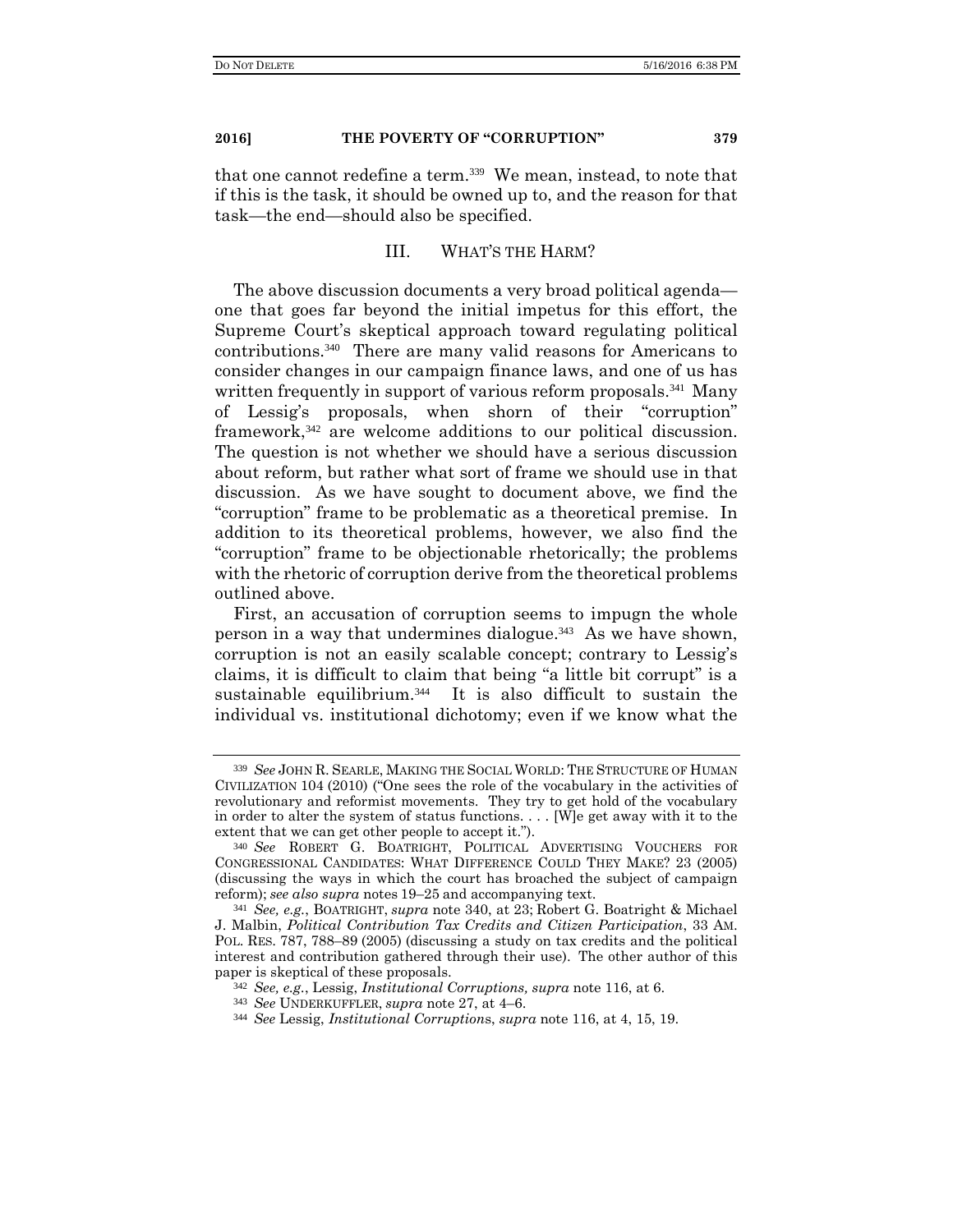articulators of institutional corruption theories want to say, they are still not actually saying it; we bring our prior understandings of corruption to the table.<sup>345</sup> These two problems make allegations of corruption problematic in maintaining civility of political discourse.346 One cannot expect an individual who has been accused of corruption or of being a participant in an allegedly corrupt institution to be an eager partner in a sincere discussion of alternatives.<sup>347</sup>

Second, since this rhetoric assumes but does not articulate our differences about the functions of our institution, we risk exacerbating polarization and diminishing our ability to understand opposing viewpoints.<sup>348</sup> We have argued that claims about corruption succeed only if there is a shared reference point an example, real or symbolic, of an uncorrupted institution. If there is no such shared starting point, then those making claims about corruption effectively talk past each other.<sup>349</sup>

Third, with a much broadened concept of corruption thrown around in public rhetoric, we run into the 'boy who cried wolf' problem.350 In his earlier work, Thompson recognized this.351 He describes the manner in which corruption allegations became a political tool in the waning days of the Democratic Party's fortyyear long rule in the House of Representatives.<sup>352</sup> Both sides, he argues, took part in a "cycle of accusation" in which each accused the other of corruption.353 As a result of this, he claims, the charges lost their moral authority, and it became difficult to separate individual from institutional corruption and major ethical violations from minor ones.354 It is easy to see this taking place now, outside of Congress.<sup>355</sup> A big theory of corruption, especially

<sup>345</sup> *See id.* at 4–6 (defining individual and institutional corruption by focusing on what one would gain by way of the corrupt conduct, yet still not defining what corruption is).

<sup>346</sup> *See* THOMPSON, ETHICS IN CONGRESS, *supra* note 112, at 48 (noting how each side of the aisle trades corruption allegations for political purposes).

<sup>347</sup> *See generally id.* (noting how accusations of ethical violation lead Congress to stop taking such charges seriously).

<sup>348</sup> *See id.*

<sup>349</sup> *See* REPUBLIC, LOST, *supra* note 92, at xii.

<sup>350</sup> *See* THOMPSON, ETHICS IN CONGRESS, *supra* note 112, at 48.

<sup>351</sup> *Id.*

<sup>352</sup> *Id.* at 47–48.

<sup>353</sup> *Id.* at 48.

<sup>354</sup> *Id.*

<sup>355</sup> *See, e.g.*, CAIN, *supra* note 6, at 42; Erik Schmeltzer, *Yes, the Tone of the Sanders Campaign Matters, and Yes, It's Too Ugly*, THE HUFFINGTON POST (Apr. 4, 2016, 9:03 AM), http://www.huffingtonpost.com/eric-schmeltzer/yes-the-tone-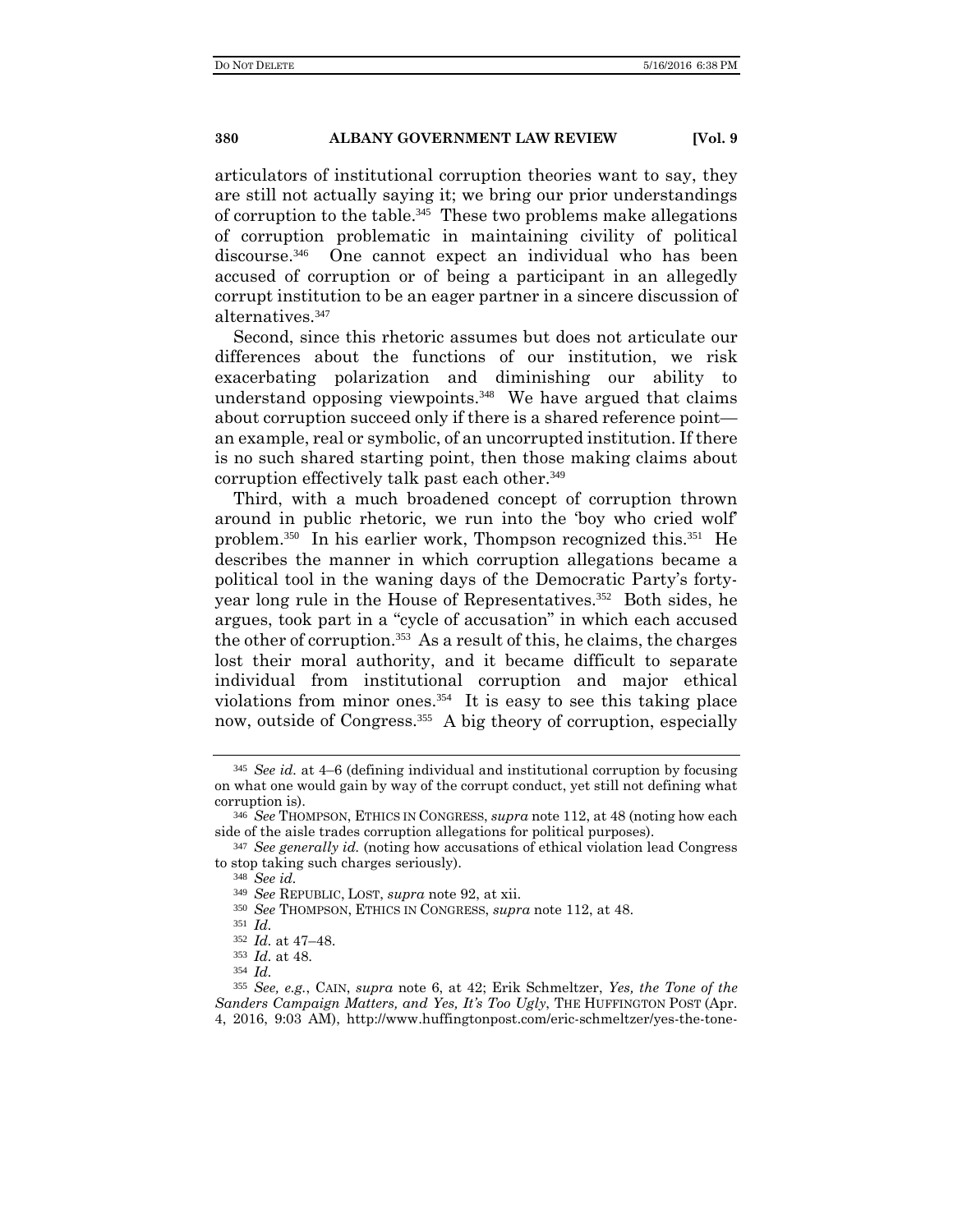one that seems to implicate all of us, can make identifying the egregious cases difficult, and can force everyone to choose sides.<sup>356</sup> One might argue that talking about corruption can, in limited doses, be helpful.<sup>357</sup> As Cain writes, allegations of corruption can be an effective deterrent, even if they are unproven.<sup>358</sup> Political candidates may shy away from questionable activities not because they fear legal sanction but because just being accused of being corrupt may harm them.<sup>359</sup> But if everyone is calling everyone else corrupt, the charge may be less effective.<sup>360</sup>

And fourth, it draws us into calling for solutions out of proportion to the problems. When taken away from the individual context, in which the meaning of the accusation can be pinned down to particular events and agents, claims about corruption often become "epic" in nature.361 One line of thought (drawn from Montesquieu and Rousseau) holds that corruption is a virtually unstoppable process.<sup>362</sup> This may or may not be true. It is, however, a process that seems much larger than day-to-day politics.363 Many of the "solutions" that tend to be proposed, however, seem rather small in nature.<sup>364</sup> Lessig recognizes this.<sup>365</sup> He closes *Republic, Lost* with a mixture of conventional and quite radical proposals—starting with clean elections, overturning *Citizens United*, having more primary challenges, and a call for the president to demand substantial Congressional reform,366 and from

<sup>365</sup> *See id.*

of-the-sande\_b\_9601978.html.

<sup>356</sup> *See* THOMPSON, ETHICS IN CONGRESS, *supra* note 112, at 48; *see also* CAIN, *supra* note 6, at 42 (noting that pressures from the press and political organizations make accusations of impropriety a divisive and effective weapon).

<sup>357</sup> *See* THOMPSON, ETHICS IN CONGRESS, *supra* note 112, at 48 (noting that when talk of corruption is pervasive, it can damage institutions like Congress).

<sup>358</sup> CAIN, *supra* note 6, at 42

<sup>359</sup> *See generally id.* (noting that "[a]llegations of impropriety can have more political value than truth, especially in hotly contested situations.").

<sup>360</sup> THOMPSON, ETHICS IN CONGRESS, *supra* note 112, at 48.

<sup>361</sup> *See id.*

<sup>362</sup> *See* JOSE MARI MARAVALL & ADAM PRZEWORSKI, DEMOCRACY AND THE RULE OF LAW 47 (2003).

<sup>363</sup> *See* CAIN, *supra* note 6, at 1–2.

<sup>364</sup> *See, e.g.*, REPUBLIC, LOST, *supra* note 92, at 250.

<sup>366</sup> *Id.* at 272, 276, 285. The precise proposal here is difficult to summarize succinctly. Lessig proposes a "regent president" who will take office and refuse to sign any legislation until Congress radically reforms itself. This proposal is not entirely dissimilar to the concept of ethics tribunals, or having an outside organization enforce anti-corruption standards upon an institutionally corrupt body that is unable to do so itself. One might even trace this idea to Rousseau's description in the *Social Contract* of tribunals. *Id.* at 288; THOMPSON, ETHICS IN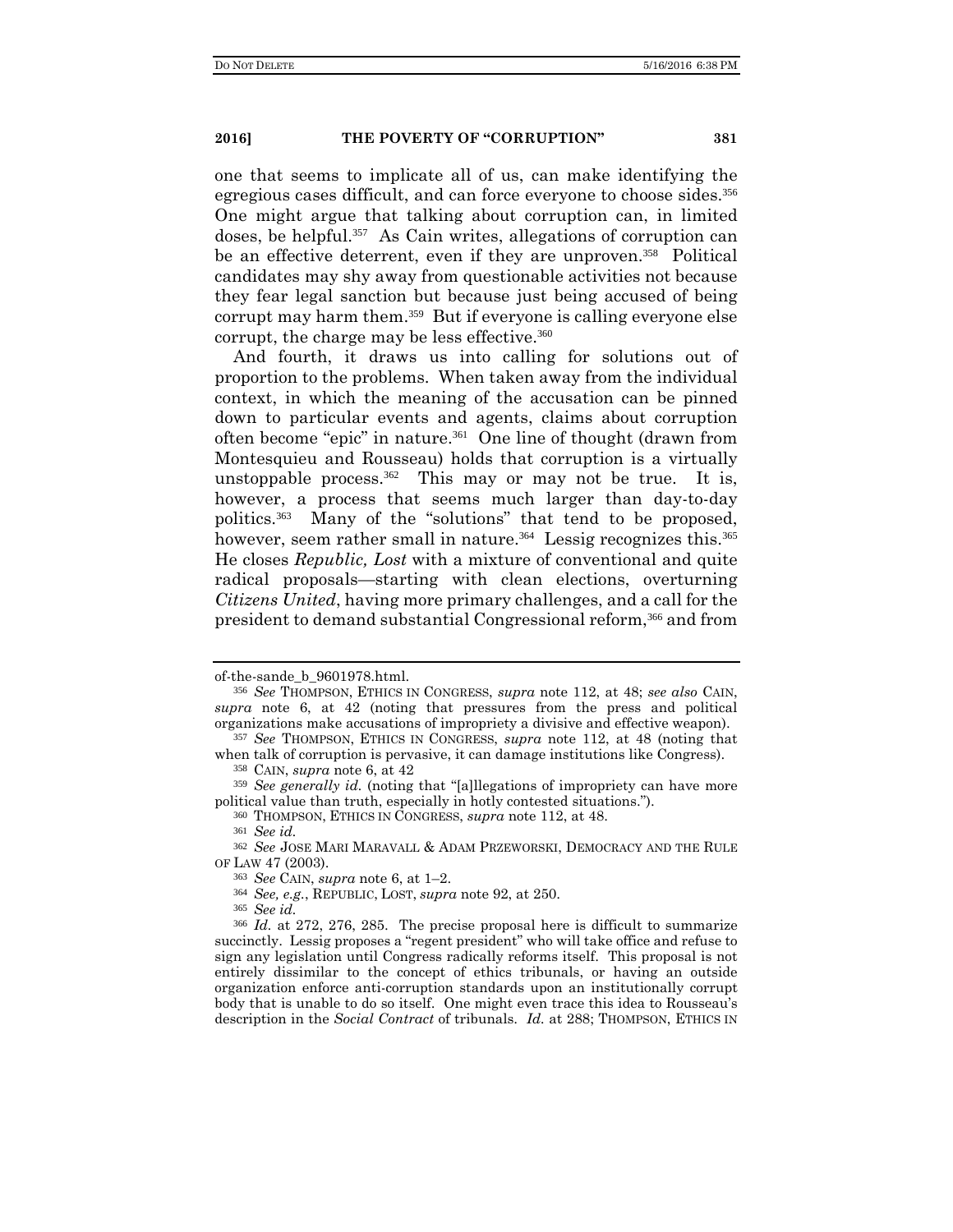there moving on to calling for a new constitutional convention.<sup>367</sup> It seems that one must pick sides: On the one hand, if we truly have a crisis of epic, institutional corruption, then the dramatic solutions should, as in Rousseau, be embraced.<sup>368</sup> We do not endorse this idea, but it seems like the logical conclusion from a larger theory and tipping point rhetoric. On the other hand, if we have something smaller, more manageable, perhaps we can be more polite and talk about adjusting the mechanics.<sup>369</sup> But it seems hard to advocate both. Moreover, if the rhetoric has been used for the purpose of alleging that other institutions are also riddled with this new, broader sense of corruption, we might need to advocate similar proposals for radical change in many other areas.<sup>370</sup> Should we refound the academy, or the banking industry? The lack of radical suggestions for these other areas undermines the claim that this is a comprehensive, and not merely a political, theory. $371$ Moreover, accusations of amorphous widespread "institutional" corruption not tied to individual agency seem to become epic and trap us into advocating unhelpfully epic responses.<sup>372</sup>

Despite the problems we have always had in defining it, the concept of corruption has a long and rich history. There are, in addition, many similarly useful terms and frames that have been presented in looking at the role of money and self-interest in politics.<sup>373</sup> "Corrosion," "distortion," "influence," and other terms have been used without either the scalability problems, the individual/institutional problems, or the pretense that a grand theory or epic accusation is being developed.374 There is no reason not to continue to employ such terms. Veteran campaign finance lawyer Robert Bauer has written about the unprecedented nature of contemporary campaign expenditures and the novel role of large campaign donors, while at the same time making it clear that

CONGRESS, *supra* note 112, at 131.

<sup>367</sup> REPUBLIC, LOST, *supra* note 92, at 293.

<sup>368</sup> *See id.* at 305 (showing the expansive challenges posed by taking on institutional corruption and strategies to attack it).

<sup>369</sup> Although as Cain notes, it can become hard in such circumstances to separate reforms that aim to reduce corruption from reforms that just seem like good ideas. *See* CAIN, *supra* note 6 at 7, 40.

<sup>370</sup> *See* CAIN, *supra* note 6, at 162–63.

<sup>371</sup> *See generally* MUTCH, *supra* note 55, at 165 (reporting that observers have noted Wall Street's increased influence on elections).

<sup>372</sup> *See* THOMPSON, ETHICS IN CONGRESS, *supra* note 112, at 48.

<sup>373</sup> *See* CAIN, *supra* note 6, at 18–19.

<sup>374</sup> *Id.*